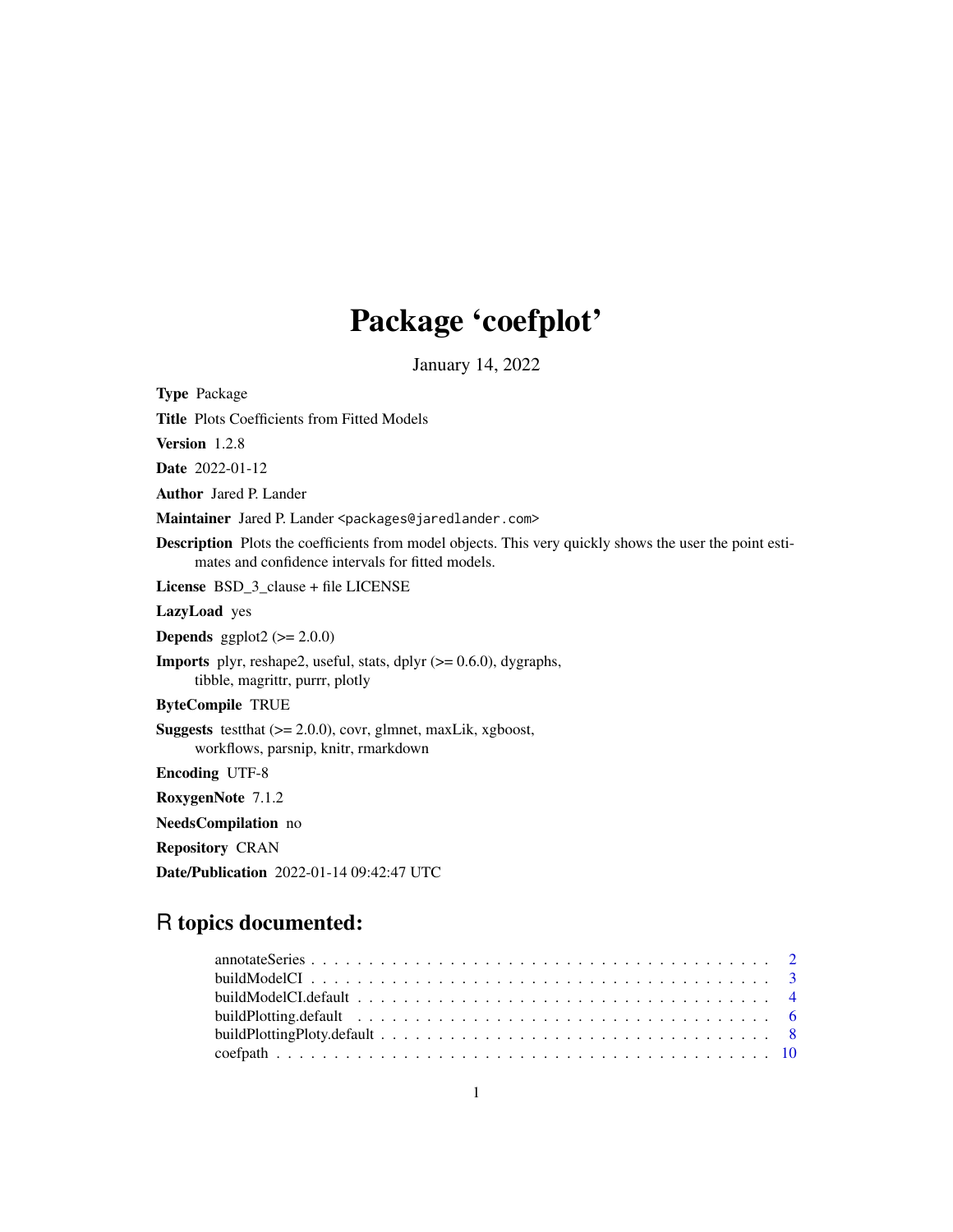<span id="page-1-0"></span>

| coefplot                                                                                               | 12 |
|--------------------------------------------------------------------------------------------------------|----|
|                                                                                                        | 17 |
|                                                                                                        | 20 |
|                                                                                                        | 20 |
|                                                                                                        | 21 |
|                                                                                                        | 22 |
|                                                                                                        | 23 |
|                                                                                                        | 24 |
|                                                                                                        | 25 |
|                                                                                                        | 26 |
|                                                                                                        | 26 |
|                                                                                                        | 27 |
|                                                                                                        | 28 |
|                                                                                                        |    |
|                                                                                                        | 29 |
|                                                                                                        | 30 |
|                                                                                                        | 31 |
|                                                                                                        | 32 |
|                                                                                                        | 32 |
|                                                                                                        | 33 |
|                                                                                                        | 34 |
|                                                                                                        | 34 |
|                                                                                                        | 35 |
|                                                                                                        | 36 |
|                                                                                                        | 37 |
| invlogit                                                                                               | 37 |
|                                                                                                        | 38 |
|                                                                                                        | 39 |
|                                                                                                        | 40 |
| $position\_dodgev \ldots \ldots \ldots \ldots \ldots \ldots \ldots \ldots \ldots \ldots \ldots \ldots$ | 44 |
|                                                                                                        |    |

#### **Index** [45](#page-44-0)

annotateSeries *annotateSeries*

# Description

Annotate a series

# Usage

```
annotateSeries(
 dygraph,
 series,
 x = 0,
 text = series,
 tooltip = series,
 width = 50,
```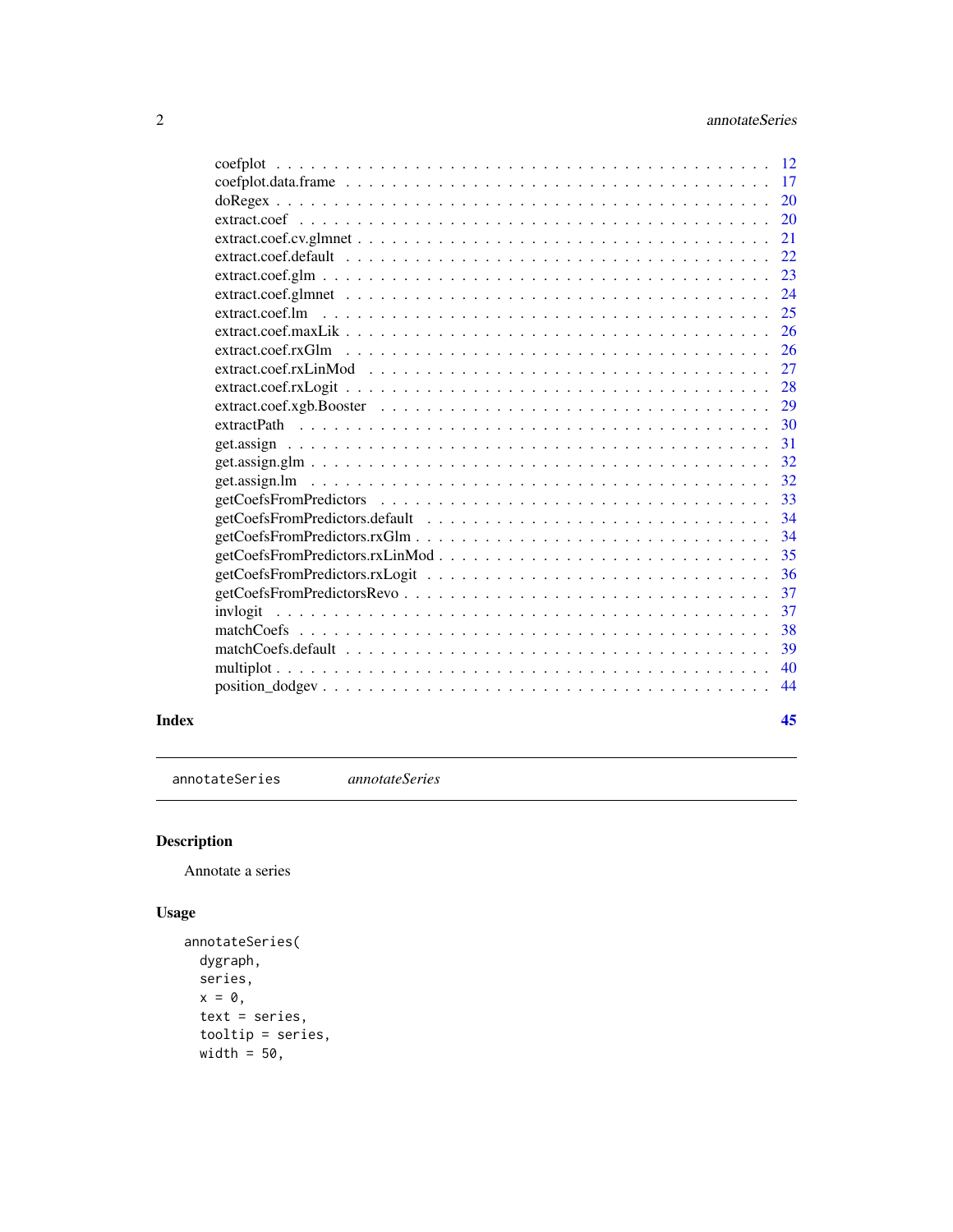#### <span id="page-2-0"></span>buildModelCI 3

...  $\mathcal{L}$ 

# Arguments

| dygraph      | Dygraph to add an annotation to                                                                                                                        |
|--------------|--------------------------------------------------------------------------------------------------------------------------------------------------------|
| series       | Series to attach the annotation to. By default, the last series defined using<br>dySeries.                                                             |
| $\mathsf{x}$ | Either numeric or date value indicating where to place the annotation. For date<br>value, this should be of class POSIX ct or convertible to POSIX ct. |
| text         | Text to overlay on the chart at the location of x                                                                                                      |
| tooltip      | Additional tooltip text to display on mouse hover                                                                                                      |
| width        | Width (in pixels) of the annotation flag.                                                                                                              |
| $\ddots$     | Further arguments passed to link[dygraphs]{dyAnnotation}                                                                                               |

# Details

A helper function that changes the order of some options for link[dygraphs]{dyAnnotation} so it is easier to use with [reduce](#page-0-0).

# Author(s)

Jared P. Lander

<span id="page-2-1"></span>buildModelCI *buildModelCI*

# Description

Construct Confidence Interval Values

# Usage

```
buildModelCI(model, ...)
```
# Arguments

| model                   | A Fitted model such as from lm, glm    |
|-------------------------|----------------------------------------|
| $\cdot$ $\cdot$ $\cdot$ | Arguments passed on onto other methods |

#### Details

Takes a model and builds a data.frame holding the coefficient value and the confidence interval values.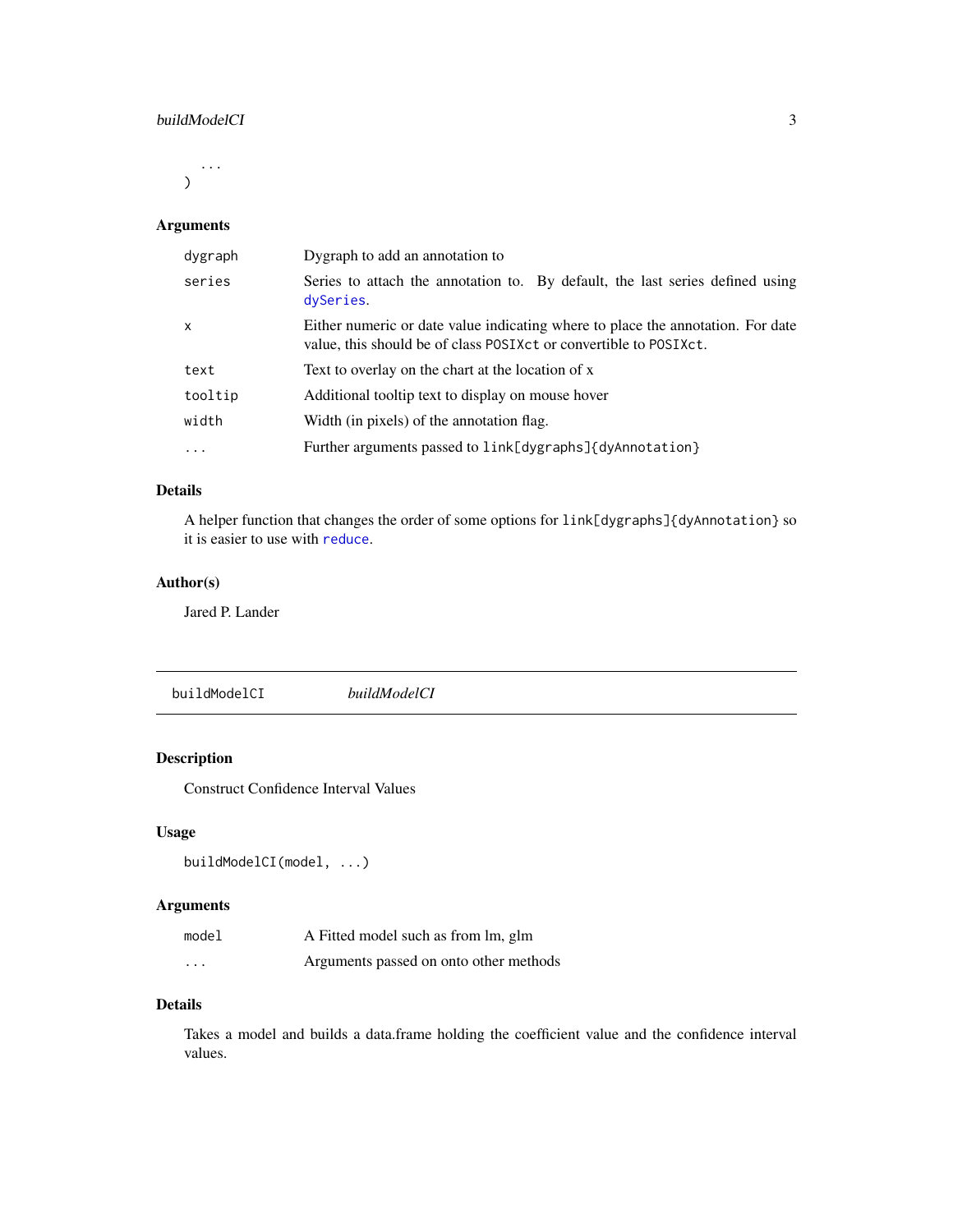<span id="page-3-0"></span>A [data.frame](#page-0-0) listing coefficients and confidence bands.

#### Author(s)

Jared P. Lander

# See Also

[coefplot](#page-11-1) [multiplot](#page-39-1)

# Examples

```
data(diamonds)
model1 <- lm(price ~ carat + cut, data=diamonds)
coefplot:::buildModelCI(model1)
coefplot(model1)
```
buildModelCI.default *buildModelCI.default*

#### Description

Construct Confidence Interval Values

#### Usage

```
## Default S3 method:
buildModelCI(
 model,
 outerCI = 2,
  innerCI = 1,
  intercept = TRUE,
  numeric = FALSE,
  sort = c("natural", "magnitude", "alphabetical"),
  predictors = NULL,
  strict = FALSE,
  coefficients = NULL,
  newNames = NULL,
  trans = identity,decreasing = TRUE,
  name = NULL,interceptName = "(Intercept)",
  ...
\mathcal{L}
```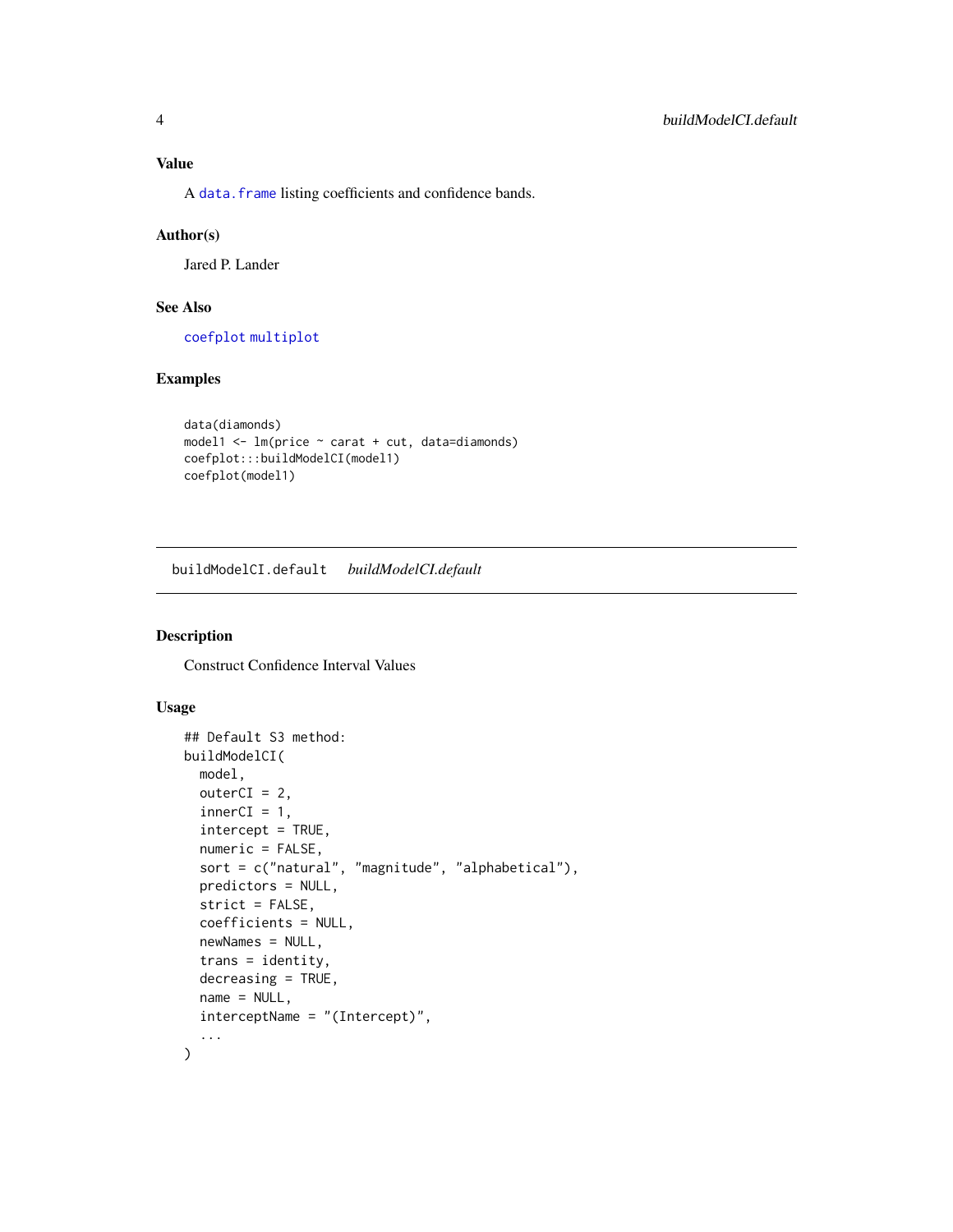# <span id="page-4-0"></span>Arguments

| model         | A Fitted model such as from lm, glm                                                                                                                                                                                                                   |
|---------------|-------------------------------------------------------------------------------------------------------------------------------------------------------------------------------------------------------------------------------------------------------|
| outerCI       | How wide the outer confidence interval should be, normally 2 standard devia-<br>tions. If 0, then there will be no outer confidence interval.                                                                                                         |
| innerCI       | How wide the inner confidence interval should be, normally 1 standard devia-<br>tion. If 0, then there will be no inner confidence interval.                                                                                                          |
| intercept     | logical; Whether the Intercept coefficient should be plotted                                                                                                                                                                                          |
| numeric       | logical; If true and factors has exactly one value, then it is displayed in a hori-<br>zontal graph with continuous confidence bounds.; not used for now.                                                                                             |
| sort          | Determines the sort order of the coefficients. Possible values are c("natural",<br>"magnitude", "alphabetical")                                                                                                                                       |
| predictors    | A character vector specifying which variables to keep. Each individual variable<br>has to be specified, so individual levels of factors must be specified. We are<br>working on making this easier to implement, but this is the only option for now. |
| strict        | If TRUE then predictors will only be matched to its own coefficients, not its<br>interactions                                                                                                                                                         |
| coefficients  | A character vector specifying which factor variables to keep. It will keep all<br>levels and any interactions, even if those are not listed.                                                                                                          |
| newNames      | Named character vector of new names for coefficients                                                                                                                                                                                                  |
| trans         | A transformation function to apply to the values and confidence intervals. identity<br>by default. Use invlogit for binary regression.                                                                                                                |
| decreasing    | logical; Whether the coefficients should be ascending or descending                                                                                                                                                                                   |
| name          | A name for the model, if NULL the call will be used                                                                                                                                                                                                   |
| interceptName | Specifies name of intercept it case it is not the default of "(Intercept").                                                                                                                                                                           |
| $\cdots$      | See Details for information on factors, only and shorten                                                                                                                                                                                              |

# Details

Takes a model and builds a data.frame holding the coefficient value and the confidence interval values.

# Value

A [data.frame](#page-0-0) listing coefficients and confidence bands.

# Author(s)

Jared P. Lander

# See Also

[coefplot](#page-11-1) [multiplot](#page-39-1)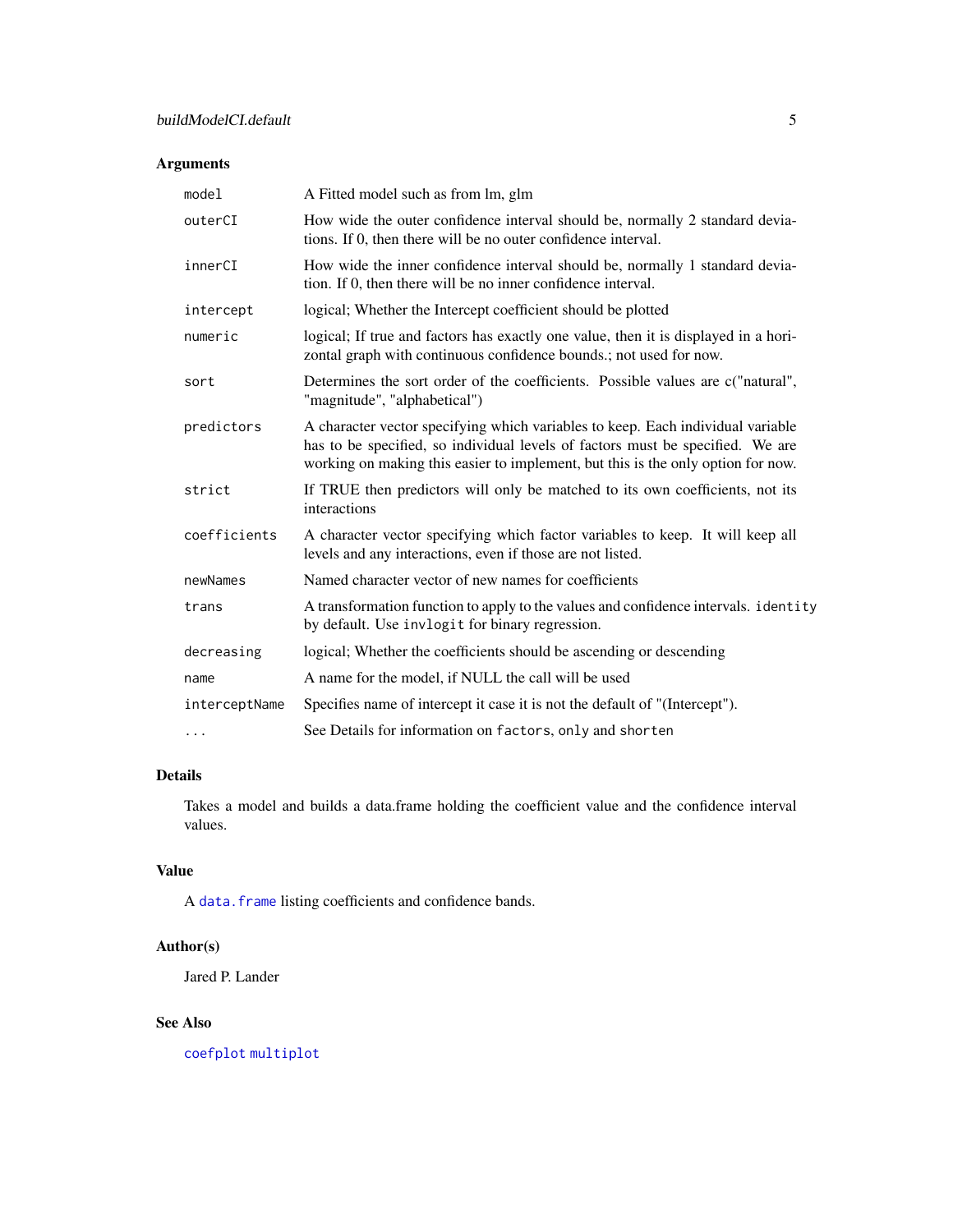# Examples

```
data(diamonds, package='ggplot2')
model1 \leq lm(price \sim carat + cut, data=diamonds)
coefplot:::buildModelCI(model1)
coefplot(model1)
```
<span id="page-5-1"></span>buildPlotting.default *Coefplot plotting*

# Description

Build ggplot object for coefplot

# Usage

```
buildPlotting.default(
 modelCI,
  title = "Coefficient Plot",
  xlab = "Value",
 ylab = "Coefficient",
  lwdInner = 1 + interactive * 2,
 lwdOuter = if (interactive) 1 else unname((Sys.info()["sysname"] != "Windows") * 0.5),
 pointSize = 3 + interactive * 5,
 color = "blue",
  cex = 0.8,
  textAngle = 0,
  numberAngle = 0,
  shape = 16,
  linetype = 1,
  outerCI = 2,
  innerCI = 1,
  multi = FALSE,zeroColor = "grey",
  zeroLWD = 1,
  zeroType = 2,
  numeric = FALSE,
  fillColor = "grey",
  alpha = 1/2,
  horizontal = FALSE,
  facet = FALSE,
  scales = "free",
  value = "Value",
  coefficient = "Coefficient",
  errorHeight = 0,
  dodgeHeight = 1,
```
<span id="page-5-0"></span>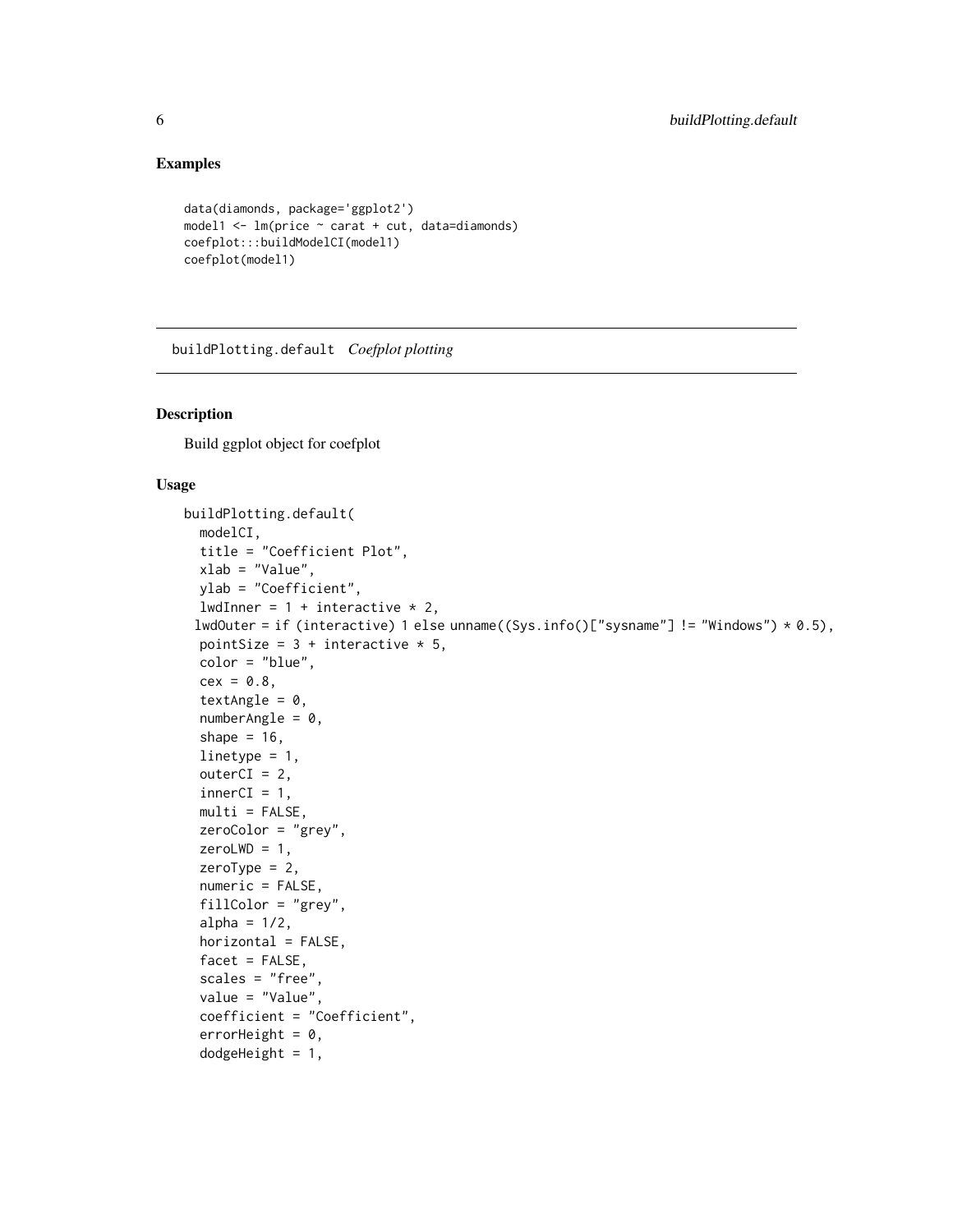<span id="page-6-0"></span>interactive = FALSE  $\mathcal{L}$ 

| modelCI     | An object created by buildModelCI                                                                                                             |
|-------------|-----------------------------------------------------------------------------------------------------------------------------------------------|
| title       | The name of the plot, if NULL then no name is given                                                                                           |
| xlab        | The x label                                                                                                                                   |
| ylab        | The y label                                                                                                                                   |
| lwdInner    | The thickness of the inner confidence interval                                                                                                |
| lwd0uter    | The thickness of the outer confidence interval                                                                                                |
| pointSize   | Size of coefficient point                                                                                                                     |
| color       | The color of the points and lines                                                                                                             |
| cex         | The text size multiplier, currently not used                                                                                                  |
| textAngle   | The angle for the coefficient labels, 0 is horizontal                                                                                         |
| numberAngle | The angle for the value labels, 0 is horizontal                                                                                               |
| shape       | The shape of the points                                                                                                                       |
| linetype    | The linetype of the error bars                                                                                                                |
| outerCI     | How wide the outer confidence interval should be, normally 2 standard devia-<br>tions. If 0, then there will be no outer confidence interval. |
| innerCI     | How wide the inner confidence interval should be, normally 1 standard devia-<br>tion. If 0, then there will be no inner confidence interval.  |
| multi       | logical; If this is for multiplot then leave the colors as determined by the leg-<br>end, if FALSE then make all colors the same              |
| zeroColor   | The color of the line indicating 0                                                                                                            |
| zeroLWD     | The thickness of the 0 line                                                                                                                   |
| zeroType    | The type of 0 line, 0 will mean no line                                                                                                       |
| numeric     | logical; If true and factors has exactly one value, then it is displayed in a hori-<br>zontal graph with continuous confidence bounds.        |
| fillColor   | The color of the confidence bounds for a numeric factor                                                                                       |
| alpha       | The transparency level of the numeric factor's confidence bound                                                                               |
| horizontal  | logical; If the plot should be displayed horizontally                                                                                         |
| facet       | logical; If the coefficients should be faceted by the variables, numeric coeffi-<br>cients (including the intercept) will be one facet        |
| scales      | The way the axes should be treated in a faceted plot. Can be c("fixed", "free",<br>"free_x", "free_y")                                        |
| value       | Name of variable for value metric                                                                                                             |
| coefficient | Name of variable for coefficient names                                                                                                        |
| errorHeight | Height of error bars                                                                                                                          |
| dodgeHeight | Amount of vertical dodging                                                                                                                    |
| interactive | If TRUE an interactive plot is generated instead of [ggplot2]                                                                                 |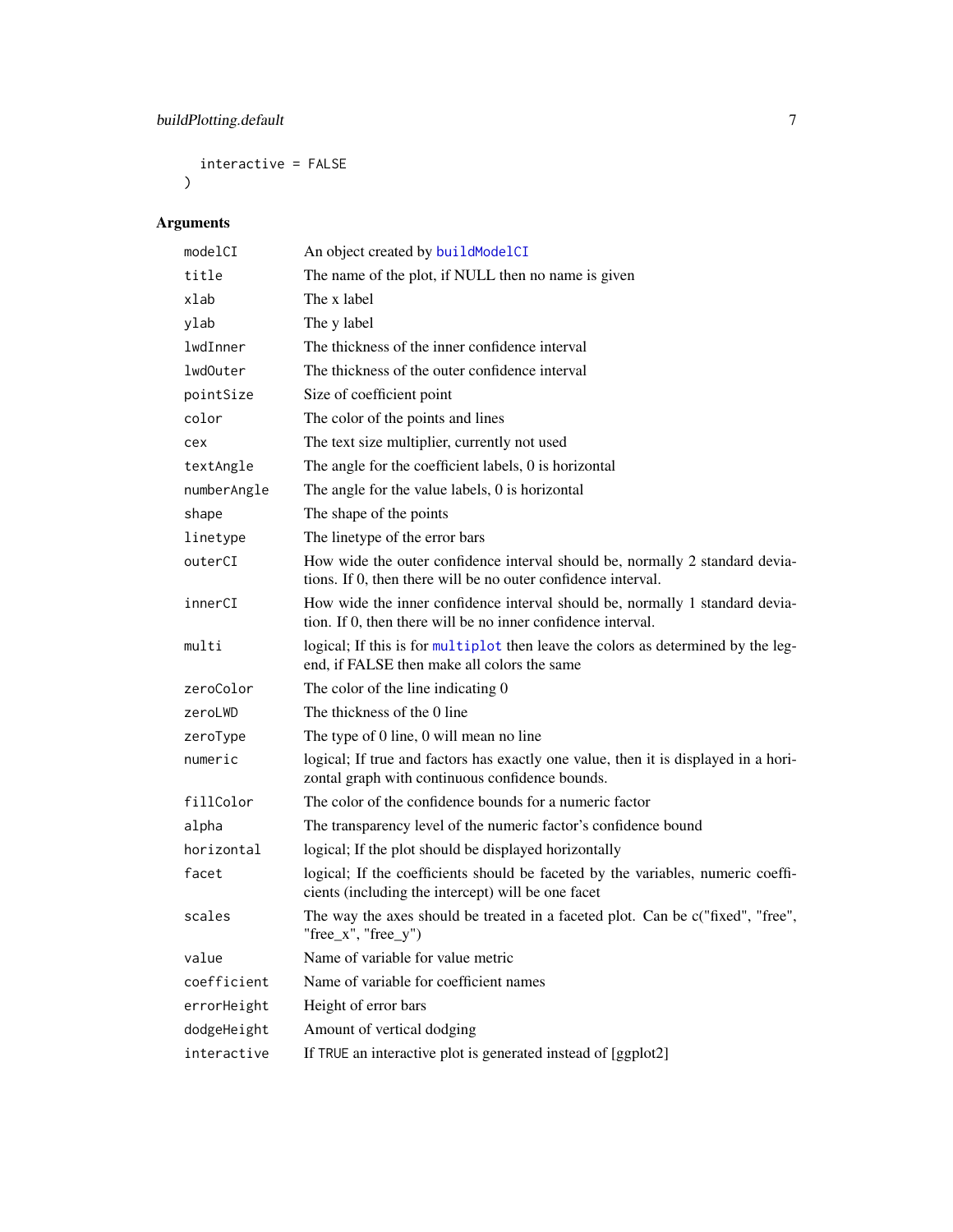# <span id="page-7-0"></span>Details

This function builds up the ggplot layer by layer for [coefplot.lm](#page-11-2)

#### Value

a ggplot graph object

#### Author(s)

Jared P. Lander www.jaredlander.com

# See Also

[coefplot.default](#page-11-2) [coefplot](#page-11-1) [multiplot](#page-39-1)

# Examples

```
data(diamonds)
model1 <- lm(price ~ carat + cut, data=diamonds)
theCI <- coefplot:::buildModelCI(model1)
coefplot:::buildPlotting.default(theCI)
coefplot(model1)
```
buildPlottingPloty.default *buildPlottingPloty.default*

# Description

Builds the plotting structure for interactive coefplots

### Usage

```
buildPlottingPloty.default(
 modelCI,
  title = "Coefficient Plot",
  xlab = "Value",
 ylab = "Coefficient",
  lwdInner = 3,
  1wdOuter = 1,
  color = "blue",
  shape = "circle",
  pointSize = 8
\mathcal{E}
```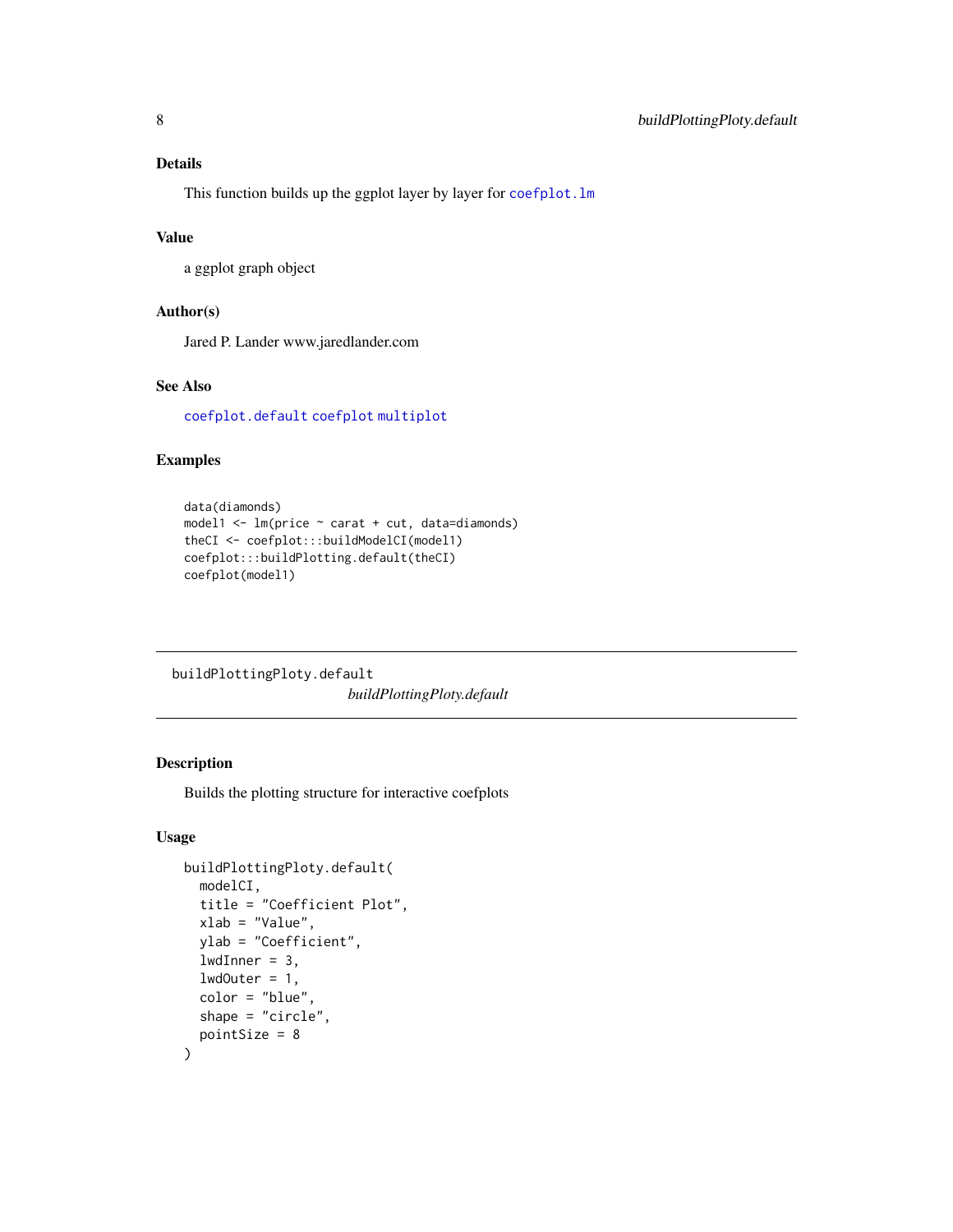### <span id="page-8-0"></span>Arguments

| modelCI   | An object created by buildModelCI                   |
|-----------|-----------------------------------------------------|
| title     | The name of the plot, if NULL then no name is given |
| xlab      | The x label                                         |
| ylab      | The y label                                         |
| lwdInner  | The thickness of the inner confidence interval      |
| lwd0uter  | The thickness of the outer confidence interval      |
| color     | The color of the points and lines                   |
| shape     | The shape of the points                             |
| pointSize | Size of coefficient point                           |

# Details

Uses plotly to make an interactive version of coefplot. Still uses modelCI.

# Value

a ggplot graph object

# Author(s)

Jared P. Lander

# See Also

[coefplot.default](#page-11-2) [coefplot](#page-11-1) [buildPlotting.default](#page-5-1)

# Examples

```
data(diamonds)
mod1 \leq lm(price \sim carat + cut, data=diamonds)
theCI1 <- coefplot:::buildModelCI(mod1)
coefplot:::buildPlottingPloty.default(theCI1)
coefplot(mod1, interactive=TRUE)
mod2 \leq - \ln(mpg \sim cy1 + qsec - 1, data=mtcars)
mod3 \leq lm(mpg \sim cyl + qsec + disp - 1, data=mtcars)
theCI2 <- coefplot:::buildModelCI(mod2)
theCI3 <- coefplot:::buildModelCI(mod3)
coefplot::buildPlottingPloty.default(theCI2)
coefplot::buildPlottingPloty.default(theCI3)
coefplot(mod2, interactive=TRUE)
coefplot(mod3, interactive=TRUE)
mod4 <- glmnet::glmnet(
x=as.matrix(diamonds[, c('carat', 'x', 'y', 'z')]),
y=diamonds$price
\mathcal{L}
```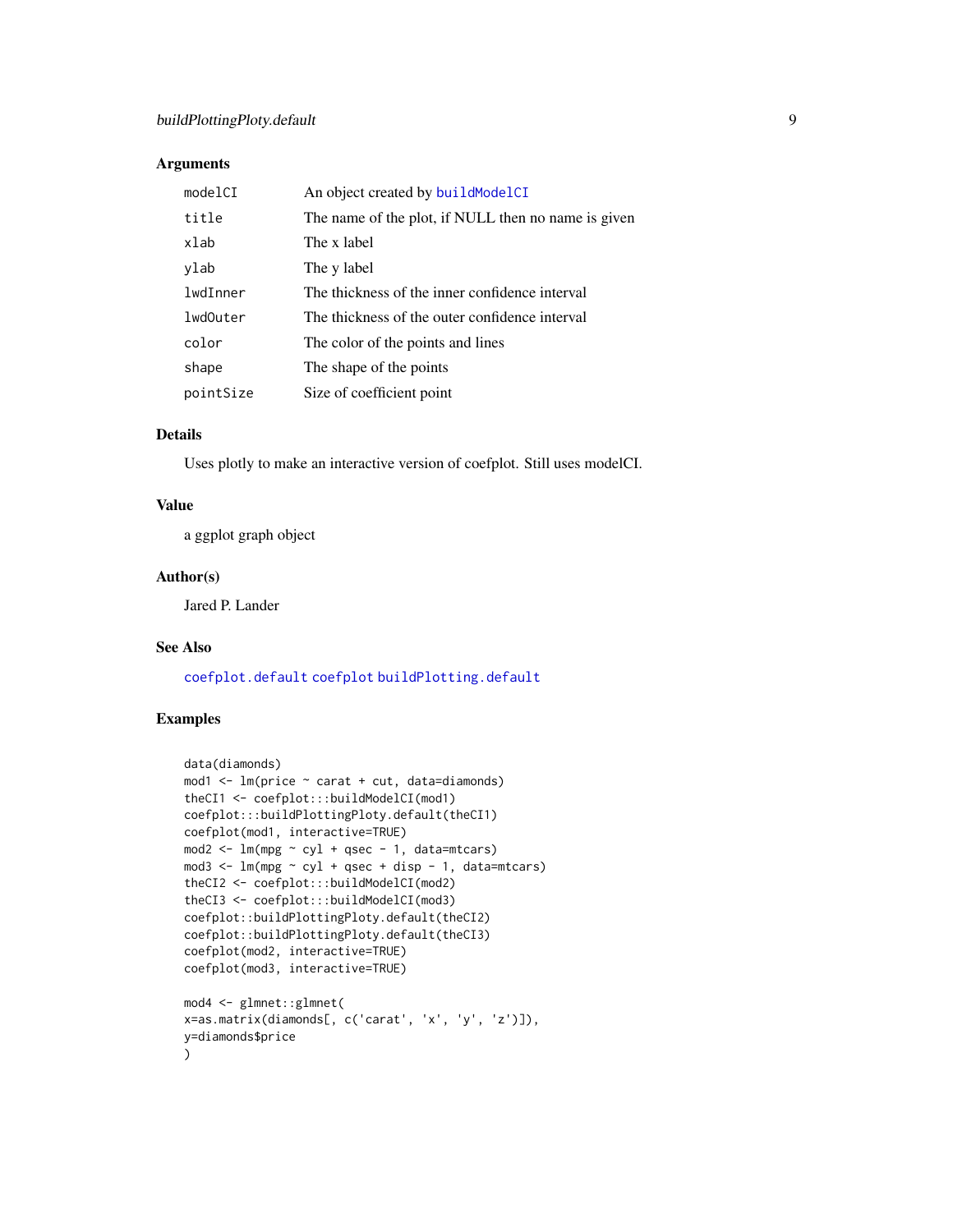<span id="page-9-0"></span>coefplot(mod4, interactive=TRUE, lambda=0.65)

coefpath *coefpath*

#### Description

Visualize the coefficient path resulting from the elastic net

#### Usage

```
coefpath(model, ...)
## S3 method for class 'glmnet'
coefpath(
 model,
 xlab = "Log Lambda",
 ylab = "Coefficients",
  showLegend = c("onmouseover", "auto", "always", "follow", "never"),
  annotate = TRUE,
  elementID = NULL,...
)
## S3 method for class 'cv.glmnet'
coefpath(
 model,
 xlab = "Log Lambda",
 ylab = "Coefficients",
  showLegend = c("onmouseover", "auto", "always", "follow", "never"),
  annotate = TRUE,
  colorMin = "black",
  strokePatternMin = "dotted",
  labelMin = "lambda.min",
  locMin = c("bottom", "top"),
  color1se = "black",
  strokePattern1se = "dotted",
  label1se = "lambda.1se",
  loc1se = c("bottom", "top"),...
```
# $\mathcal{L}$

| model    | A glmnet model                     |
|----------|------------------------------------|
| $\cdots$ | Arguments passed on to extractPath |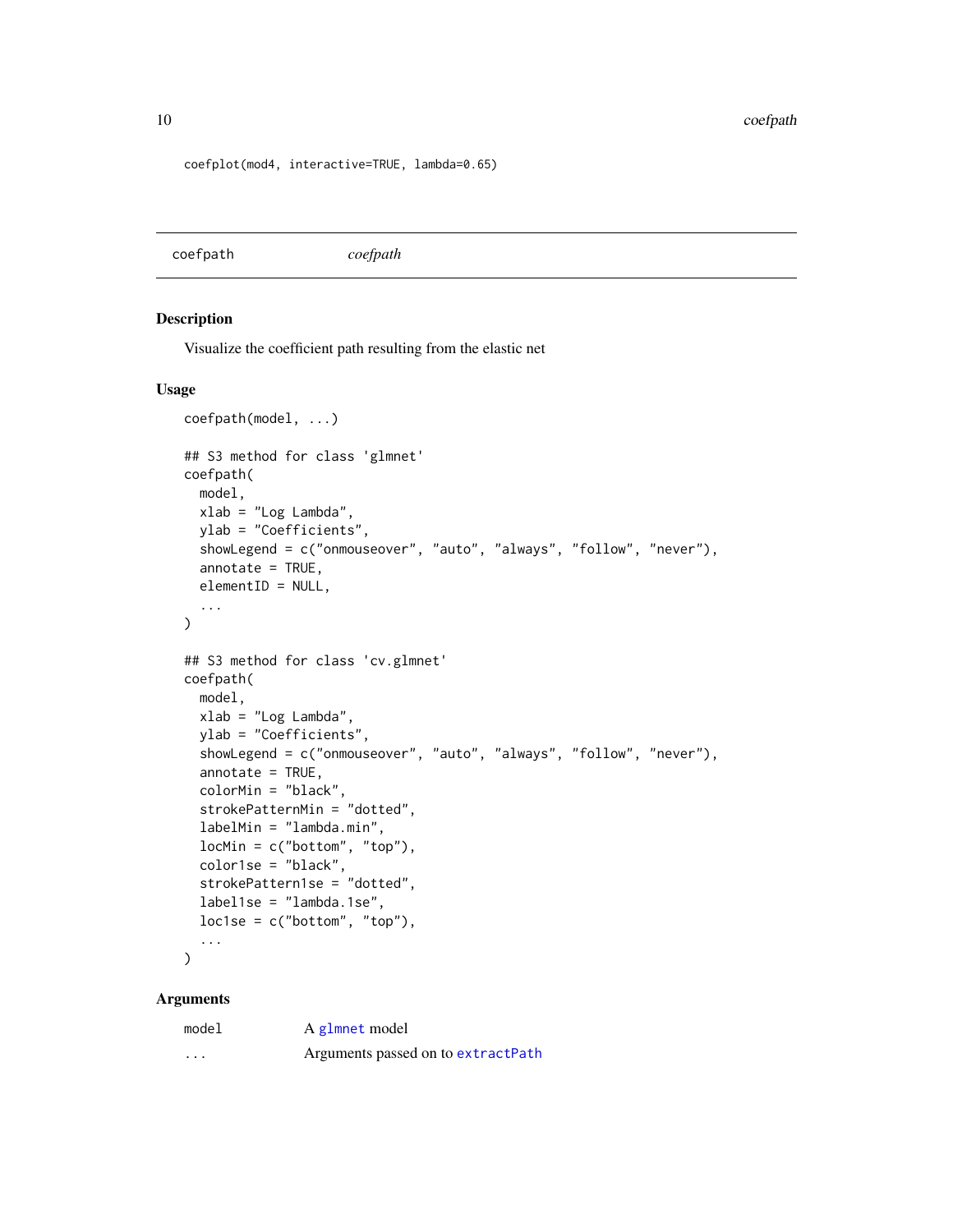coefpath the coefpath of the coefpath of the coefpath of the coefpath of the coefpath of the coefpath of the coefpath of the coefpath of the coefpath of the coefpath of the coefpath of the coefficient of the coefficient of

| xlab                 | x-axis label                                                                                                                                                                                                                                                                                                                                                                                                              |
|----------------------|---------------------------------------------------------------------------------------------------------------------------------------------------------------------------------------------------------------------------------------------------------------------------------------------------------------------------------------------------------------------------------------------------------------------------|
| ylab                 | y-axis label                                                                                                                                                                                                                                                                                                                                                                                                              |
| showLegend           | When to display the legend. Specify "always" to always show the legend. Spec-<br>ify "onmouseover" to only display it when a user mouses over the chart. Spec-<br>ify "follow" to have the legend show as overlay to the chart which follows the<br>mouse. The default behavior is "auto", which results in "always" when more<br>than one series is plotted and "onmouseover" when only a single series is plot-<br>ted. |
| annotate             | If TRUE (default) plot the name of the series                                                                                                                                                                                                                                                                                                                                                                             |
| elementID            | Unique identified for dygraph, if NULL it will be randomly generated                                                                                                                                                                                                                                                                                                                                                      |
| colorMin             | Color for line showing lambda.min                                                                                                                                                                                                                                                                                                                                                                                         |
| strokePatternMin     |                                                                                                                                                                                                                                                                                                                                                                                                                           |
|                      | Stroke pattern for line showing lambda.min                                                                                                                                                                                                                                                                                                                                                                                |
| labelMin             | Label for line showing lambda.min                                                                                                                                                                                                                                                                                                                                                                                         |
| locMin               | Location for line showing lambda.min, can be 'bottom' or 'top'                                                                                                                                                                                                                                                                                                                                                            |
| color <sub>1se</sub> | Color for line showing lambda.1se                                                                                                                                                                                                                                                                                                                                                                                         |
| strokePattern1se     |                                                                                                                                                                                                                                                                                                                                                                                                                           |
|                      | Stroke pattern for line showing lambda.1se                                                                                                                                                                                                                                                                                                                                                                                |
| label1se             | Label for line showing lambda.1se                                                                                                                                                                                                                                                                                                                                                                                         |
| loc1se               | Location for line showing lambda. 1se, can be 'bottom' or 'top'                                                                                                                                                                                                                                                                                                                                                           |

# Details

This is a replacement plot for visualizing the coefficient path resulting from the elastic net. This allows for interactively inspecting the plot so it is easier to disambiguate the coefficients.

#### Value

A dygraphs object

# Author(s)

Jared P. Lander

# Examples

```
library(glmnet)
library(ggplot2)
library(useful)
data(diamonds)
diaX <- useful::build.x(price \sim carat + cut + x - 1, data=diamonds, contrasts = TRUE)
diaY \le useful::build.y(price \sim carat + cut + x - 1, data=diamonds)
modG1 <- glmnet(x=diaX, y=diaY)
coefpath(modG1)
```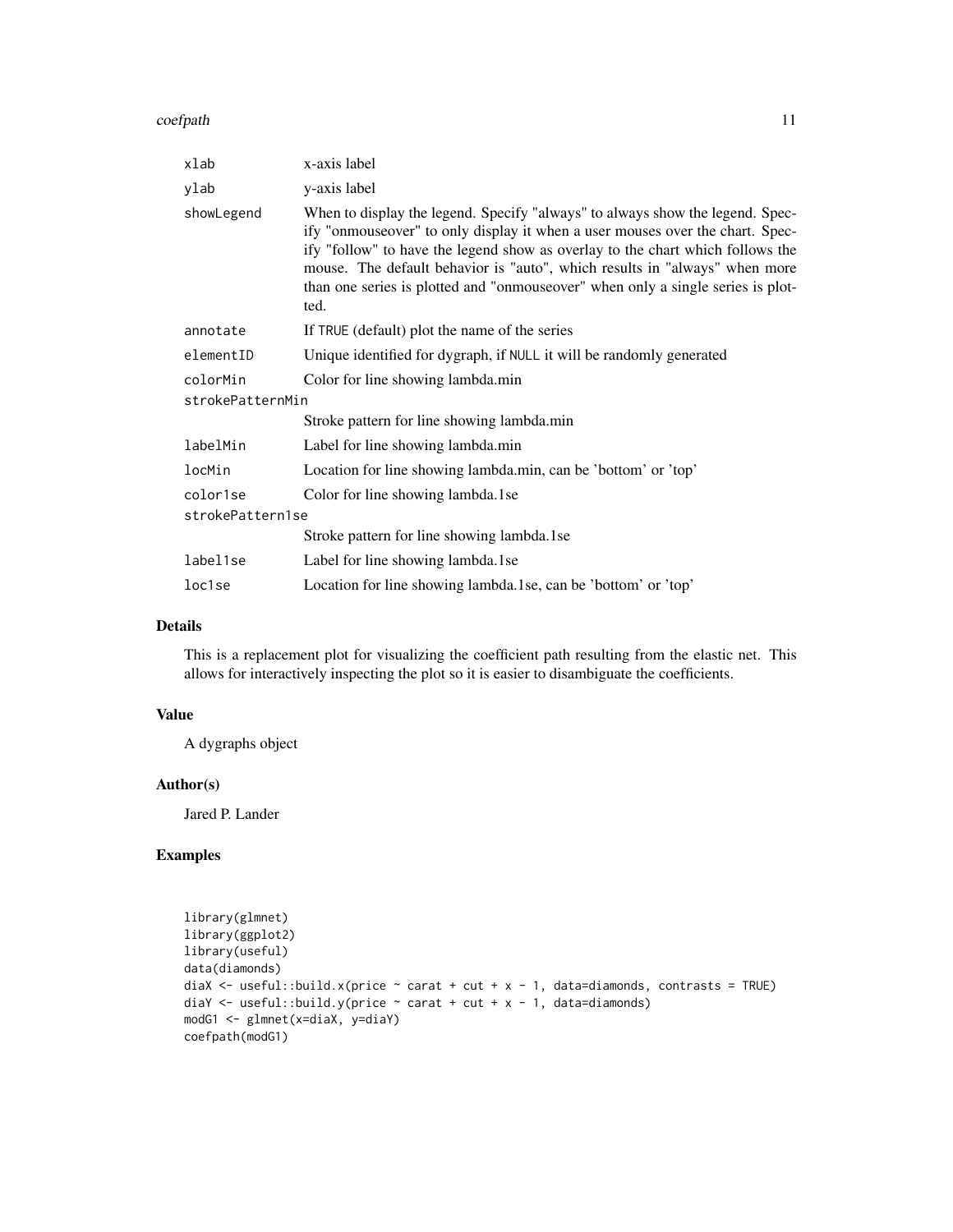#### 12 coefplot

```
modG2 <- cv.glmnet(x=diaX, y=diaY, nfolds=5)
coefpath(modG2)
x <- matrix(rnorm(100*20),100,20)
y <- rnorm(100)
fit1 <- glmnet(x, y)coefpath(fit1)
```
<span id="page-11-1"></span>

#### coefplot *Plotting Model Coefficients*

#### <span id="page-11-2"></span>Description

Provides an S3 generic method for plotting coefficients from a model so it can be extended to other model types.

A graphical display of the coefficients and standard errors from a fitted model

coefplot is the S3 generic method for plotting the coefficients from a fitted model.

This can be extended with new methods for other types of models not currently available.

Coefplot method for workflow objects

Coefplot method for parsnip objects

#### Usage

```
coefplot(model, ...)
## Default S3 method:
coefplot(
 model,
 title = "Coefficient Plot",
 xlab = "Value",
 ylab = "Coefficient",
  innerCI = 1,
  outerCI = 2,
 lwdInner = 1 + interactive * 2,
 lwdOuter = if (interactive) 1 else unname((Sys.info()["sysname"] != "Windows") * 0.5),
 pointSize = 3 + interactive * 5,
  color = "blue",
  shape = 16,
  cex = 0.8,
  textAngle = 0,
  numberAngle = 0,
  zeroColor = "grey",
  zeroLWD = 1,zeroType = 2,
```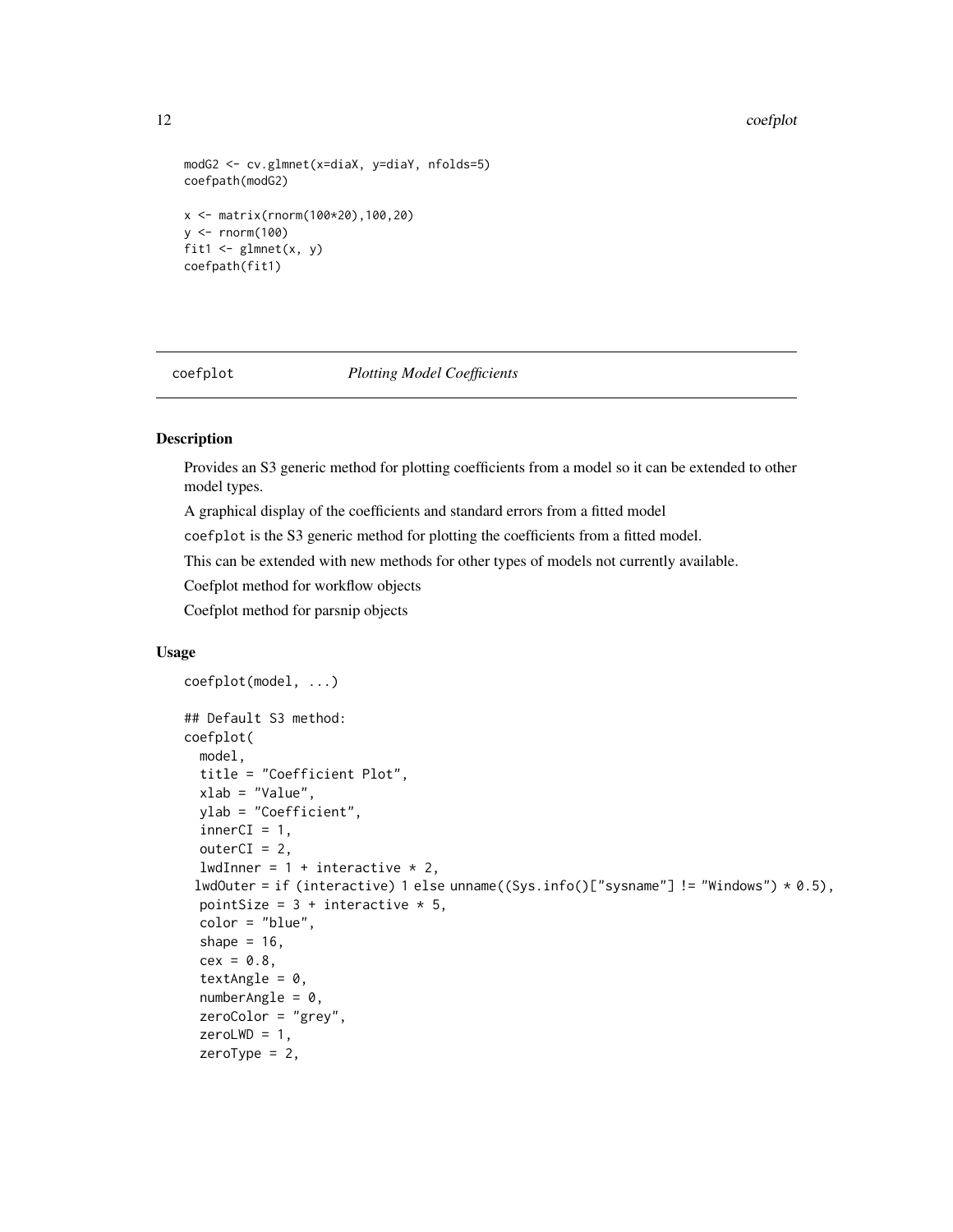<span id="page-12-0"></span>coefplot that the coefplot that the coefplot that the coefplot that the coefplot that the coefplot that the coefplot that the coefplot that the coefplot that the coefplot that the coefplot that the coefplot that the coefpl

```
facet = FALSE,scales = "free",
  sort = c("natural", "magnitude", "alphabetical"),
  decreasing = FALSE,
  numeric = FALSE,
  fillColor = "grey",
  alpha = 1/2,
  horizontal = FALSE,
  factors = NULL,
  only = NULL,
  shorten = TRUE,
  intercept = TRUE,
  interceptName = "(Intercept)",
  coefficients = NULL,
 predictors = NULL,
  strict = FALSE,
  trans = identity,
  interactive = FALSE,
 newNames = NULL,
 plot = TRUE,
  ...
\mathcal{L}## S3 method for class 'lm'
coefplot(...)
## S3 method for class 'glm'
coefplot(...)
## S3 method for class 'workflow'
coefplot(model, ...)
## S3 method for class 'model_fit'
coefplot(model, ...)
## S3 method for class 'rxGlm'
coefplot(...)
## S3 method for class 'rxLinMod'
coefplot(...)
## S3 method for class 'rxLogit'
coefplot(...)
```

| model                   | A parsnip object                                                                |
|-------------------------|---------------------------------------------------------------------------------|
| $\cdot$ $\cdot$ $\cdot$ | All arguments are passed on to coefplot. Im. Please see that function for argu- |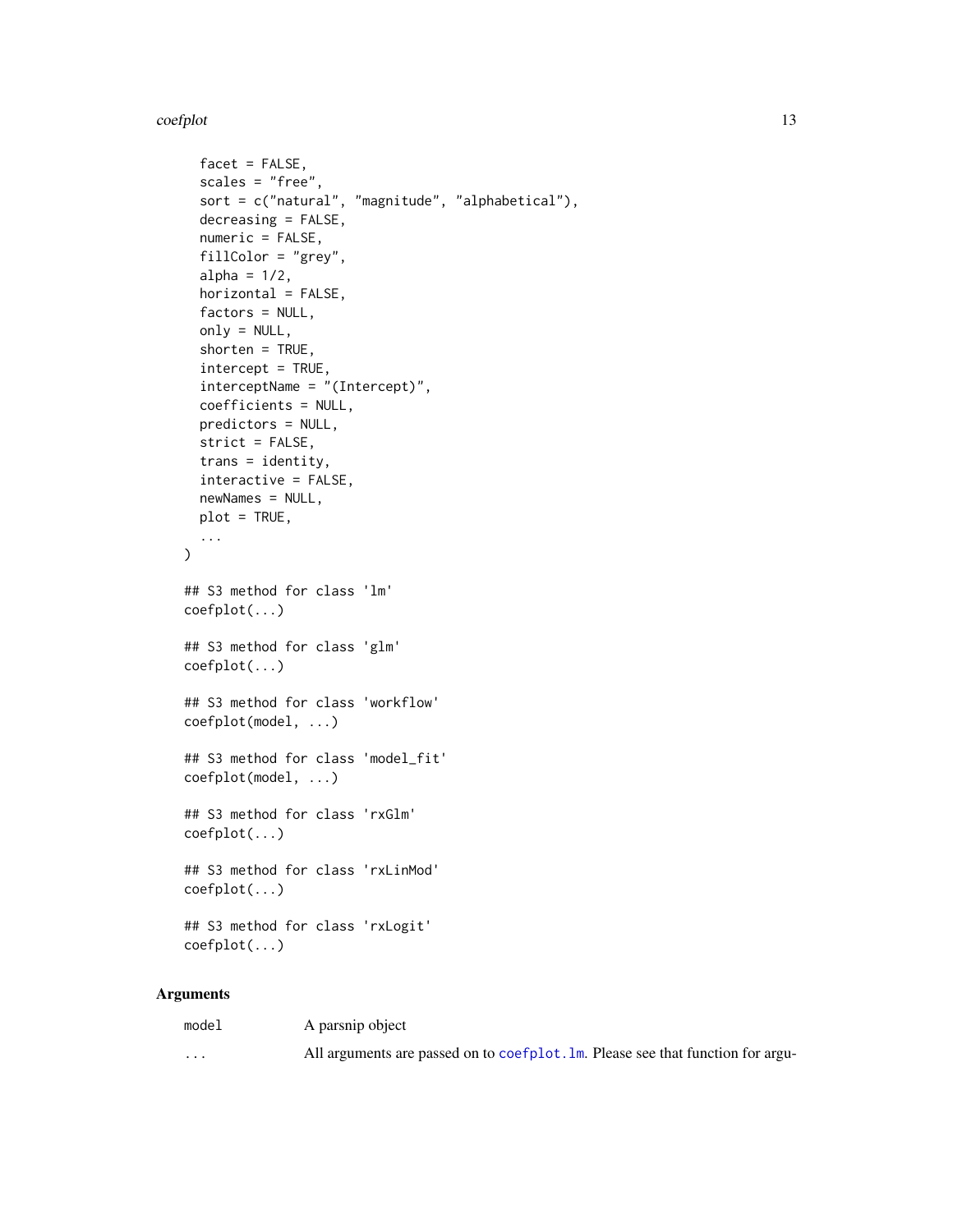|             | ment information.                                                                                                                                                                                                                                                                                                                                                   |
|-------------|---------------------------------------------------------------------------------------------------------------------------------------------------------------------------------------------------------------------------------------------------------------------------------------------------------------------------------------------------------------------|
| title       | The name of the plot, if NULL then no name is given                                                                                                                                                                                                                                                                                                                 |
| xlab        | The x label                                                                                                                                                                                                                                                                                                                                                         |
| ylab        | The y label                                                                                                                                                                                                                                                                                                                                                         |
| innerCI     | How wide the inner confidence interval should be, normally 1 standard devia-<br>tion. If 0, then there will be no inner confidence interval.                                                                                                                                                                                                                        |
| outerCI     | How wide the outer confidence interval should be, normally 2 standard devia-<br>tions. If 0, then there will be no outer confidence interval.                                                                                                                                                                                                                       |
| lwdInner    | The thickness of the inner confidence interval                                                                                                                                                                                                                                                                                                                      |
| lwdOuter    | The thickness of the outer confidence interval                                                                                                                                                                                                                                                                                                                      |
| pointSize   | Size of coefficient point                                                                                                                                                                                                                                                                                                                                           |
| color       | The color of the points and lines                                                                                                                                                                                                                                                                                                                                   |
| shape       | The shape of the points                                                                                                                                                                                                                                                                                                                                             |
| cex         | The text size multiplier, currently not used                                                                                                                                                                                                                                                                                                                        |
| textAngle   | The angle for the coefficient labels, 0 is horizontal                                                                                                                                                                                                                                                                                                               |
| numberAngle | The angle for the value labels, 0 is horizontal                                                                                                                                                                                                                                                                                                                     |
| zeroColor   | The color of the line indicating 0                                                                                                                                                                                                                                                                                                                                  |
| zeroLWD     | The thickness of the 0 line                                                                                                                                                                                                                                                                                                                                         |
| zeroType    | The type of 0 line, 0 will mean no line                                                                                                                                                                                                                                                                                                                             |
| facet       | logical; If the coefficients should be faceted by the variables, numeric coeffi-<br>cients (including the intercept) will be one facet. Currently not available.                                                                                                                                                                                                    |
| scales      | The way the axes should be treated in a faceted plot. Can be c("fixed", "free",<br>"free_x", "free_y"). Currently not available.                                                                                                                                                                                                                                    |
| sort        | Determines the sort order of the coefficients. Possible values are c("natural",<br>"magnitude", "alphabetical")                                                                                                                                                                                                                                                     |
| decreasing  | logical; Whether the coefficients should be ascending or descending                                                                                                                                                                                                                                                                                                 |
| numeric     | logical; If true and factors has exactly one value, then it is displayed in a hori-<br>zontal graph with continuous confidence bounds. Currently not available.                                                                                                                                                                                                     |
| fillColor   | The color of the confidence bounds for a numeric factor. Currently not available.                                                                                                                                                                                                                                                                                   |
| alpha       | The transparency level of the numeric factor's confidence bound. Currently not<br>available.                                                                                                                                                                                                                                                                        |
| horizontal  | logical; If the plot should be displayed horizontally. Currently not available.                                                                                                                                                                                                                                                                                     |
| factors     | Vector of factor variables that will be the only ones shown                                                                                                                                                                                                                                                                                                         |
| only        | logical; If factors has a value this determines how interactions are treated. True<br>means just that variable will be shown and not its interactions. False means<br>interactions will be included.                                                                                                                                                                |
| shorten     | logical or character; If FALSE then coefficients for factor levels will include their<br>variable name. If TRUE coefficients for factor levels will be stripped of their<br>variable names. If a character vector of variables only coefficients for factor<br>levels associated with those variables will the variable names stripped. Currently<br>not available. |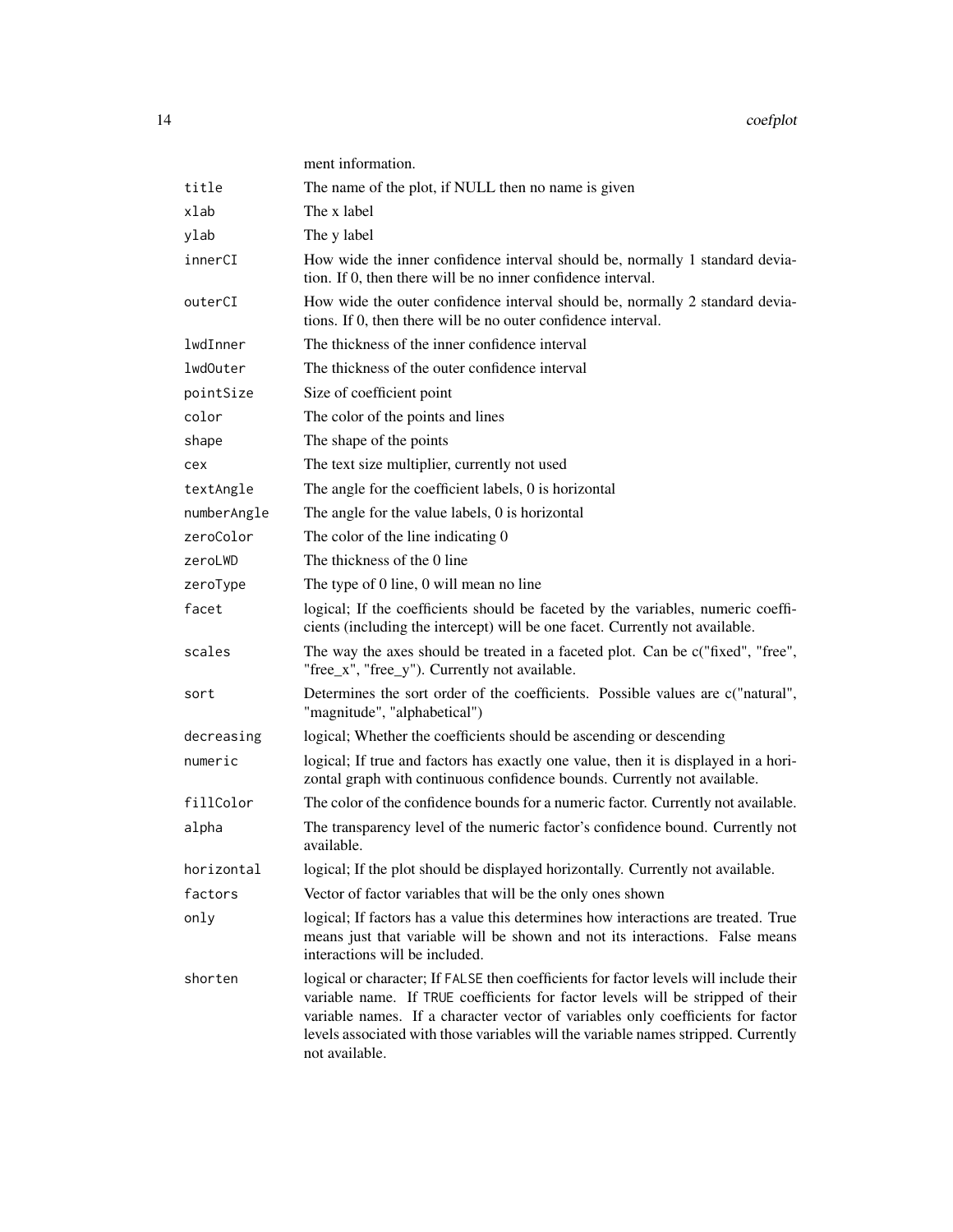#### <span id="page-14-0"></span>coefplot that the coefplot that the coefplot that the coefplot that the coefplot that the coefplot that the coefplot that the coefplot that the coefplot that the coefplot that the coefplot that the coefplot that the coefpl

| intercept     | logical; Whether the Intercept coefficient should be plotted                                                                                           |
|---------------|--------------------------------------------------------------------------------------------------------------------------------------------------------|
| interceptName | Specifies name of intercept it case it is not the default of "(Intercept").                                                                            |
| coefficients  | A character vector specifying which factor coefficients to keep. It will keep all<br>levels and any interactions, even if those are not listed.        |
| predictors    | A character vector specifying which coefficients to keep. Each individual coef-<br>ficient can be specified. Use predictors to specify entire factors. |
| strict        | If TRUE then predictors will only be matched to its own coefficients, not its<br>interactions                                                          |
| trans         | A transformation function to apply to the values and confidence intervals. identity<br>by default. Use invlogit for binary regression.                 |
| interactive   | If TRUE an interactive plot is generated instead of ggplot2                                                                                            |
| newNames      | Named character vector of new names for coefficients                                                                                                   |
| plot          | logical; If the plot should be drawn, if false then a data.frame of the values will<br>be returned                                                     |

#### Details

Currently, methods are available for lm, glm and rxLinMod objects.

For more information on this function and it's arguments see [coefplot.default](#page-11-2)

Pulls model element out of workflow object then calls coefplot.

Pulls model element out of parsnip object then calls coefplot.

# Value

A ggplot2 object or data.frame. See details in [coefplot.lm](#page-11-2) for more information

If plot is TRUE then a [ggplot](#page-0-0) object is returned. Otherwise a [data.frame](#page-0-0) listing coefficients and confidence bands is returned.

A ggplot object. See [coefplot.lm](#page-11-2) for more information.

A ggplot object. See [coefplot.lm](#page-11-2) for more information.

A ggplot object. See [coefplot.lm](#page-11-2) for more information.

# Methods (by class)

- default: Default method
- lm: lm
- glm: glm
- workflow: tidymodels workflows
- model\_fit: parsnip
- rxGlm: rxGlm
- rxLinMod: rxLinMod
- rxLogit: rxLogit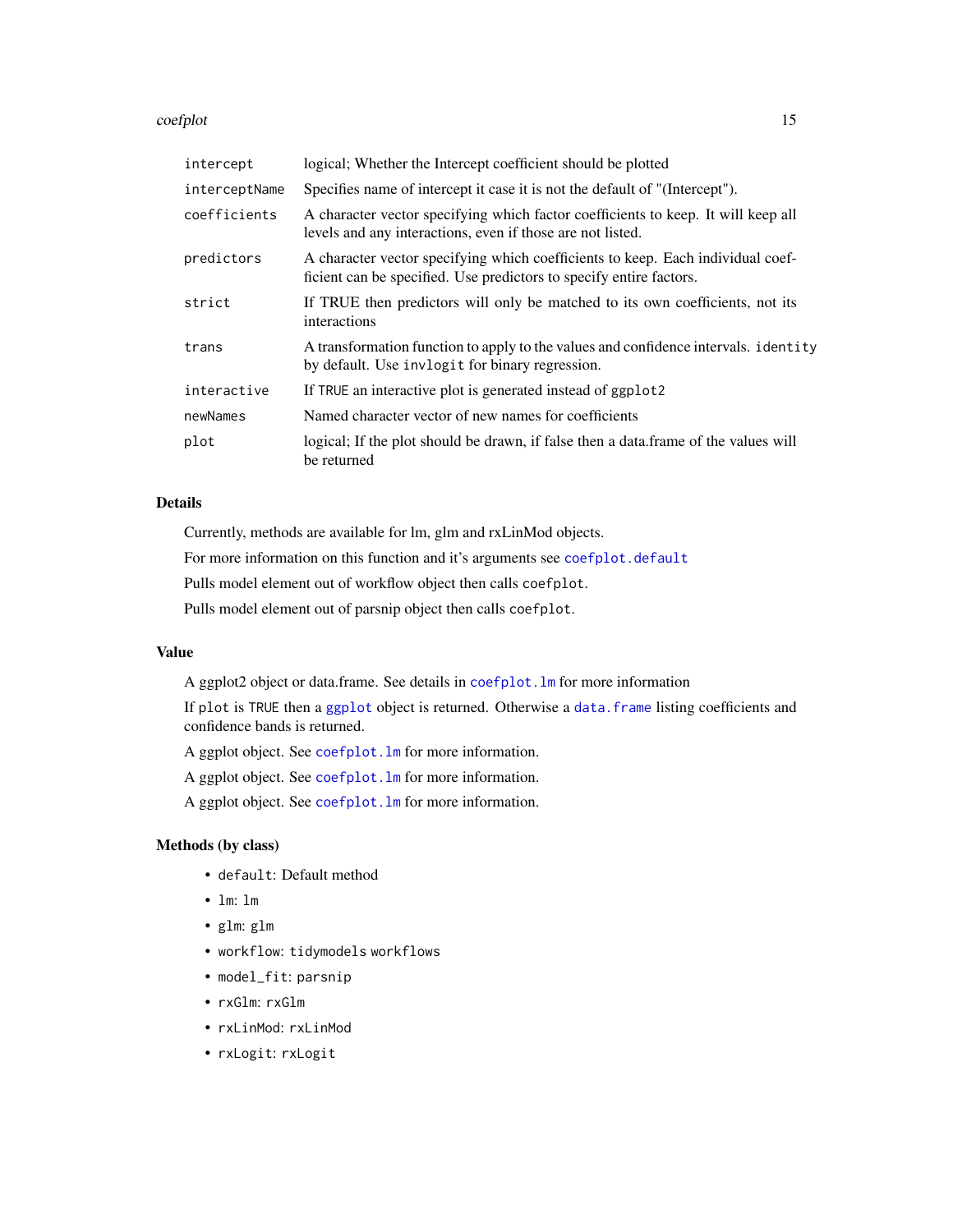16 coefplot

#### Author(s)

Jared P. Lander

#### See Also

[coefplot.lm](#page-11-2) [coefplot.data.frame](#page-16-1) [lm](#page-0-0) [glm](#page-0-0) [ggplot](#page-0-0) [coefplot](#page-11-1) [plotcoef](#page-11-2)

## Examples

```
data(diamonds)
head(diamonds)
model1 <- lm(price ~ carat + cut*color, data=diamonds)
model2 <- lm(price ~ carat*color, data=diamonds)
model3 <- glm(price > 10000 ~ carat*color, data=diamonds)
coefplot(model1)
coefplot(model2)
coefplot(model3)
coefplot(model1, predictors="color")
coefplot(model1, predictors="color", strict=TRUE)
coefplot(model1, coefficients=c("(Intercept)", "color.Q"))
coefplot(model1, predictors="cut", coefficients=c("(Intercept)", "color.Q"), strict=TRUE)
coefplot(model1, predictors="cut", coefficients=c("(Intercept)", "color.Q"), strict=FALSE)
coefplot(model1, predictors="cut", coefficients=c("(Intercept)", "color.Q"),
strict=TRUE, newNames=c(color.Q="Color", "cut^4"="Fourth"))
coefplot(model1, predictors=c("(Intercept)", "carat"), newNames=c(carat="Size"))
coefplot(model1, predictors=c("(Intercept)", "carat"),
newNames=c(carat="Size", "(Intercept)"="Constant"))
data(diamonds)
head(diamonds)
model1 <- lm(price ~ carat + cut*color, data=diamonds)
model2 <- lm(price ~ carat*color, data=diamonds)
coefplot(model1)
coefplot(model2)
coefplot(model1, predictors="color")
coefplot(model1, predictors="color", strict=TRUE)
coefplot(model1, coefficients=c("(Intercept)", "color.Q"))
model1 <- lm(price ~ carat + cut*color, data=diamonds)
coefplot(model1)
model2 <- glm(price > 10000 ~ carat + cut*color, data=diamonds, family=binomial(link="logit"))
coefplot(model2)
coefplot(model2, trans=invlogit)
## Not run:
mod4 \leq rxGlm(price \sim carat + cut + x, data=diamonds)
mod5 <- rxGlm(price > 10000 ~ carat + cut + x, data=diamonds, family="binomial")
```
<span id="page-15-0"></span>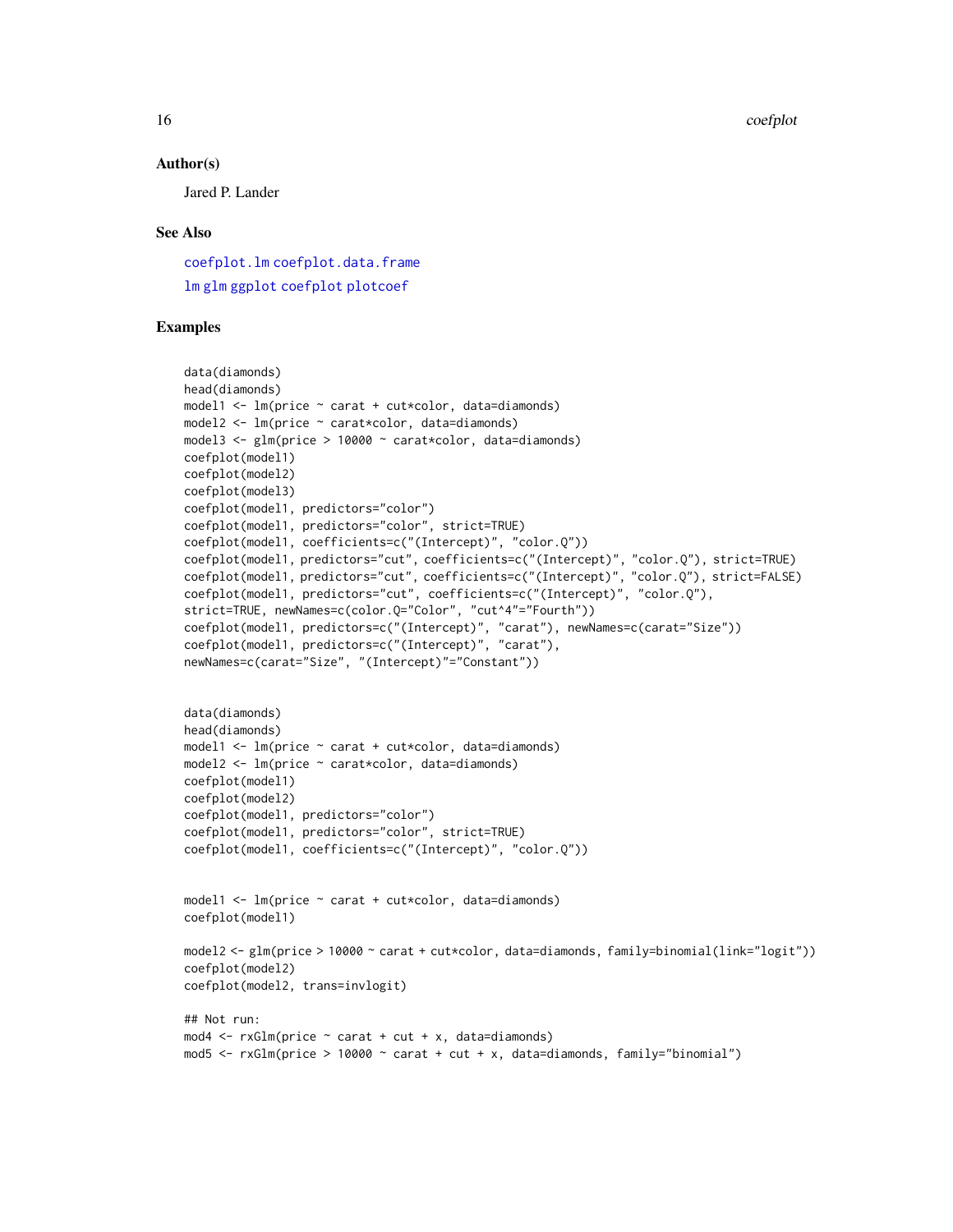```
coefplot(mod4)
coefplot(mod5)
## End(Not run)
## Not run:
data(diamonds)
mod3 <- rxLinMod(price ~ carat + cut + x, data=diamonds)
coefplot(mod3)
## End(Not run)
## Not run:
data(diamonds)
mod6 \le rxLogit(price > 10000 \sim carat + cut + x, data=diamonds)
coefplot(mod6)
## End(Not run)
```
<span id="page-16-1"></span>coefplot.data.frame *coefplot.data.frame*

# Description

Dotplot for coefficients

#### Usage

```
## S3 method for class 'data.frame'
coefplot(
 model,
  title = "Coefficient Plot",
 xlab = "Value",
 ylab = "Coefficient",
  interactive = FALSE,
  lwdInner = 1 + interactive * 2,
 lwdOuter = if (interactive) 1 else unname((Sys.info()["sysname"] != "Windows") * 0.5),
  pointSize = 3 + interactive * 5,
  color = "blue",
  cex = 0.8,
  textAngle = 0,
  numberAngle = 0,
  shape = 16,
  linetype = 1,
  outerCI = 2,
  innerCI = 1,
  multi = FALSE,
```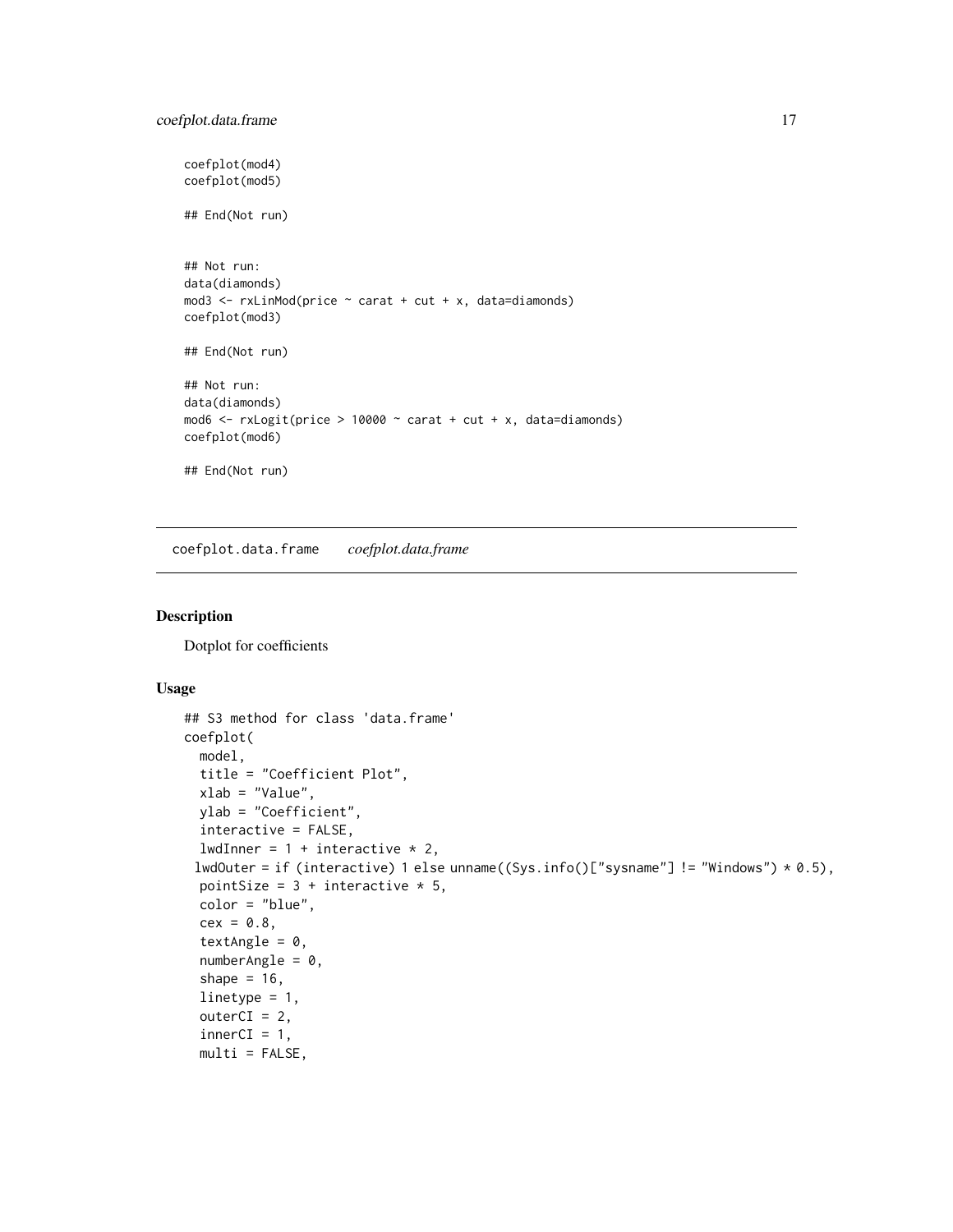```
zeroColor = "grey",
 zeroLWD = 1,
 zeroType = 2,
 numeric = FALSE,
 fillColor = "grey",
 alpha = 1/2,
 horizontal = FALSE,
 facet = FALSE,scales = "free",
 value = "Value",
 coefficient = "Coefficient",
 errorHeight = 0,dodgeHeight = 1,
  ...
\mathcal{L}
```

| model       | A data frame like that built from coefplot(, plot=FALSE)                                                                                      |
|-------------|-----------------------------------------------------------------------------------------------------------------------------------------------|
| title       | The name of the plot, if NULL then no name is given                                                                                           |
| xlab        | The x label                                                                                                                                   |
| ylab        | The y label                                                                                                                                   |
| interactive | If 'TRUE' an interactive plot is generated instead of '[ggplot2]'                                                                             |
| lwdInner    | The thickness of the inner confidence interval                                                                                                |
| lwd0uter    | The thickness of the outer confidence interval                                                                                                |
| pointSize   | Size of coefficient point                                                                                                                     |
| color       | The color of the points and lines                                                                                                             |
| cex         | The text size multiplier, currently not used                                                                                                  |
| textAngle   | The angle for the coefficient labels, 0 is horizontal                                                                                         |
| numberAngle | The angle for the value labels, 0 is horizontal                                                                                               |
| shape       | The shape of the points                                                                                                                       |
| linetype    | The linetype of the error bars                                                                                                                |
| outerCI     | How wide the outer confidence interval should be, normally 2 standard devia-<br>tions. If 0, then there will be no outer confidence interval. |
| innerCI     | How wide the inner confidence interval should be, normally 1 standard devia-<br>tion. If 0, then there will be no inner confidence interval.  |
| multi       | logical; If this is for multiplot then leave the colors as determined by the leg-<br>end, if FALSE then make all colors the same              |
| zeroColor   | The color of the line indicating 0                                                                                                            |
| zeroLWD     | The thickness of the 0 line                                                                                                                   |
| zeroType    | The type of 0 line, 0 will mean no line                                                                                                       |
| numeric     | logical; If true and factors has exactly one value, then it is displayed in a hori-<br>zontal graph with continuous confidence bounds.        |

<span id="page-17-0"></span>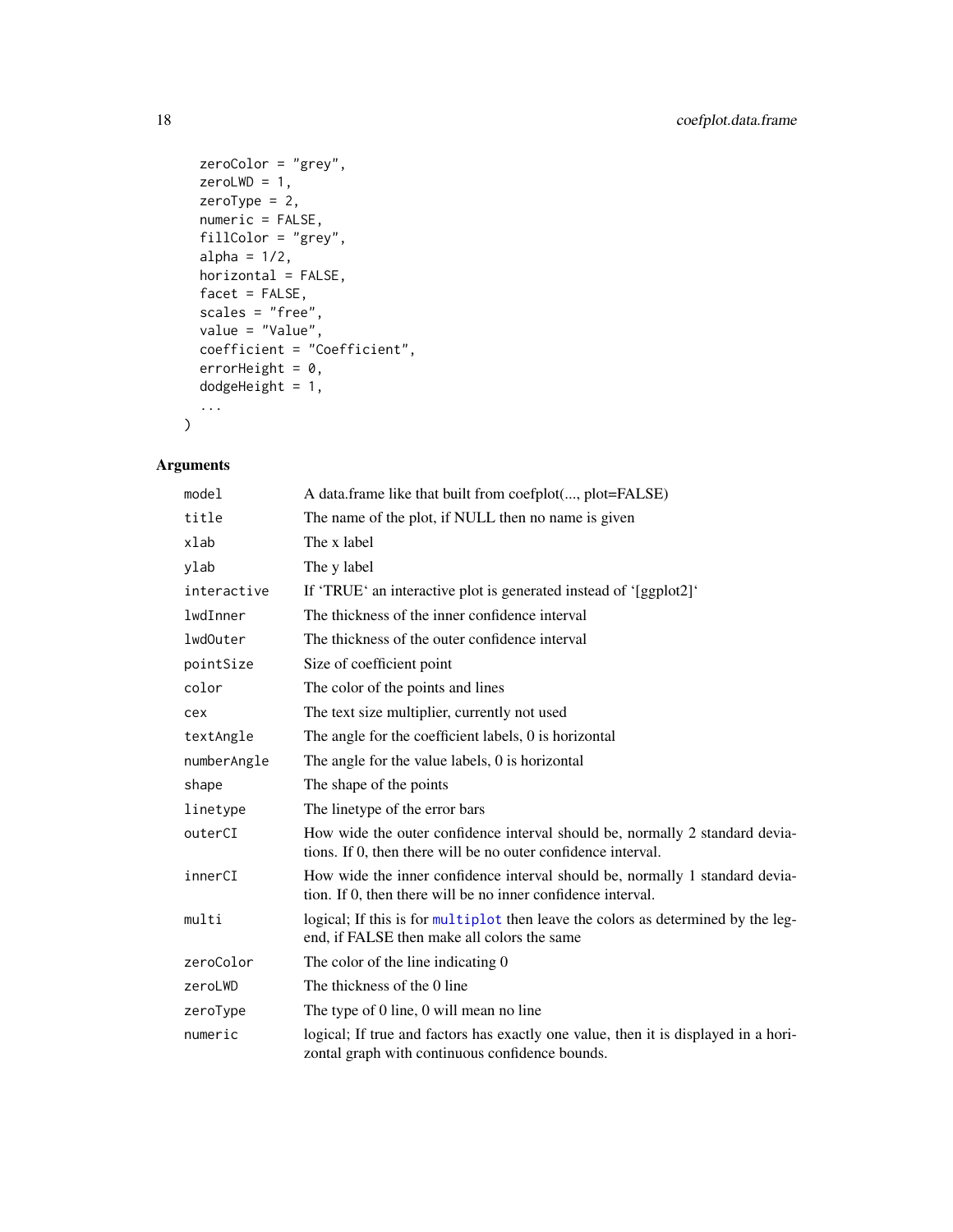<span id="page-18-0"></span>

| fillColor   | The color of the confidence bounds for a numeric factor                                                                                |
|-------------|----------------------------------------------------------------------------------------------------------------------------------------|
| alpha       | The transparency level of the numeric factor's confidence bound                                                                        |
| horizontal  | logical; If the plot should be displayed horizontally                                                                                  |
| facet       | logical; If the coefficients should be faceted by the variables, numeric coeffi-<br>cients (including the intercept) will be one facet |
| scales      | The way the axes should be treated in a faceted plot. Can be c("fixed", "free",<br>"free $x$ ", "free $y$ ")                           |
| value       | Name of variable for value metric                                                                                                      |
| coefficient | Name of variable for coefficient names                                                                                                 |
| errorHeight | Height of error bars                                                                                                                   |
| dodgeHeight | Amount of vertical dodging                                                                                                             |
| $\cdots$    | <b>Further Arguments</b>                                                                                                               |

# Details

A graphical display of the coefficients and standard errors from a fitted model, this function uses a data.frame as the input.

# Value

a ggplot graph object

#### Author(s)

Jared P. Lander

# See Also

[coefplot](#page-11-1)

# Examples

```
data(diamonds)
head(diamonds)
model1 <- lm(price ~ carat + cut*color, data=diamonds)
model2 <- lm(price ~ carat*color, data=diamonds)
df1 <- coefplot(model1, plot=FALSE)
df2 <- coefplot(model2, plot=FALSE)
coefplot(df1)
coefplot(df2)
```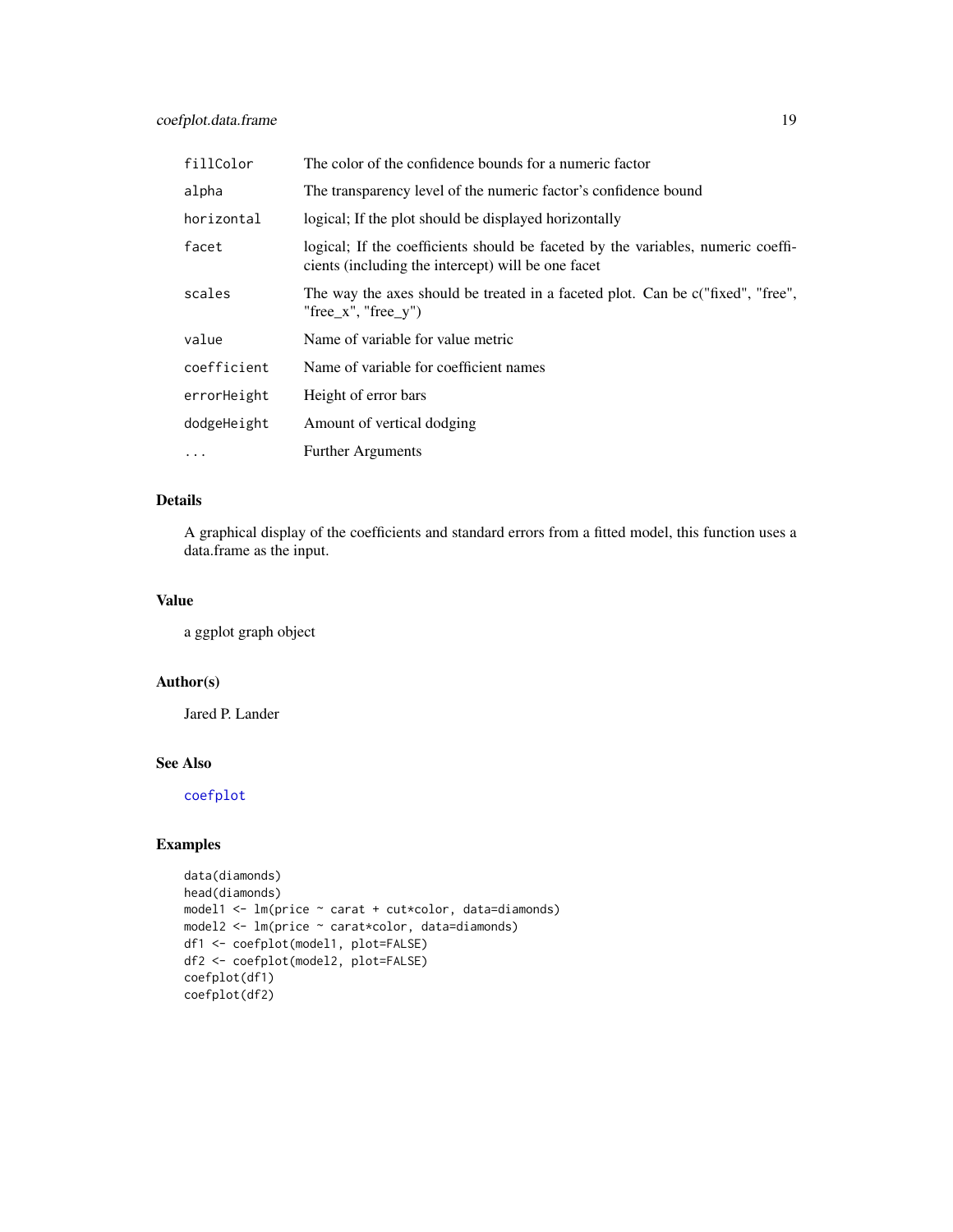<span id="page-19-0"></span>doRegex *doRegex*

# Description

Helper function for matching coefficients

# Usage

```
doRegex(x, matchAgainst, pattern = "(^| )%s($|,|=)")
```
# Arguments

| x            | Root pattern to search for    |
|--------------|-------------------------------|
| matchAgainst | Text to search through        |
| pattern      | Regex pattern to build x into |

# Details

Only used by [getCoefsFromPredictorsRevo](#page-36-1) for finding matches between predictors and coefficients

# Value

A list of indices of matchAgainst that is matched

# Author(s)

Jared P. Lander

extract.coef *extract.coef*

# Description

Extract Coefficient Information from glm Models

# Usage

extract.coef(model, ...)

| model    | Model object to extract information from. |
|----------|-------------------------------------------|
| $\cdots$ | Further arguments                         |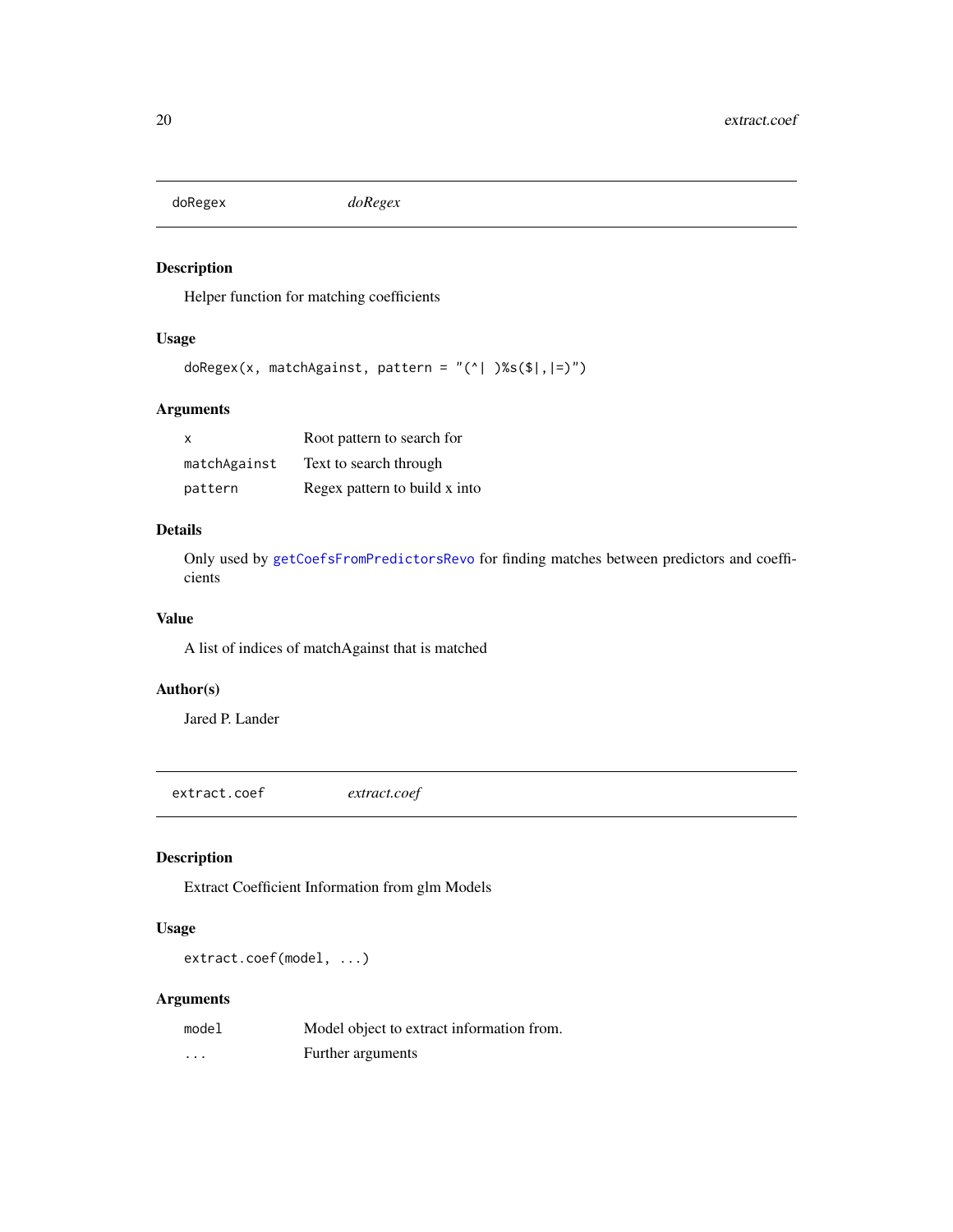# <span id="page-20-0"></span>Details

Gets the coefficient values and standard errors, and variable names from a glm model.

#### Value

A data. frame containing the coefficient, the standard error and the variable name.

#### Author(s)

Jared P. Lander

#### Examples

```
## Not run:
library(ggplot2)
data(diamonds)
library(coefplot)
mod1 <- lm(price ~ carat + cut + x, data=diamond)mod2 <- glm(price > 10000 ~ carat + cut + x, data=diamonds, family=binomial(link="logit"))
mod3 \leq 1m(price \sim carat*cut + x, data=diamonds)
extract.coef(mod1)
extract.coef(mod2)
extract.coef(mod3)
mod4 \le rxLinMod(price \sim carat*cut + x, diamonds)
## End(Not run)
```
extract.coef.cv.glmnet

*extract.coef.cv.glmnet*

# Description

Extract Coefficient Information from Models

# Usage

```
## S3 method for class 'cv.glmnet'
extract.coef(model, lambda = "lambda.min", ...)
```

| model                   | Model object from which to extract information.                                                     |
|-------------------------|-----------------------------------------------------------------------------------------------------|
| lambda                  | Value of penalty parameter. Can be either a numeric value or one of "lambda.min"<br>or "lambda.1se" |
| $\cdot$ $\cdot$ $\cdot$ | Further arguments                                                                                   |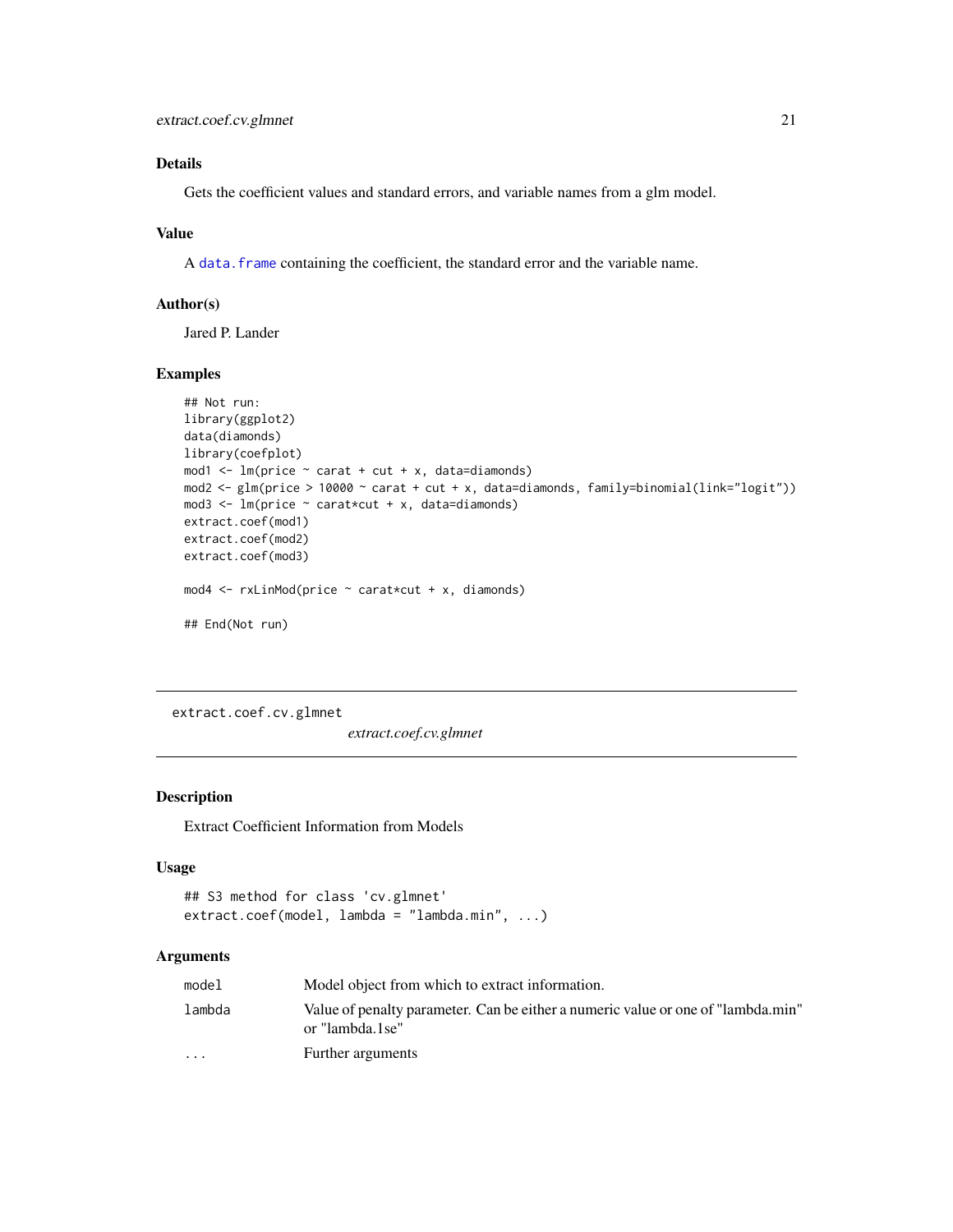# <span id="page-21-0"></span>Details

Gets the coefficient values and variable names from a model. Since glmnet does not have standard errors, those will just be NA.

#### Value

A data. frame containing the coefficient, the standard error and the variable name.

#### Author(s)

Jared P. Lander

#### Examples

```
library(glmnet)
library(ggplot2)
library(useful)
data(diamonds)
diaX \le useful::build.x(price \sim carat + cut + x - 1, data=diamonds,
contrasts=FALSE)
diaY <- useful::build.y(price \sim carat + cut + x - 1, data=diamonds)
modG1 <- cv.glmnet(x=diaX, y=diaY, k=5)
extract.coef(modG1)
```
extract.coef.default *extract.coef.default*

# Description

Extract Coefficient Information from Models

#### Usage

```
## Default S3 method:
extract.coef(model, ...)
```
#### Arguments

| model    | Model object to extract information from. |
|----------|-------------------------------------------|
| $\cdots$ | Further arguments                         |

#### Details

Gets the coefficient values and standard errors, and variable names from a model.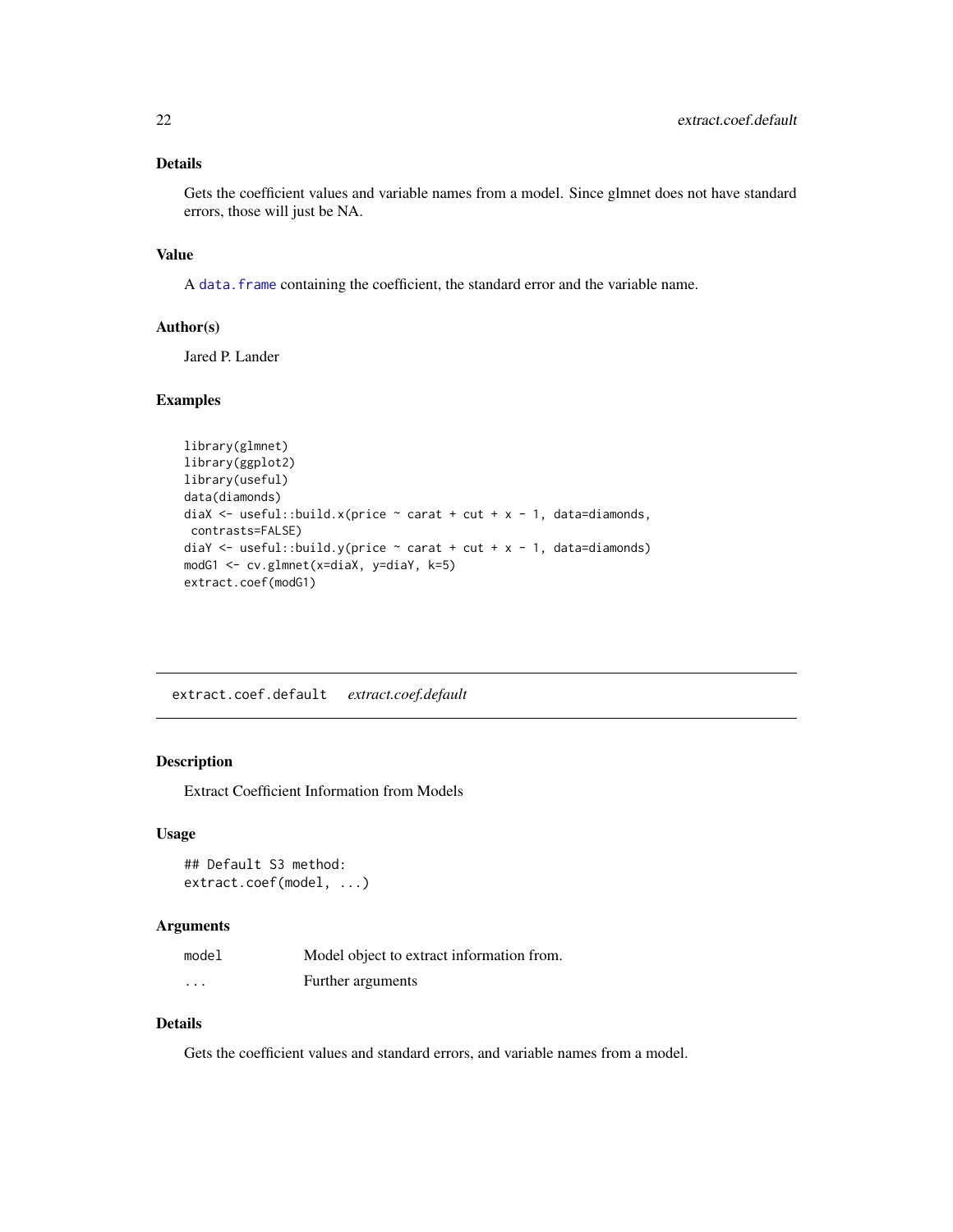<span id="page-22-0"></span>extract.coef.glm 23

# Value

A data. frame containing the coefficient, the standard error and the variable name.

# Author(s)

Jared P. Lander

# Examples

```
## Not run:
library(ggplot2)
library(coefplot)
data(diamonds)
mod1 \leq lm(price \sim carat + cut + x, data=diamonds)
extract.coef(mod1)
## End(Not run)
```
extract.coef.glm *extract.coef.glm*

#### Description

Extract Coefficient Information from glm Models

#### Usage

```
## S3 method for class 'glm'
extract.coef(model, ...)
```
# Arguments

| model    | Model object to extract information from. |
|----------|-------------------------------------------|
| $\cdots$ | Further arguments                         |

#### Details

Gets the coefficient values and standard errors, and variable names from a glm model.

# Value

A [data.frame](#page-0-0) containing the coefficient, the standard error and the variable name.

# Author(s)

Jared P. Lander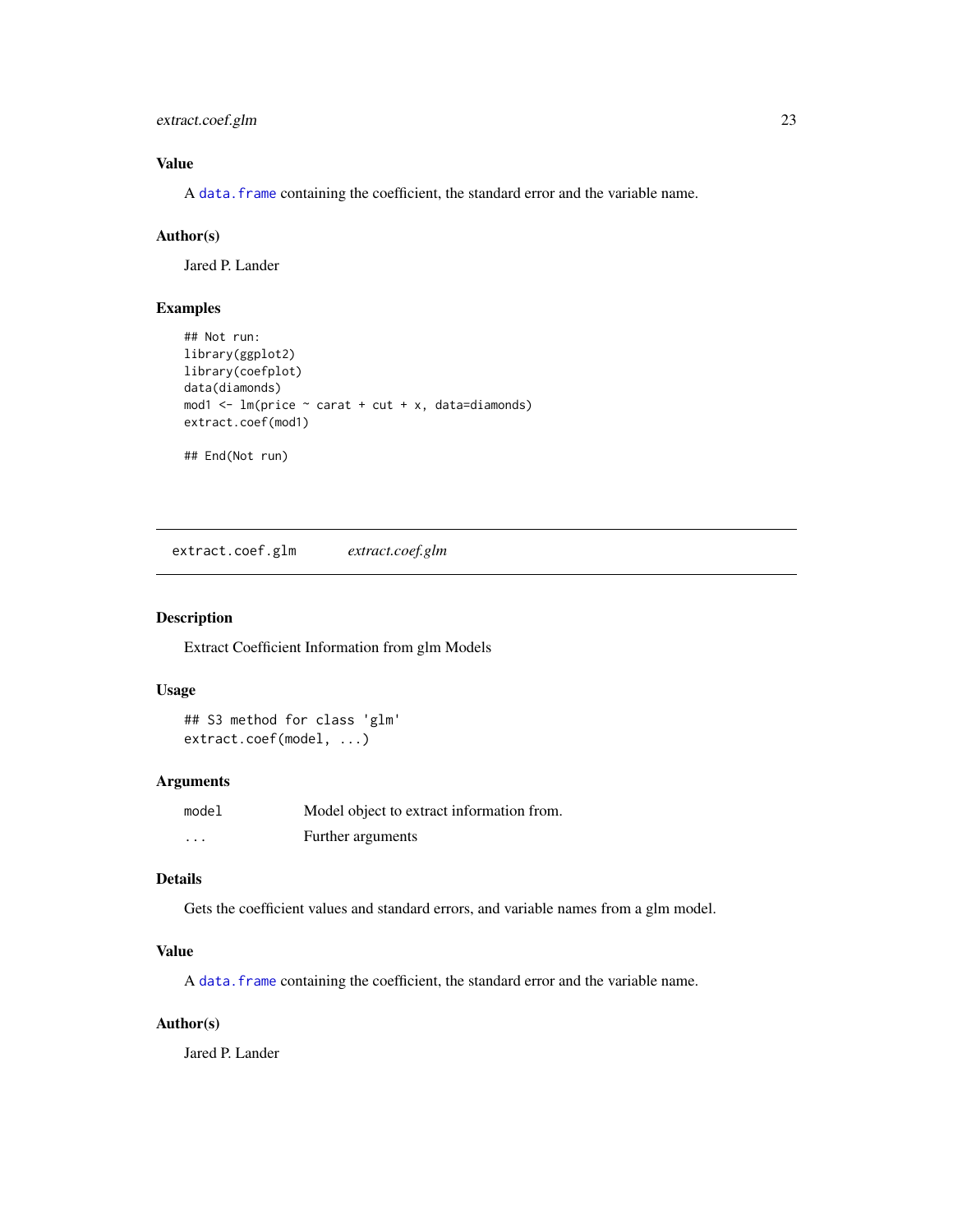# Examples

```
## Not run:
library(ggplot2)
data(diamonds)
library(coefplot)
mod2 <- glm(price > 10000 ~ carat + cut + x, data=diamonds, family=binomial(link="logit"))
extract.coef(mod2)
## End(Not run)
```
extract.coef.glmnet *extract.coef.glmnet*

# Description

Extract Coefficient Information from Models

### Usage

```
## S3 method for class 'glmnet'
extract.coef(model, lambda = stats::median(model$lambda), ...)
```
#### Arguments

| model                   | Model object from which to extract information. |
|-------------------------|-------------------------------------------------|
| lambda                  | Value of penalty parameter                      |
| $\cdot$ $\cdot$ $\cdot$ | Further arguments                               |

# Details

Gets the coefficient values and variable names from a model. Since glmnet does not have standard errors, those will just be NA.

# Value

A data. frame containing the coefficient, the standard error and the variable name.

# Author(s)

Jared P. Lander

<span id="page-23-0"></span>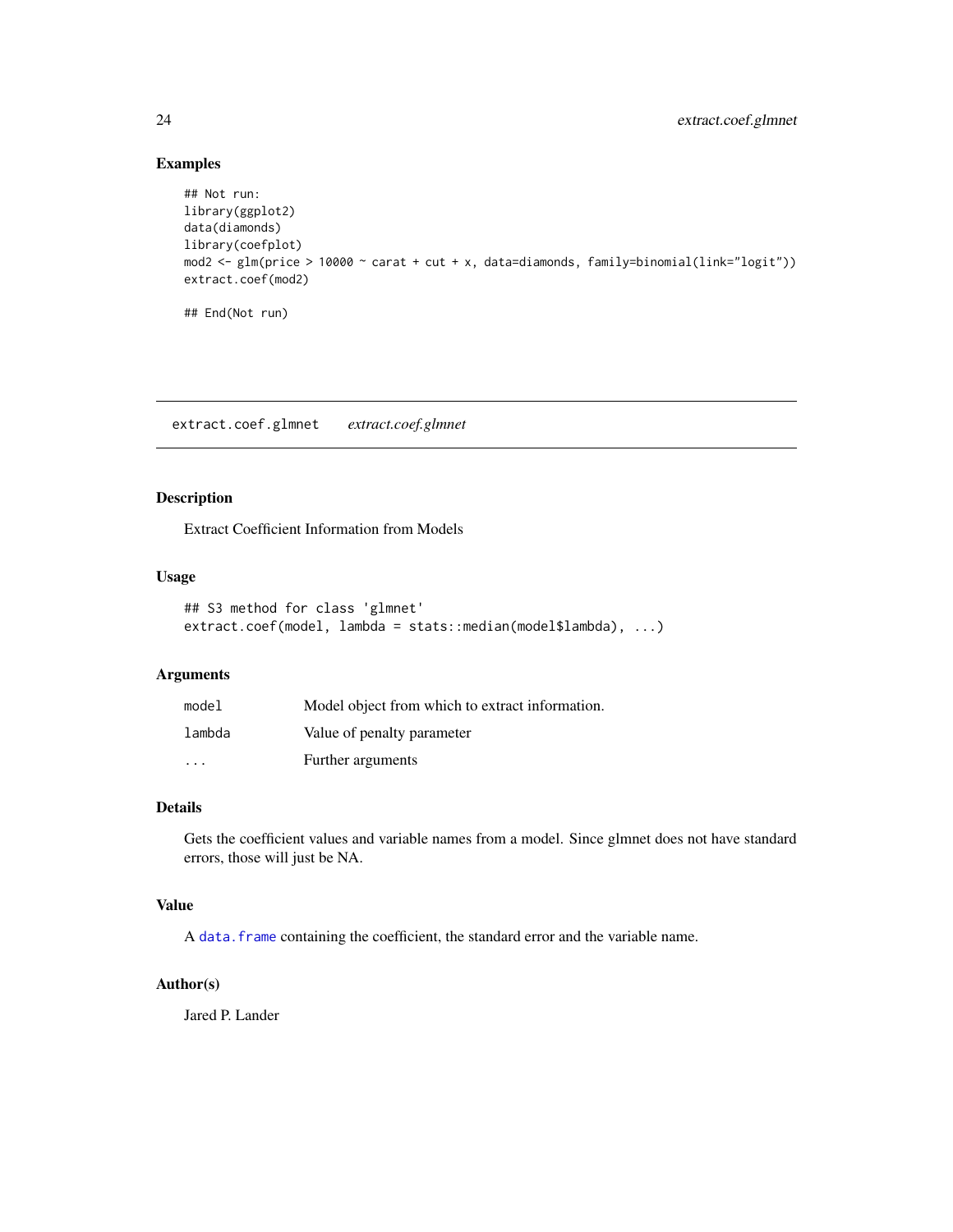# <span id="page-24-0"></span>Description

Extract Coefficient Information from lm Models

#### Usage

```
## S3 method for class 'lm'
extract.coef(model, ...)
```
# Arguments

| model    | Model object to extract information from. |
|----------|-------------------------------------------|
| $\cdots$ | Further arguments                         |

# Details

Gets the coefficient values and standard errors, and variable names from an lm model.

# Value

A data. frame containing the coefficient, the standard error and the variable name.

#### Author(s)

Jared P. Lander

# Examples

```
## Not run:
library(ggplot2)
data(diamonds)
library(coefplot)
mod1 \leq lm(price \sim carat + cut + x, data=diamonds)
extract.coef(mod1)
```
## End(Not run)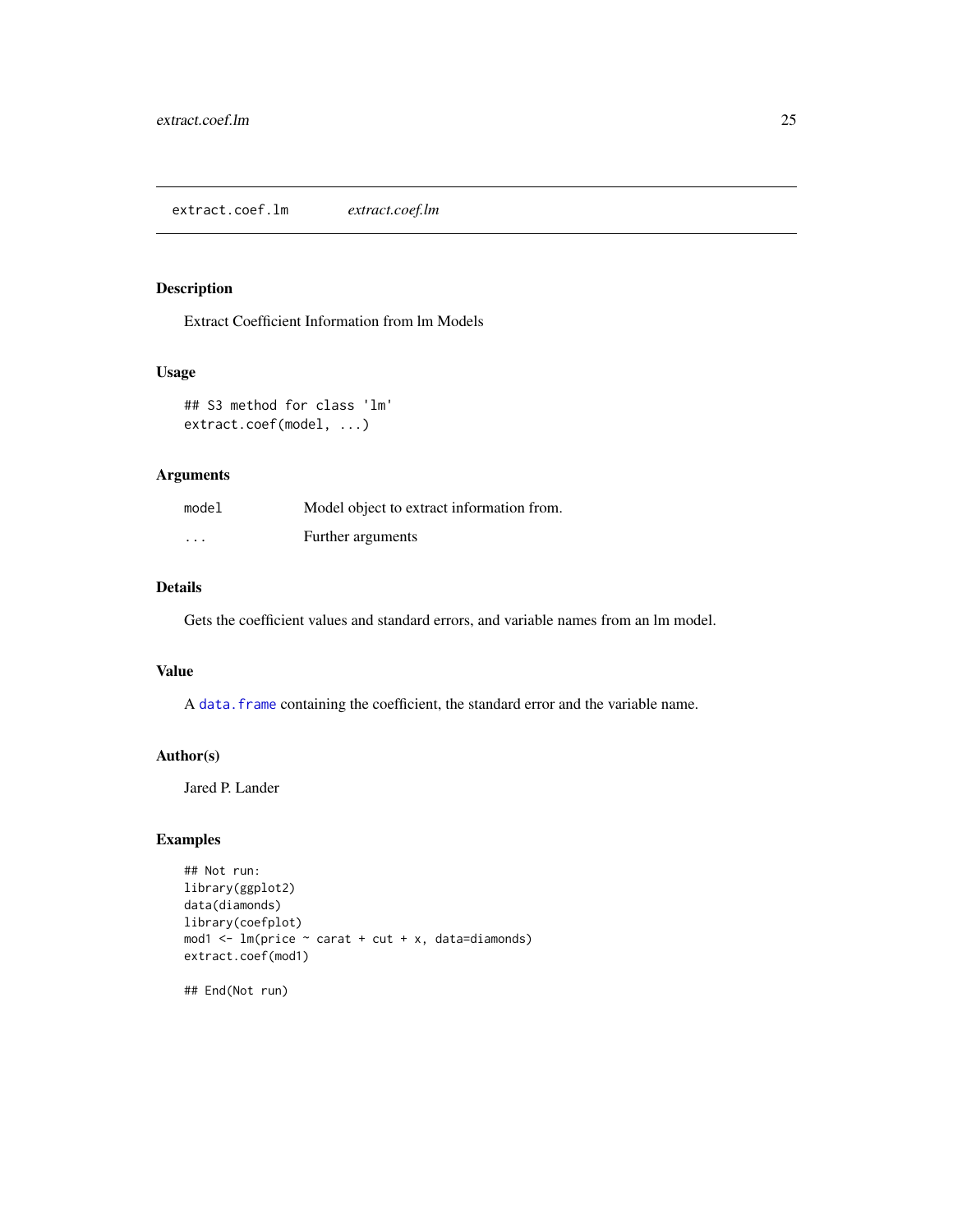<span id="page-25-0"></span>extract.coef.maxLik *extract.coef.maxLik*

# Description

Extract Coefficient Information from Models

#### Usage

```
## S3 method for class 'maxLik'
extract.coef(model, ...)
```
#### Arguments

| model    | Model object from which to extract information. |
|----------|-------------------------------------------------|
| $\cdots$ | Further arguments                               |

# Details

Gets the coefficient values and variable names from a model.

#### Value

A data. frame containing the coefficient, the standard error and the variable name.

# Author(s)

Jared P. Lander

extract.coef.rxGlm *extract.coef.rxGlm*

# Description

Extract Coefficient Information from rxGlm Models

#### Usage

## S3 method for class 'rxGlm' extract.coef(model, ...)

| model    | Model object to extract information from. |
|----------|-------------------------------------------|
| $\cdots$ | Further arguments                         |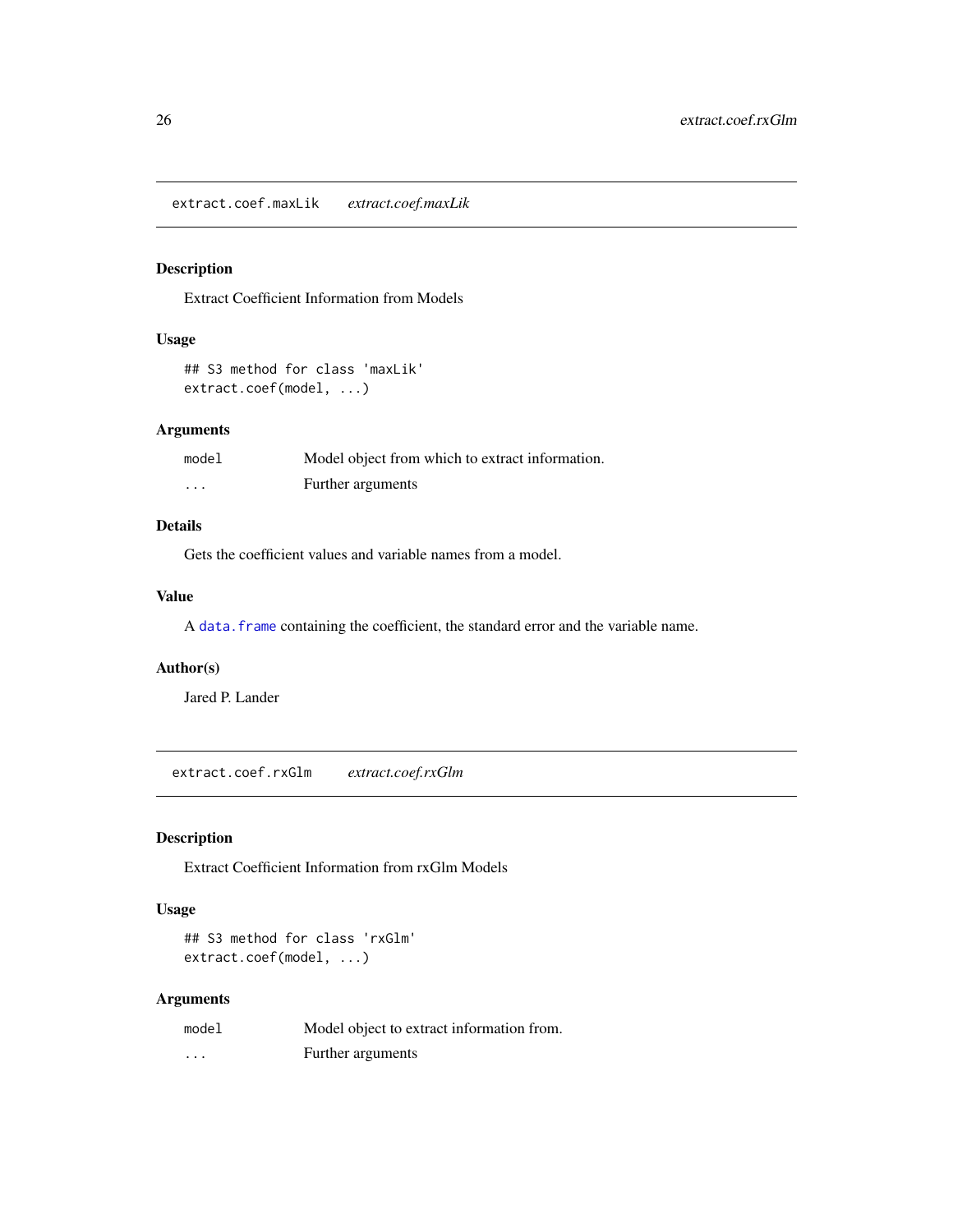# <span id="page-26-0"></span>Details

Gets the coefficient values and standard errors, and variable names from an rxGlm model.

#### Value

A data. frame containing the coefficient, the standard error and the variable name.

#### Author(s)

Jared P. Lander

# Examples

```
## Not run:
library(ggplot2)
data(diamonds)
mod4 \leq rxGlm(price \sim carat + cut + x, data=diamonds)
mod5 <- rxGlm(price > 10000 \sim carat + cut + x, data=diamonds, fmaily="binomial")
extract.coef(mod4)
extract.coef(mod5)
## End(Not run)
```
extract.coef.rxLinMod *extract.coef.rxLinMod*

#### Description

Extract Coefficient Information from rxLinMod Models

#### Usage

```
## S3 method for class 'rxLinMod'
extract.coef(model, ...)
```
#### Arguments

| model    | Model object to extract information from. |
|----------|-------------------------------------------|
| $\cdots$ | Further arguments                         |

#### Details

Gets the coefficient values and standard errors, and variable names from an rxLinMod model.

#### Value

A data. frame containing the coefficient, the standard error and the variable name.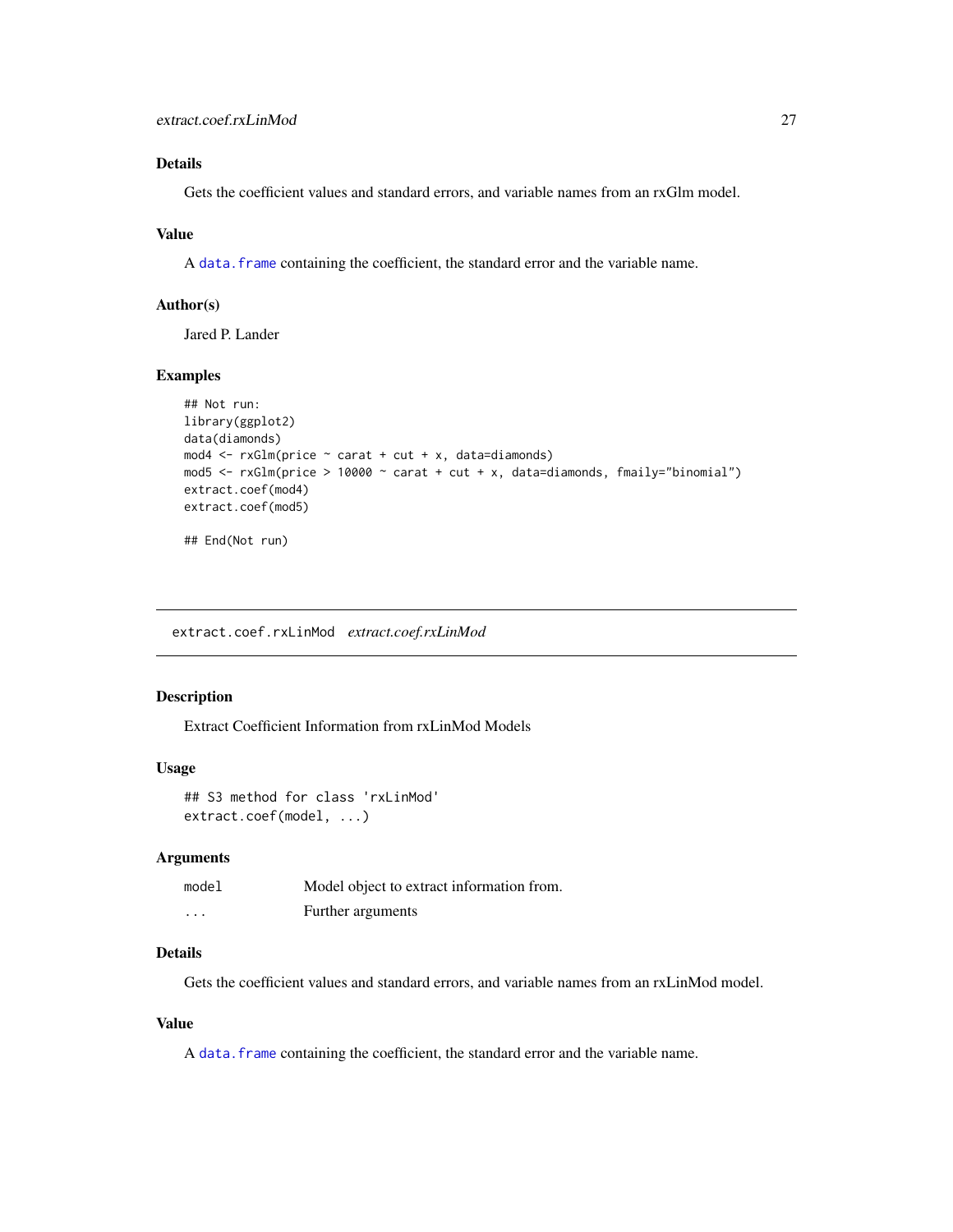# Author(s)

Jared P. Lander

# Examples

```
## Not run:
library(ggplot2)
data(diamonds)
mod3 <- rxLinMod(price ~ carat + cut + x, data=diamonds)
extract.coef(mod3)
```
## End(Not run)

extract.coef.rxLogit *extract.coef.rxLogit*

# Description

Extract Coefficient Information from rxLogit Models

#### Usage

## S3 method for class 'rxLogit' extract.coef(model, ...)

# Arguments

| model    | Model object to extract information from. |
|----------|-------------------------------------------|
| $\cdots$ | Further arguments                         |

# Details

Gets the coefficient values and standard errors, and variable names from an rxLogit model.

#### Value

A data. frame containing the coefficient, the standard error and the variable name.

#### Author(s)

Jared P. Lander

<span id="page-27-0"></span>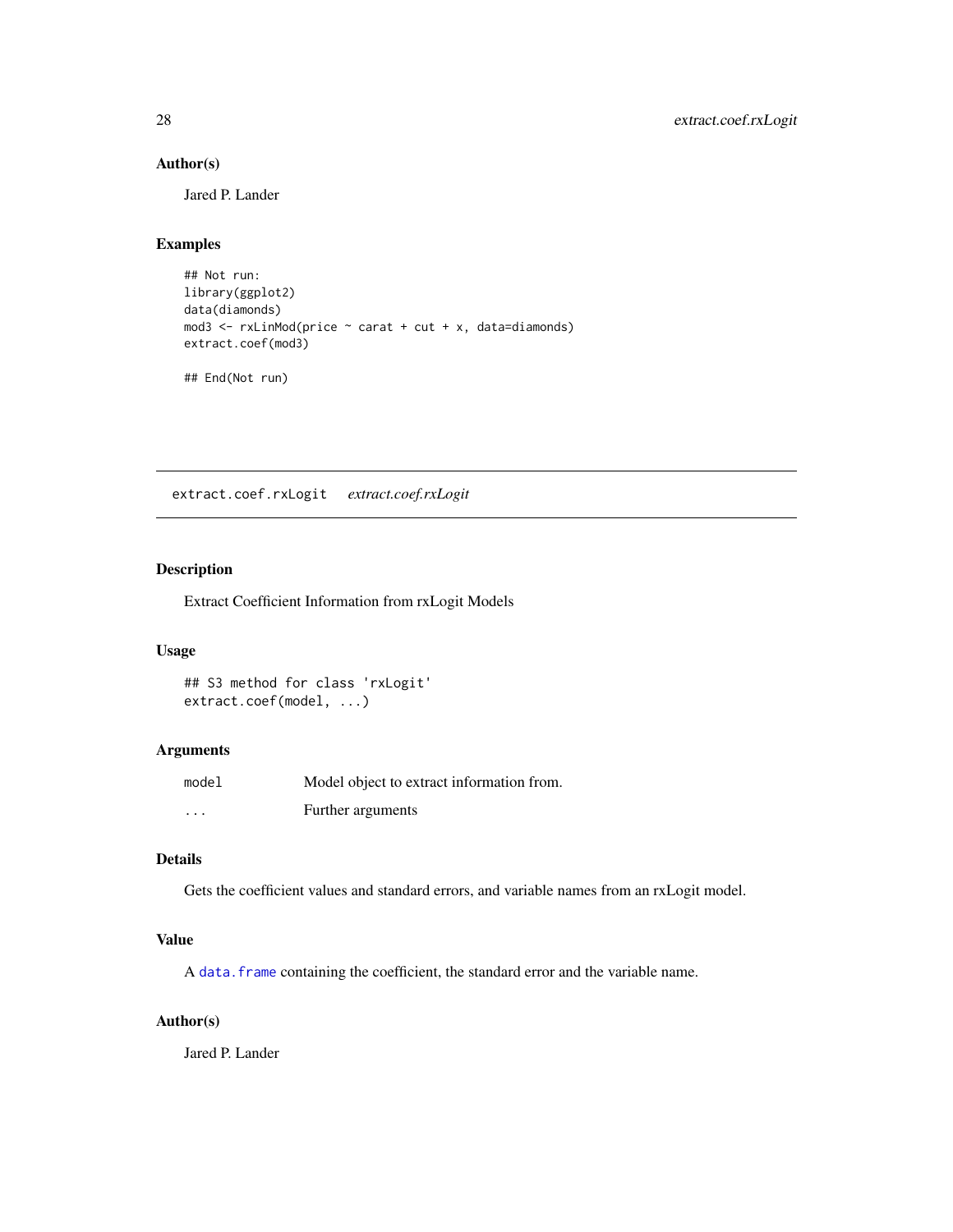# <span id="page-28-0"></span>extract.coef.xgb.Booster 29

# Examples

```
## Not run:
library(ggplot2)
data(diamonds)
mod6 \le rxLogit(price > 10000 \sim carat + cut + x, data=diamonds)
extract.coef(mod6)
## End(Not run)
```
extract.coef.xgb.Booster

*extract.coef.xgb.Booster*

# Description

Extract Coefficient Information from Models

# Usage

```
## S3 method for class 'xgb.Booster'
extract.coef(
 model,
 feature_names = NULL,
  removeNonSelected = TRUE,
  zero_threshold = 0.001,
  ...
\mathcal{L}
```
# Arguments

| model             | Model object from which to extract information.                                                                                            |
|-------------------|--------------------------------------------------------------------------------------------------------------------------------------------|
|                   | feature_names Names of coefficients                                                                                                        |
| removeNonSelected |                                                                                                                                            |
|                   | If TRUE (default) do not return the non-selected (0) coefficients                                                                          |
|                   | zero_threshold Since coefficients from xgboost are not exactly zero, this is the threshold<br>under which a coefficient is considered zero |
| $\cdots$          | Further arguments                                                                                                                          |

# Details

Gets the coefficient values and variable names from a model. Since xgboost does not have standard errors, those will just be NA.

#### Value

A data. frame containing the coefficient, the standard error and the variable name.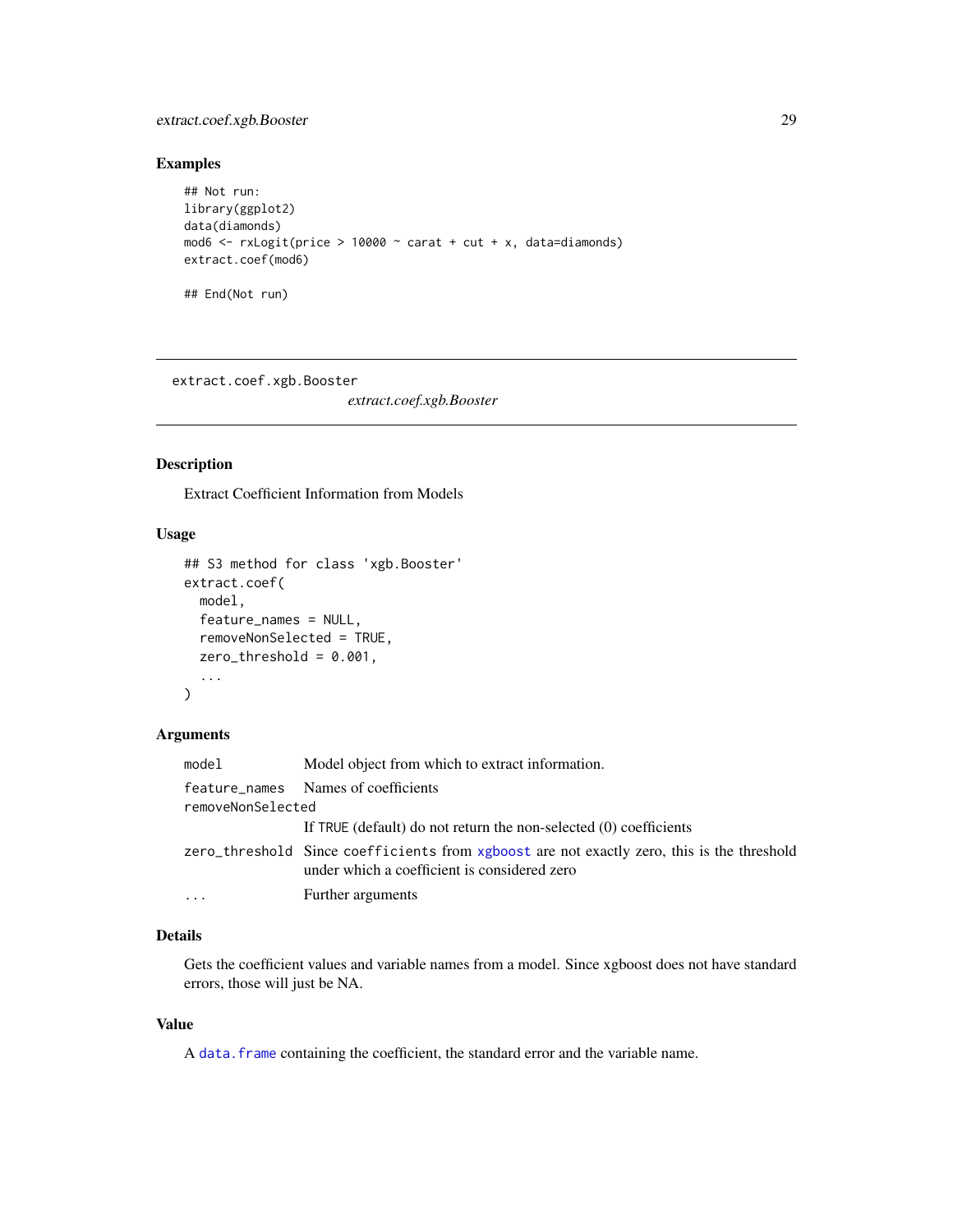#### <span id="page-29-0"></span>Author(s)

Jared P. Lander

# Examples

```
library(xgboost)
data(diamonds, package='ggplot2')
diaX <- useful::build.x(price \sim carat + cut + x, data=diamonds, contrasts=FALSE)
diaY \leq useful::build.y(price \sim carat + cut + x, data=diamonds)
xg1 <- xgb.train(data=xgb.DMatrix(data=diaX, label=diaY),
booster='gblinear',
objective='reg:squarederror', eval_metric='rmse',
nrounds=50
)
extract.coef(xg1)
extract.coef(xg1, zero_threshold=0)
extract.coef(xg1, feature_names=colnames(diaX))
```
<span id="page-29-1"></span>extractPath *extractPath*

#### Description

Extracts the coefficient path of the elastic net

#### Usage

```
extractPath(model, ...)
## S3 method for class 'glmnet'
extractPath(model, intercept = FALSE, ...)
## S3 method for class 'cv.glmnet'
extractPath(model, ...)
```
# Arguments

| model                   | A glmnet model                                        |
|-------------------------|-------------------------------------------------------|
| $\cdot$ $\cdot$ $\cdot$ | Further arguments                                     |
| intercept               | If FALSE (the default), no intercept will be provided |

# Details

This is a replacement plot for visualizing the coefficient path resulting from the elastic net.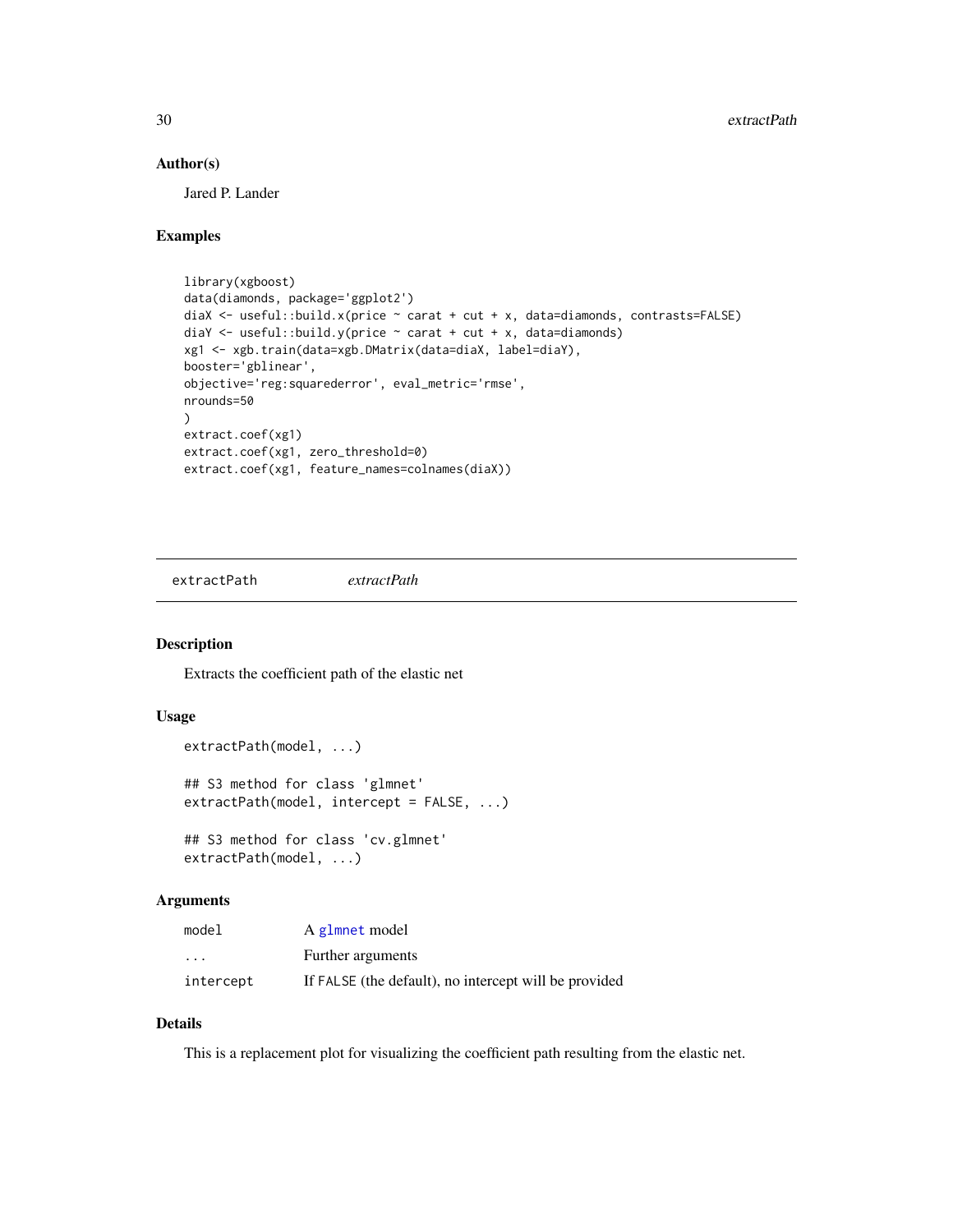#### <span id="page-30-0"></span>get.assign 31

# Value

A link[tibble]{tibble} holding the coefficients for various lambdas

#### Author(s)

Jared P. Lander

#### Examples

```
library(glmnet)
data(diamonds, package='ggplot2')
diaX \le useful::build.x(price \sim carat + cut + x - 1, data=diamonds, contrasts = TRUE)
diaY <- useful::build.y(price \sim carat + cut + x - 1, data=diamonds)
modG1 <- glmnet(x=diaX, y=diaY)
extractPath(modG1)
modG2 <- cv.glmnet(x=diaX, y=diaY, nfolds=5)
extractPath(modG2)
```
get.assign *get.assign*

# Description

The assignment vector for a model

# Usage

get.assign(model, ...)

#### Arguments

| model | Fitted model      |
|-------|-------------------|
| .     | Further arguments |

# Details

Gets relative positions of predictors

# Value

The assignment vector

# Author(s)

Jared P. Lander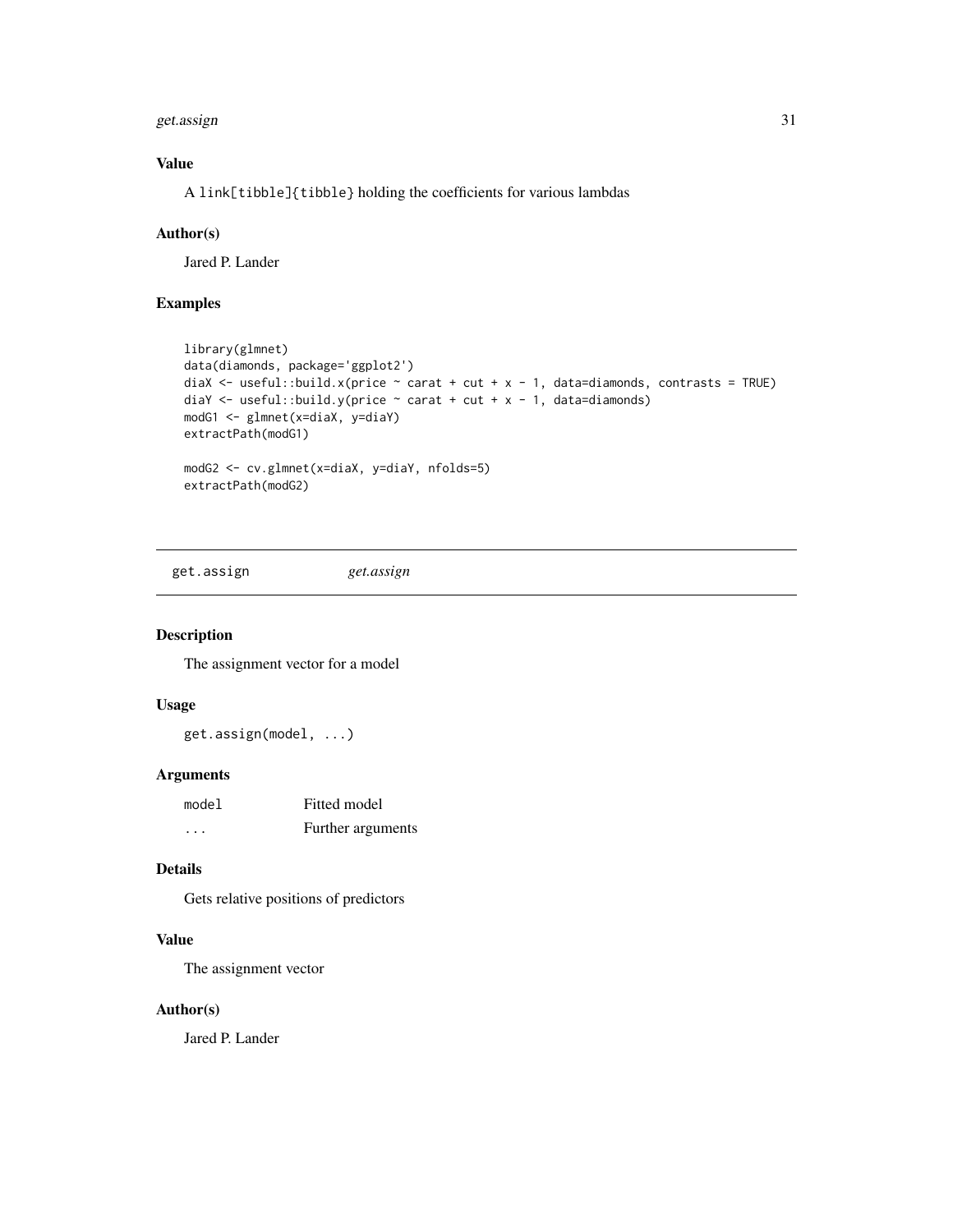<span id="page-31-0"></span>get.assign.glm *get.assign.glm*

# Description

The assignment vector for a glm model

# Usage

## S3 method for class 'glm' get.assign(model, ...)

#### Arguments

| model                   | Fitted model      |
|-------------------------|-------------------|
| $\cdot$ $\cdot$ $\cdot$ | Further arguments |

# Details

Gets relative positions of predictors

## Value

The assignment vector

# Author(s)

Jared P. Lander

get.assign.lm *get.assign.lm*

# Description

The assignment vector for an lm model

#### Usage

## S3 method for class 'lm' get.assign(model, ...)

| model    | Fitted model      |
|----------|-------------------|
| $\cdots$ | Further arguments |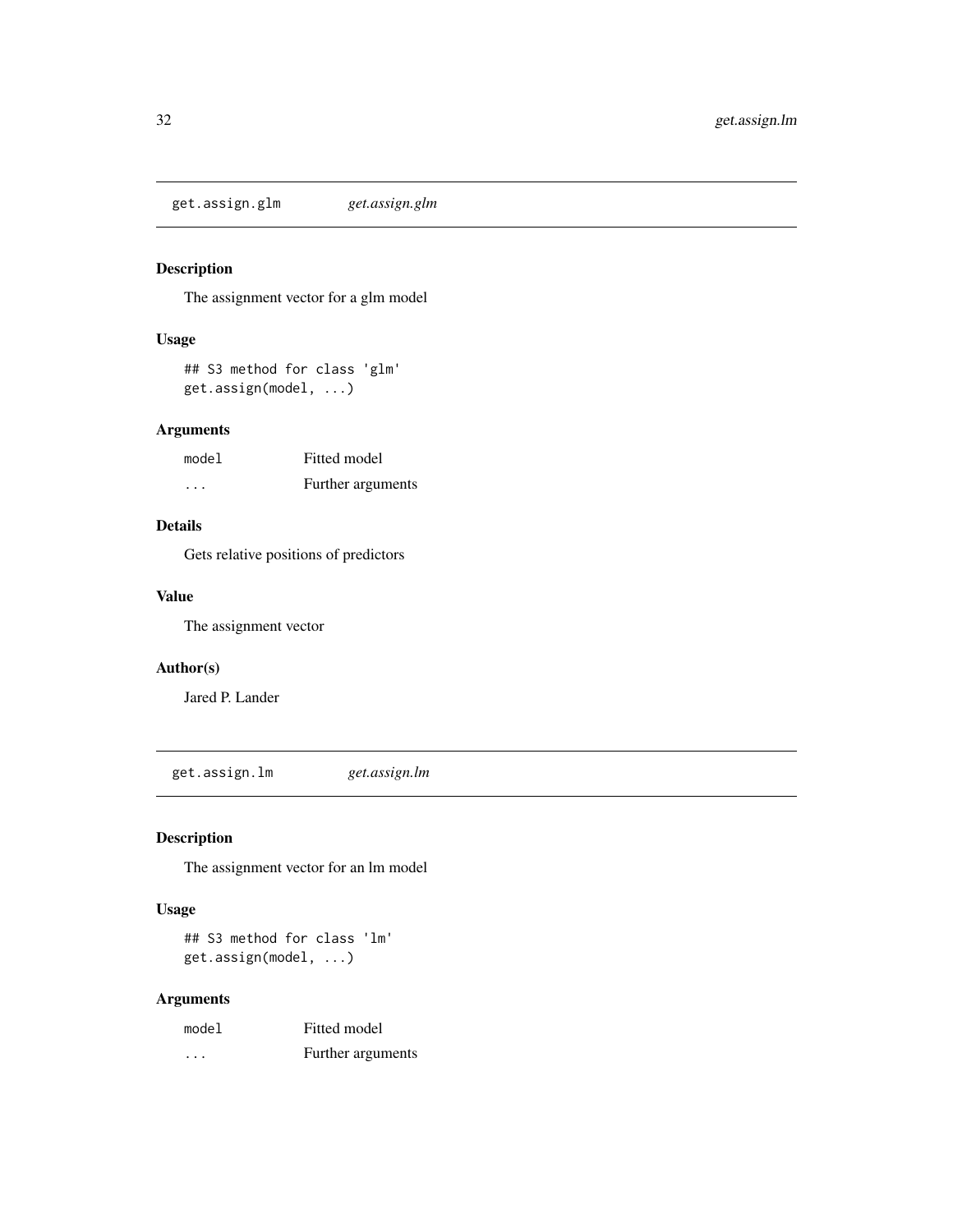# <span id="page-32-0"></span>getCoefsFromPredictors 33

# Details

Gets relative positions of predictors

# Value

The assignment vector

# Author(s)

Jared P. Lander

getCoefsFromPredictors

*getCoefsFromPredictors*

# Description

Generic function for finding which coefficients go with which predictors

# Usage

```
getCoefsFromPredictors(model, predictors, ...)
```
# Arguments

| model      | A fitted model                                    |
|------------|---------------------------------------------------|
| predictors | A character vector of predictors to match against |
| .          | further arguments                                 |

# Details

The user specifies predictors whose coefficients should be included in the coefplot.

#### Value

A character vector of coefficients listing the coefficients that match the predictor

#### Author(s)

Jared P. Lander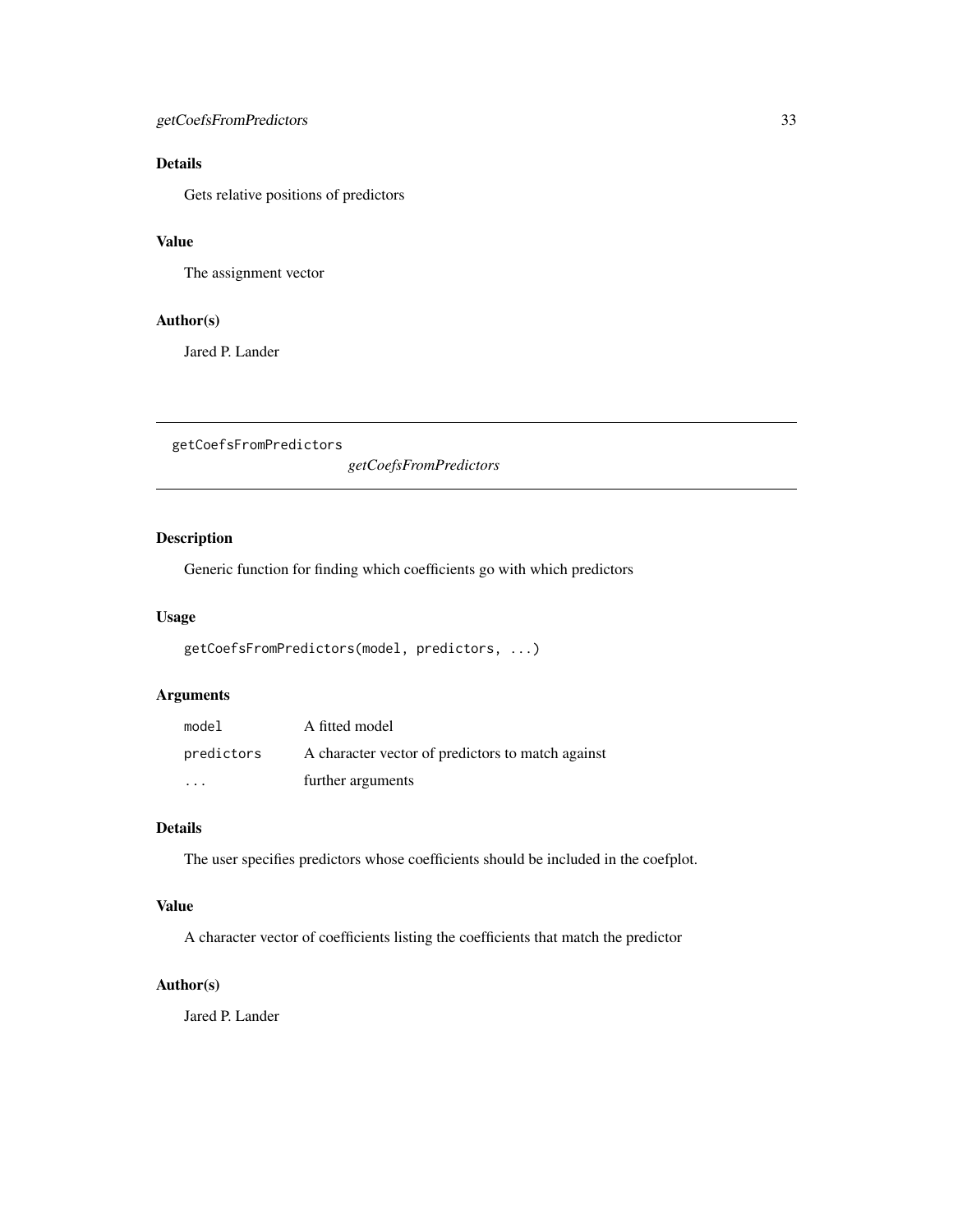<span id="page-33-0"></span>getCoefsFromPredictors.default

*getCoefsFromPredictors.default*

# Description

Default function (lm, glm) for matching coefficients with predictors

#### Usage

```
## Default S3 method:
getCoefsFromPredictors(model, predictors = NULL, strict = FALSE, ...)
```
# Arguments

| model      | A fitted model                                                                                                          |
|------------|-------------------------------------------------------------------------------------------------------------------------|
| predictors | A character vector of predictors to match against. Interactions can be explicitly<br>specified by VariableA: VariableB. |
| strict     | Logical specifying if interactions terms should be included (FALSE) or just the<br>main terms (TRUE).                   |
| .          | further arguments                                                                                                       |

#### Details

The user specifies predictors whose coefficients should be included in the coefplot.

#### Value

A character vector of coefficients listing the coefficients that match the predictor

#### Author(s)

Jared P. Lander

getCoefsFromPredictors.rxGlm *getCoefsFromPredictors.rxGlm*

# Description

Function for matching coefficients with predictors for rxGlm

#### Usage

```
## S3 method for class 'rxGlm'
getCoefsFromPredictors(model, predictors = NULL, strict = FALSE, ...)
```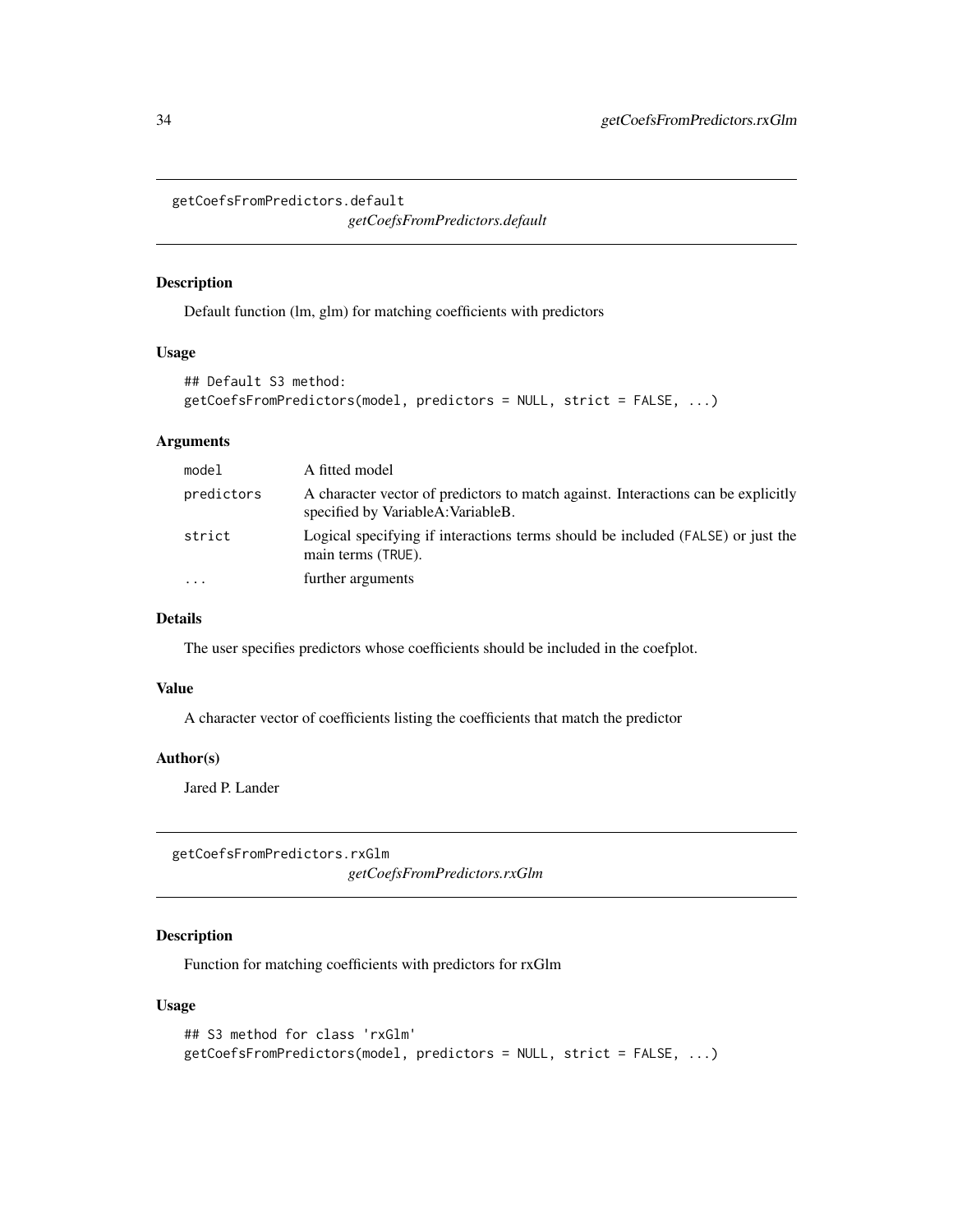# <span id="page-34-0"></span>Arguments

| model      | A fitted model                                                                                        |
|------------|-------------------------------------------------------------------------------------------------------|
| predictors | A character vector of predictors to match against                                                     |
| strict     | Logical specifying if interactions terms should be included (FALSE) or just the<br>main terms (TRUE). |
| $\cdots$   | further arguments                                                                                     |

# Details

The user specifies predictors whose coefficients should be included in the coefplot.

# Value

A character vector of coefficients listing the coefficients that match the predictor

# Author(s)

Jared P. Lander

getCoefsFromPredictors.rxLinMod

*getCoefsFromPredictors.rxLinMod*

# Description

Function for matching coefficients with predictors for rxLinMod

### Usage

```
## S3 method for class 'rxLinMod'
getCoefsFromPredictors(model, predictors = NULL, strict = FALSE, ...)
```
# Arguments

| model                   | A fitted model                                                                                        |
|-------------------------|-------------------------------------------------------------------------------------------------------|
| predictors              | A character vector of predictors to match against                                                     |
| strict                  | Logical specifying if interactions terms should be included (FALSE) or just the<br>main terms (TRUE). |
| $\cdot$ $\cdot$ $\cdot$ | further arguments                                                                                     |

# Details

The user specifies predictors whose coefficients should be included in the coefplot.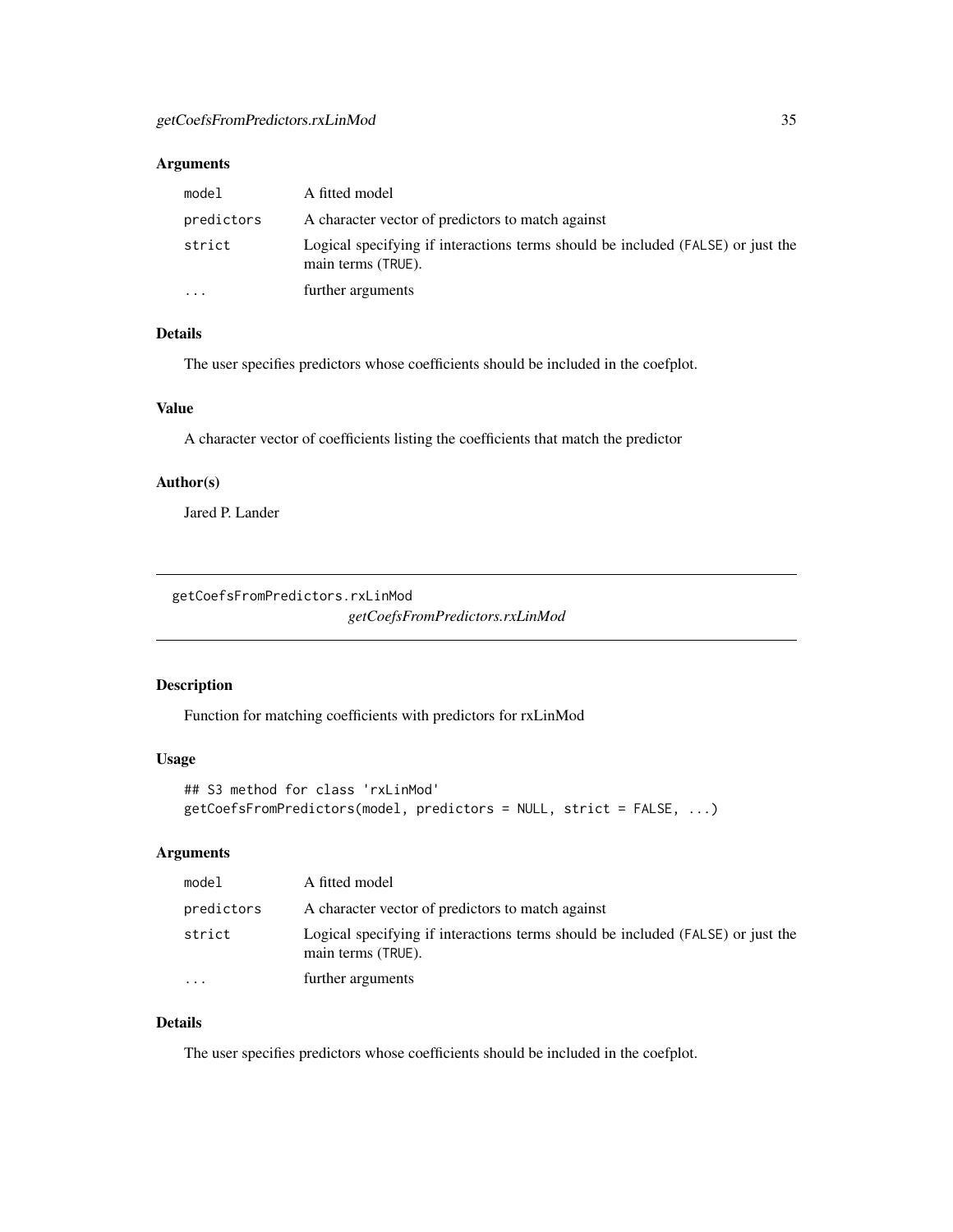# <span id="page-35-0"></span>Value

A character vector of coefficients listing the coefficients that match the predictor

# Author(s)

Jared P. Lander

getCoefsFromPredictors.rxLogit *getCoefsFromPredictors.rxLogit*

# Description

Function for matching coefficients with predictors for rxLogit

# Usage

```
## S3 method for class 'rxLogit'
getCoefsFromPredictors(model, predictors = NULL, strict = FALSE, ...)
```
# Arguments

| model      | A fitted model                                                                                        |
|------------|-------------------------------------------------------------------------------------------------------|
| predictors | A character vector of predictors to match against                                                     |
| strict     | Logical specifying if interactions terms should be included (FALSE) or just the<br>main terms (TRUE). |
| $\ddotsc$  | further arguments                                                                                     |

# Details

The user specifies predictors whose coefficients should be included in the coefplot.

# Value

A character vector of coefficients listing the coefficients that match the predictor

# Author(s)

Jared P. Lander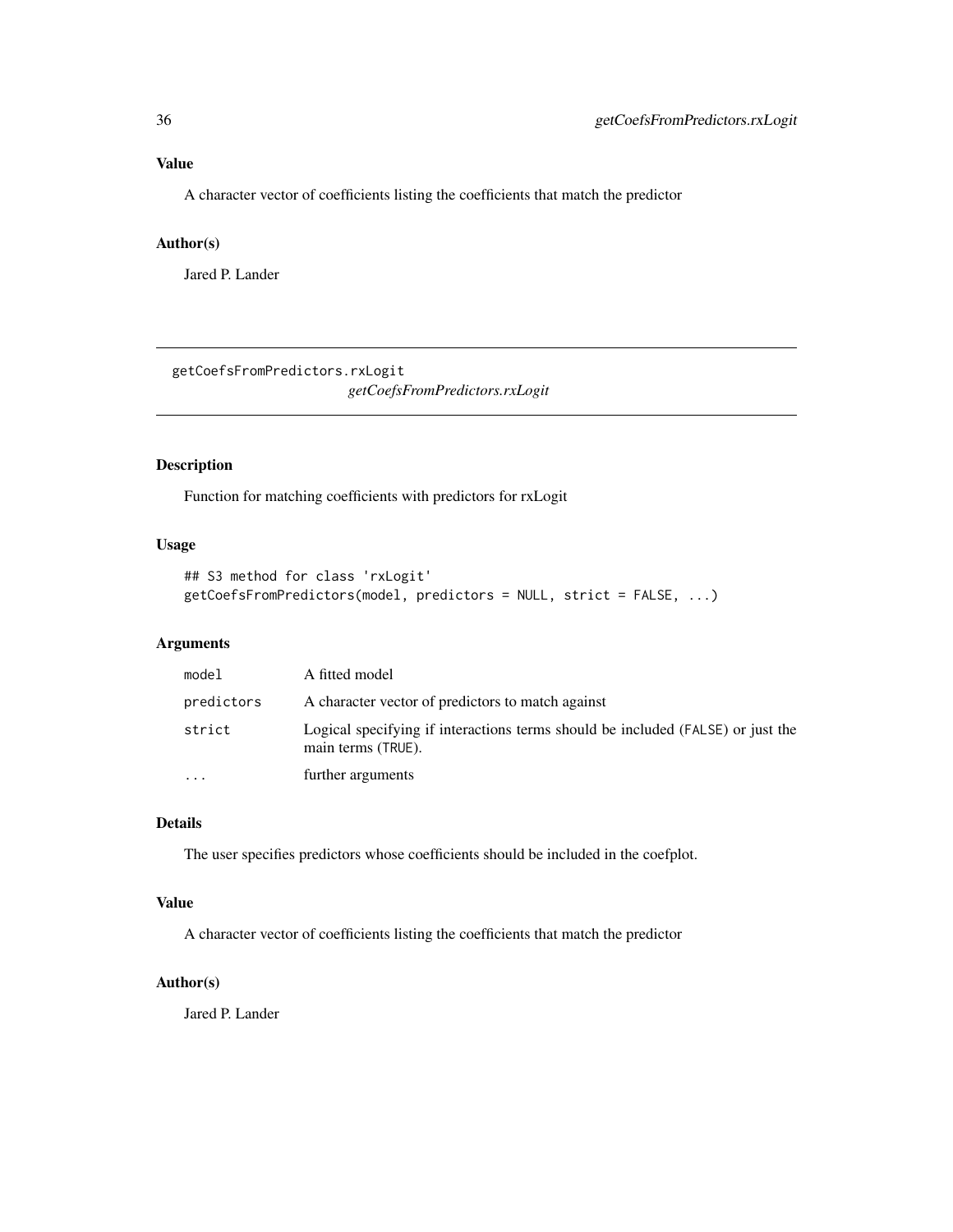<span id="page-36-1"></span><span id="page-36-0"></span>getCoefsFromPredictorsRevo

*getCoefsFromPredictorsRevo*

# Description

Function that does the work for Revo models for matching coefficients with predictors

#### Usage

```
getCoefsFromPredictorsRevo(model, predictors = NULL, strict = FALSE, ...)
```
# Arguments

| model                   | A fitted model                                                                                        |
|-------------------------|-------------------------------------------------------------------------------------------------------|
| predictors              | A character vector of predictors to match against                                                     |
| strict                  | Logical specifying if interactions terms should be included (FALSE) or just the<br>main terms (TRUE). |
| $\cdot$ $\cdot$ $\cdot$ | further arguments                                                                                     |

# Details

The user specifies predictors whose coefficients should be included in the coefplot.

#### Value

A character vector of coefficients listing the coefficients that match the predictor. As of now interactions cannot be explicitly specified.

#### Author(s)

Jared P. Lander

invlogit *invlogit*

# Description

Calculates the inverse logit

# Usage

invlogit(x)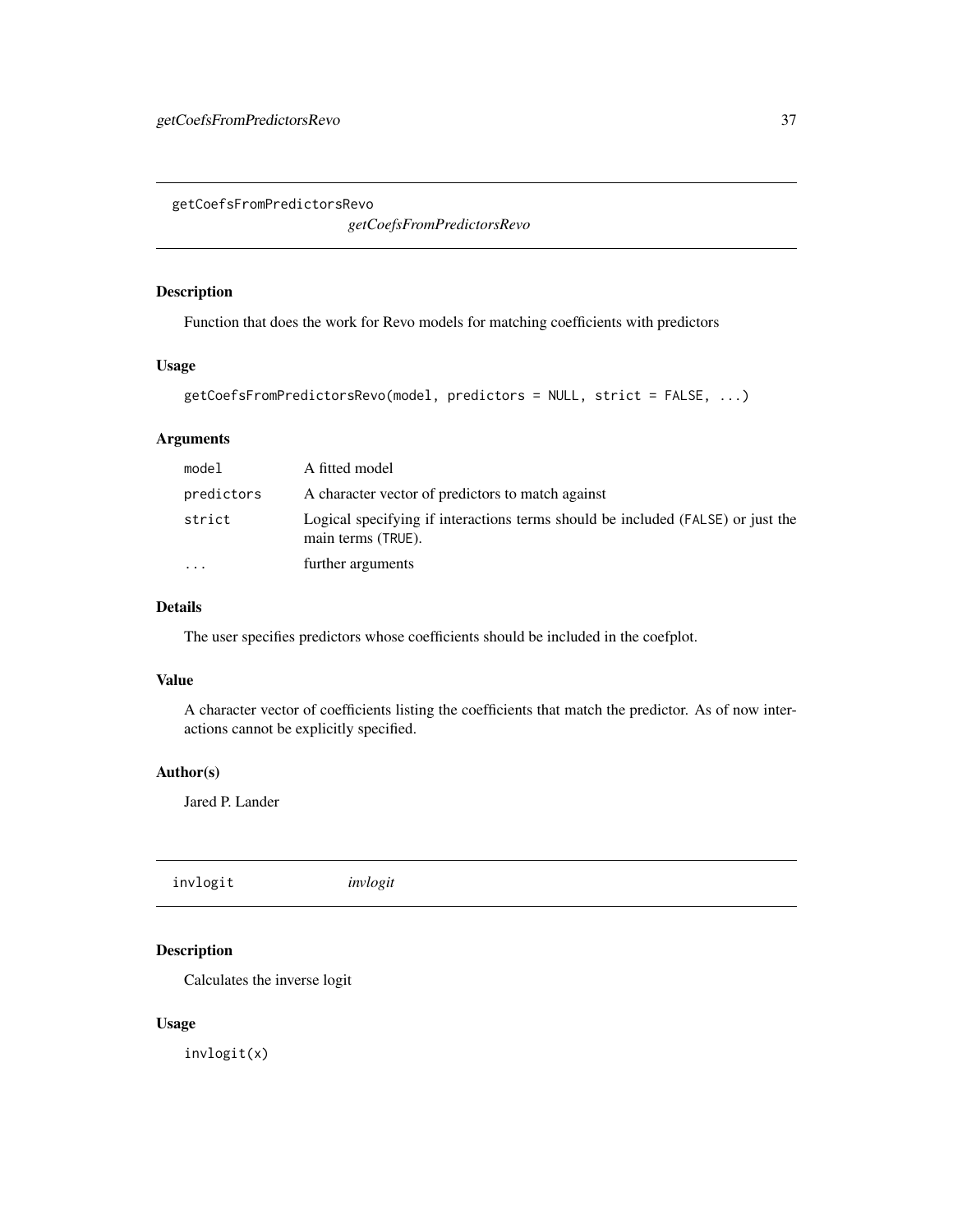# <span id="page-37-0"></span>Arguments

x Vector of numbers

# Details

Maps the real line to [0, 1]

# Value

x mapped to [0, 1]

# Author(s)

Jared P. Lander

# Examples

```
invlogit(3)
invlogit(-6:6)
invlogit(c(-1, 1, 2))
```
matchCoefs *matchCoefs*

# Description

Match coefficients to predictors

# Usage

matchCoefs(model, ...)

#### Arguments

| model | Fitted model      |
|-------|-------------------|
| .     | Further arguments |

# Details

Matches coefficients to predictors using information from model matrices

# Value

a data.frame matching predictors to coefficients

# Author(s)

Jared P. Lander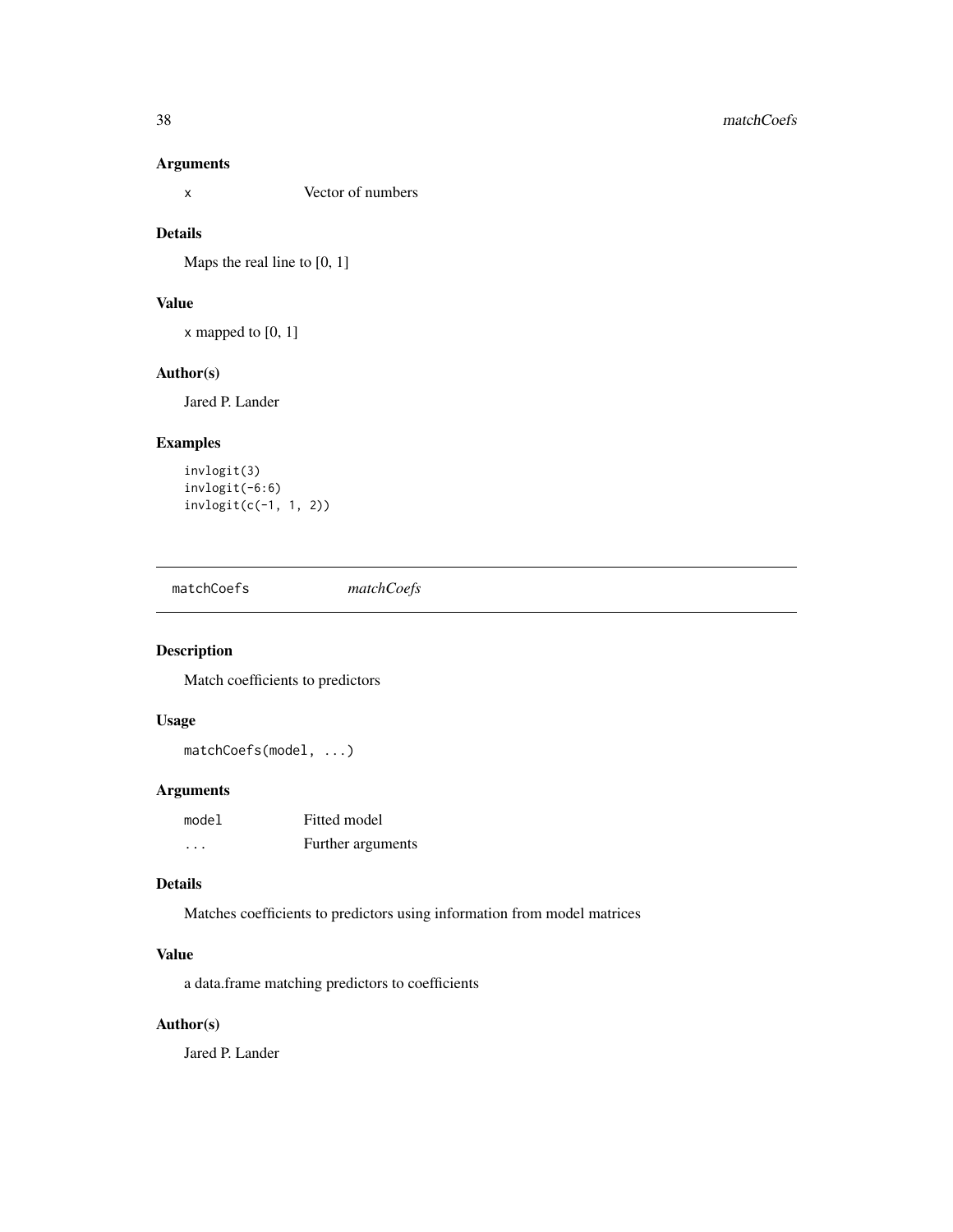# <span id="page-38-0"></span>matchCoefs.default 39

# Examples

```
## Not run:
require(reshape2)
require(plyr)
data("tips", package="reshape2")
mod1 <- lm(tip \sim total\_bill \times sex + day, tips)mod2 \leq lm(tip \sim total_bill * sex + day - 1, tips)
mod3 <- glm(tip ~ total_bill * sex + day, tips, family=gaussian(link="identity"))
mod4 \leftarrow lm(tip \sim (total_bill + sex + day)^3, tips)
mod5 <- lm(tip \sim total\_bill \times sex + day + I(total\_bill^2), tips)coefplot:::matchCoefs(mod1)
coefplot:::matchCoefs(mod2)
coefplot:::matchCoefs(mod3)
coefplot:::matchCoefs(mod4)
coefplot:::matchCoefs(mod5)
```
## End(Not run)

matchCoefs.default *matchCoefs.default*

# Description

Match coefficients to predictors

#### Usage

## Default S3 method: matchCoefs(model, ...)

#### Arguments

| model | Fitted model      |
|-------|-------------------|
| .     | Further arguments |

#### Details

Matches coefficients to predictors using information from model matrices

# Value

a data.frame matching predictors to coefficients

# Author(s)

Jared P. Lander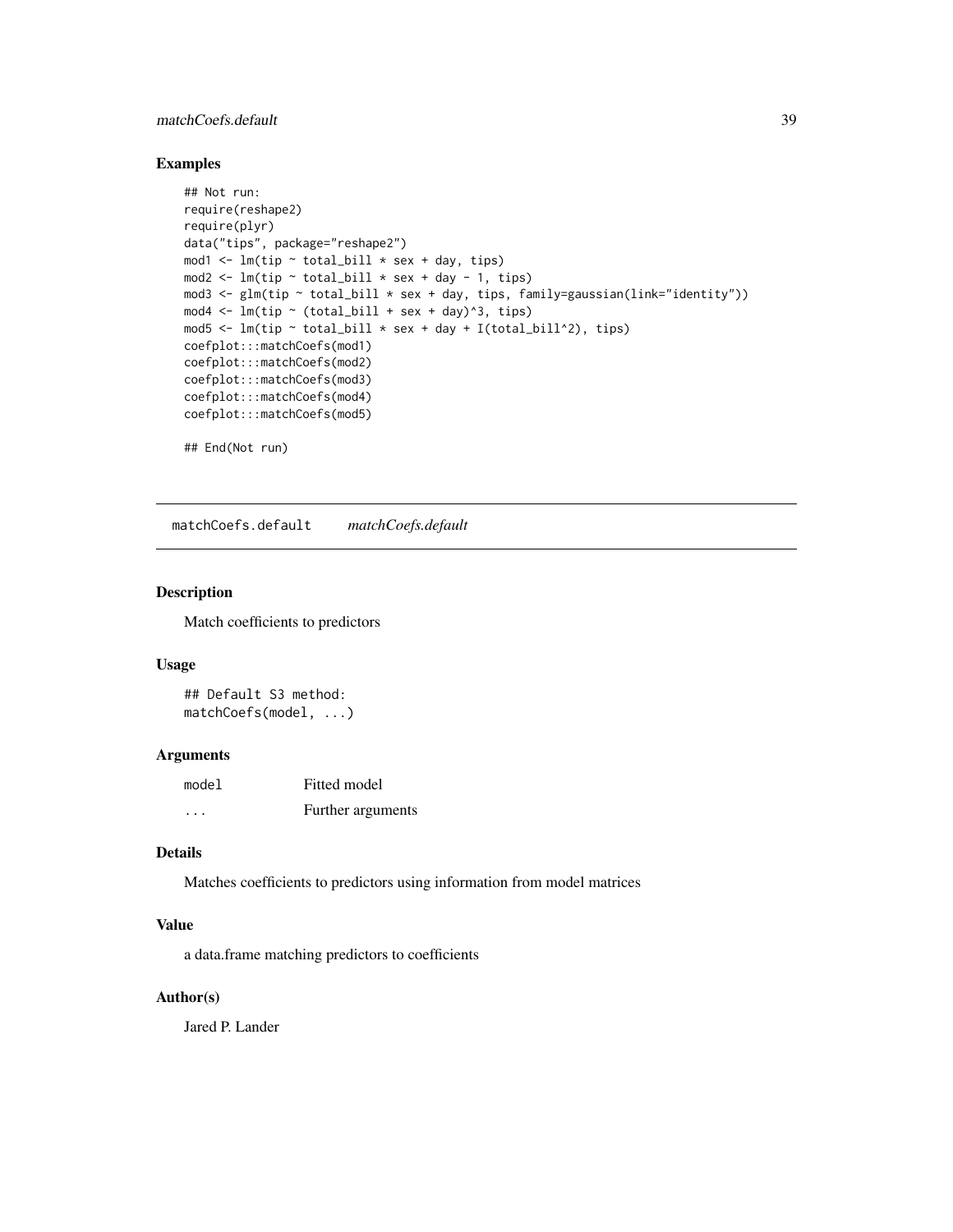<span id="page-39-1"></span><span id="page-39-0"></span>

#### Description

Plot the coefficients from multiple models

#### Usage

```
multiplot(
  ...,
  title = "Coefficient Plot",
  xlab = "Value",
 ylab = "Coefficient",
  innerCI = 1,
  outerCI = 2,
  lwdInner = 1,lwdOuter = (Sys.info()['systemame''] != "Windows") * 0.5,pointSize = 3,
  dodgeHeight = 1,
  color = "blue",
  shape = 16,
  linetype = 1,
  cex = 0.8,
  textAngle = 0,
  numberAngle = 90,
  zeroColor = "grey",
  zeroLWD = 1,zeroType = 2,
  single = TRUE,
  scales = "fixed",
  ncol = length(unique(modelCI$Model)),
  sort = c("natural", "normal", "magnitude", "size", "alphabetical"),
  decreasing = FALSE,
  names = NULL,
  numeric = FALSE,
  fillColor = "grey",
  alpha = 1/2,
  horizontal = FALSE,
  factors = NULL,
  only = NULL,
  shorten = TRUE,
  intercept = TRUE,
  interceptName = "(Intercept)",
  coefficients = NULL,
  predictors = NULL,
  strict = FALSE,
```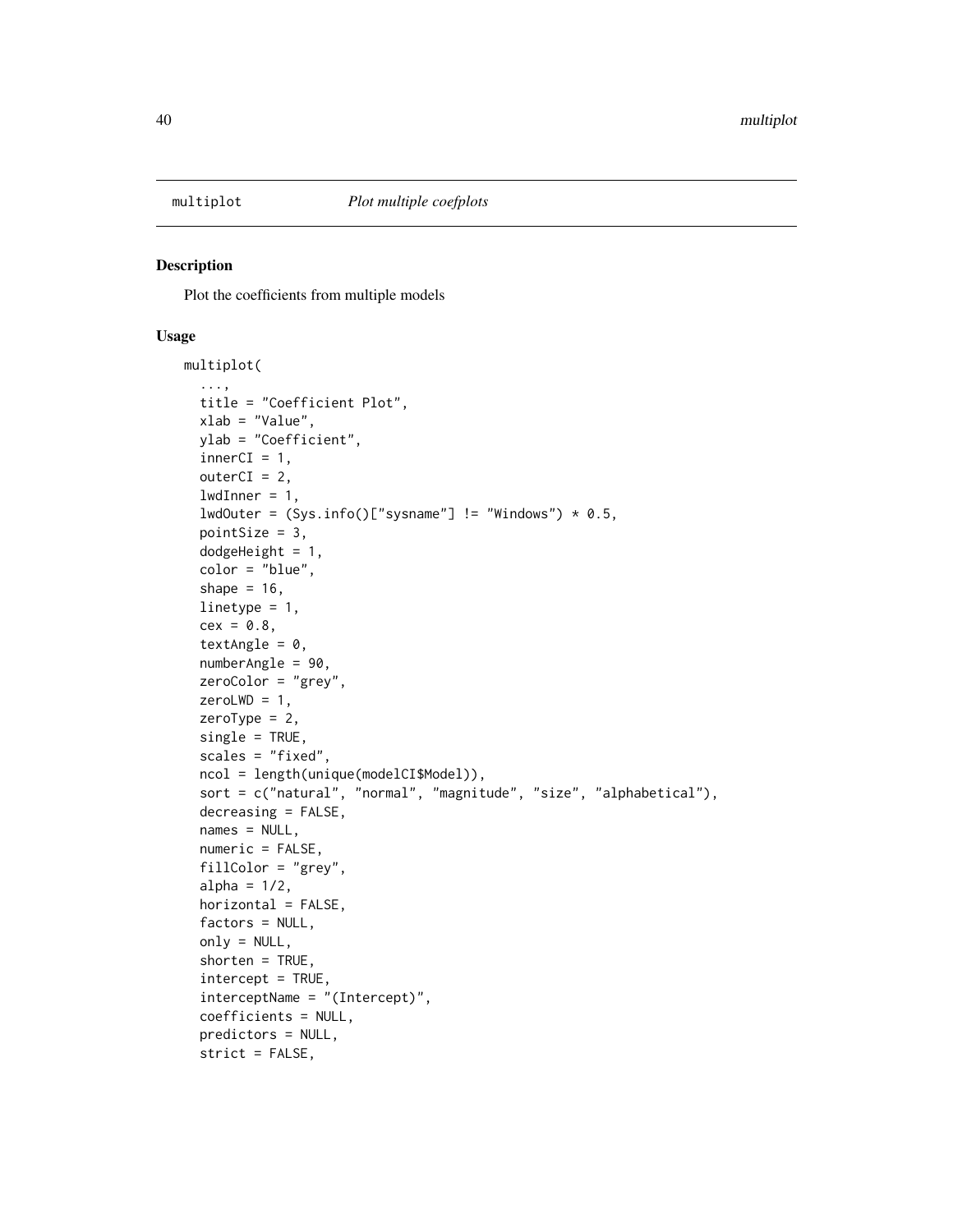#### multiplot 41

```
newNames = NULL,
 plot = TRUE,
 drop = FALSE,by = c("Coefficient", "Model"),
 plot.shapes = FALSE,
 plot.linetypes = FALSE,
 legend.position = c("bottom", "right", "left", "top", "none"),
  secret.weapon = FALSE,
 legend.reverse = FALSE,
  trans = identity
\mathcal{L}
```

| $\cdots$    | Models to be plotted                                                                                                                          |
|-------------|-----------------------------------------------------------------------------------------------------------------------------------------------|
| title       | The name of the plot, if NULL then no name is given                                                                                           |
| xlab        | The x label                                                                                                                                   |
| ylab        | The y label                                                                                                                                   |
| innerCI     | How wide the inner confidence interval should be, normally 1 standard devia-<br>tion. If 0, then there will be no inner confidence interval.  |
| outerCI     | How wide the outer confidence interval should be, normally 2 standard devia-<br>tions. If 0, then there will be no outer confidence interval. |
| lwdInner    | The thickness of the inner confidence interval                                                                                                |
| lwd0uter    | The thickness of the outer confidence interval                                                                                                |
| pointSize   | Size of coefficient point                                                                                                                     |
| dodgeHeight | Amount of vertical dodging                                                                                                                    |
| color       | The color of the points and lines                                                                                                             |
| shape       | The shape of the points                                                                                                                       |
| linetype    | The type of line drawn for the standard errors                                                                                                |
| cex         | The text size multiplier, currently not used                                                                                                  |
| textAngle   | The angle for the coefficient labels, 0 is horizontal                                                                                         |
| numberAngle | The angle for the value labels, 0 is horizontal                                                                                               |
| zeroColor   | The color of the line indicating 0                                                                                                            |
| zeroLWD     | The thickness of the 0 line                                                                                                                   |
| zeroType    | The type of 0 line, 0 will mean no line                                                                                                       |
| single      | logical; If TRUE there will be one plot with the points and bars stacked, other-<br>wise the models will be displayed in separate facets      |
| scales      | The way the axes should be treated in a faceted plot. Can be c("fixed", "free",<br>"free_ $x$ ", "free_ $y$ ")                                |
| ncol        | The number of columns that the models should be plotted in                                                                                    |
| sort        | Determines the sort order of the coefficients. Possible values are c("natural",<br>"magnitude", "alphabetical")                               |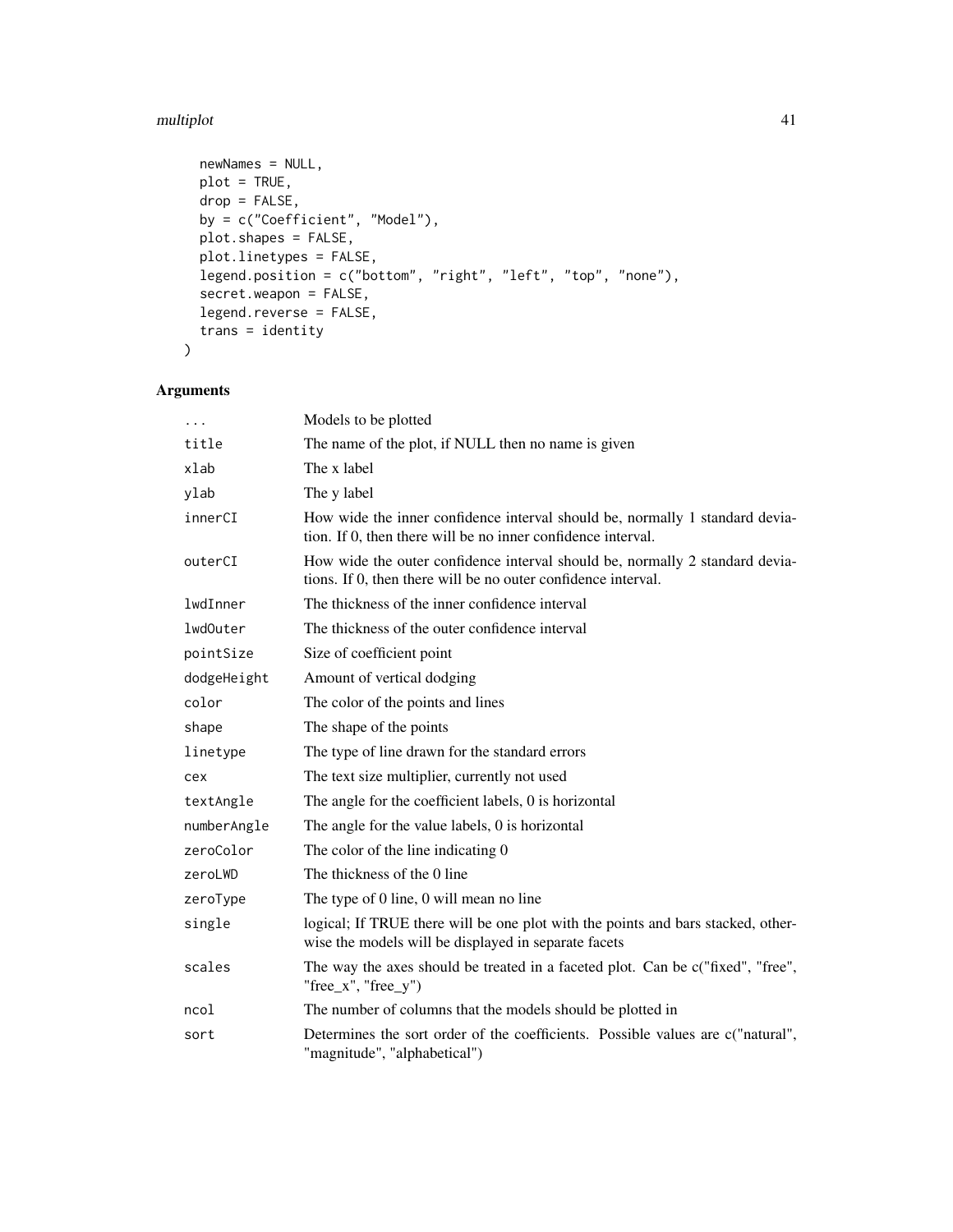| decreasing      | logical; Whether the coefficients should be ascending or descending                                                                                                                                                                                                                                                                     |
|-----------------|-----------------------------------------------------------------------------------------------------------------------------------------------------------------------------------------------------------------------------------------------------------------------------------------------------------------------------------------|
| names           | Names for models, if NULL then they will be named after their inputs                                                                                                                                                                                                                                                                    |
| numeric         | logical; If true and factors has exactly one value, then it is displayed in a hori-<br>zontal graph with continuous confidence bounds.                                                                                                                                                                                                  |
| fillColor       | The color of the confidence bounds for a numeric factor                                                                                                                                                                                                                                                                                 |
| alpha           | The transparency level of the numeric factor's confidence bound                                                                                                                                                                                                                                                                         |
| horizontal      | logical; If the plot should be displayed horizontally                                                                                                                                                                                                                                                                                   |
| factors         | Vector of factor variables that will be the only ones shown                                                                                                                                                                                                                                                                             |
| only            | logical; If factors has a value this determines how interactions are treated. True<br>means just that variable will be shown and not its interactions. False means<br>interactions will be included.                                                                                                                                    |
| shorten         | logical or character; If FALSE then coefficients for factor levels will include their<br>variable name. If TRUE coefficients for factor levels will be stripped of their<br>variable names. If a character vector of variables only coefficients for factor<br>levels associated with those variables will the variable names stripped. |
| intercept       | logical; Whether the Intercept coefficient should be plotted                                                                                                                                                                                                                                                                            |
| interceptName   | Specifies name of intercept it case it is not the default of "(Intercept").                                                                                                                                                                                                                                                             |
| coefficients    | A character vector specifying which factor coefficients to keep. It will keep all<br>levels and any interactions, even if those are not listed.                                                                                                                                                                                         |
| predictors      | A character vector specifying which coefficients to keep. Each individual coef-<br>ficient can be specified. Use predictors to specify entire factors                                                                                                                                                                                   |
| strict          | If TRUE then predictors will only be matched to its own coefficients, not its<br>interactions                                                                                                                                                                                                                                           |
| newNames        | Named character vector of new names for coefficients                                                                                                                                                                                                                                                                                    |
| plot            | logical; If the plot should be drawn, if false then a data.frame of the values will<br>be returned                                                                                                                                                                                                                                      |
| drop            | logical; if TRUE then models without valid coefficients to show will not be<br>plotted                                                                                                                                                                                                                                                  |
| by              | If "Coefficient" then a normal multiplot is plotted, if "Model" then the coeffi-<br>cients are plotted along the axis with one for each model. If plotting by model<br>only one coefficient at a time can be selected. This is called the secret weapon<br>by Andy Gelman.                                                              |
| plot.shapes     | If TRUE points will have different shapes for different models                                                                                                                                                                                                                                                                          |
| legend.position | plot. linetypes If TRUE lines will have different shapes for different models                                                                                                                                                                                                                                                           |
|                 | position of legend, one of "left", "right", "bottom", "top", "none"                                                                                                                                                                                                                                                                     |
| secret.weapon   | If this is TRUE and exactly one coefficient is listed in coefficients then Andy<br>Gelman's secret weapon is plotted.                                                                                                                                                                                                                   |
|                 | legend. reverse Setting to reverse the legend in a multiplot so that it matches the order they are<br>drawn in the plot                                                                                                                                                                                                                 |
| trans           | A transformation function to apply to the values and confidence intervals. identity<br>by default. Use invlogit for binary regression.                                                                                                                                                                                                  |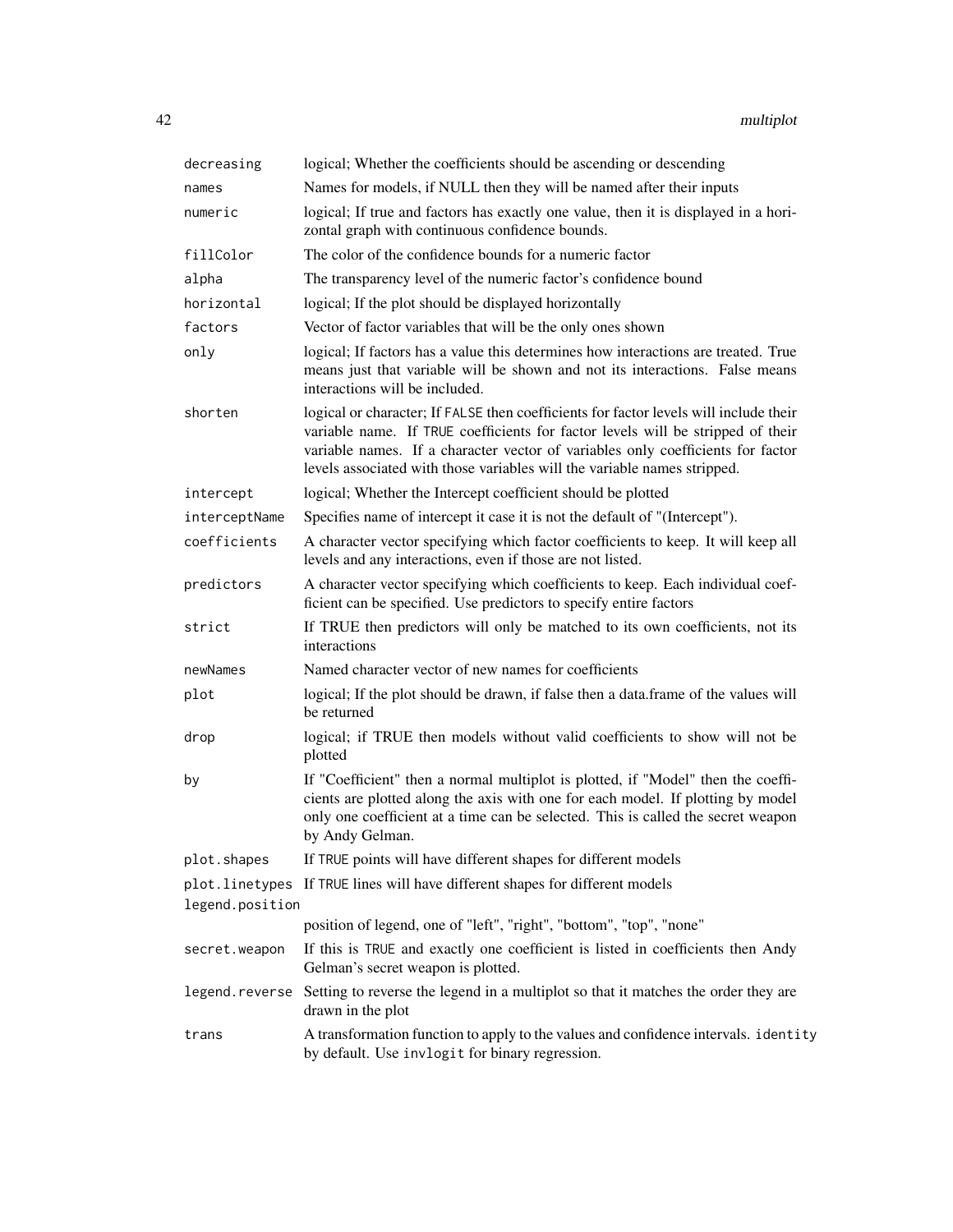#### <span id="page-42-0"></span>multiplot 43

#### Details

Plots a graph similar to [coefplot](#page-11-1) but for multiple plots at once.

For now, if names is provided the plots will appear in alphabetical order of the names. This will be adjusted in future iterations. When setting by to "Model" and specifying exactly one variable in variables that one coefficient will be plotted repeatedly with the axis labeled by model. This is Andy Gelman's secret weapon.

#### Value

A ggplot object

#### See Also

link{coefplot}

#### Examples

```
data(diamonds)
model1 \leq lm(price \sim carat + cut, data=diamonds)
model2 <- lm(price ~ carat + cut + color, data=diamonds)
model3 <- lm(price ~ carat + color, data=diamonds)
multiplot(model1, model2, model3)
multiplot(model1, model2, model3, single=FALSE)
multiplot(model1, model2, model3, plot=FALSE)
require(reshape2)
data(tips, package="reshape2")
mod1 <- lm(tip ~ total_bill + sex, data=tips)
mod2 <- lm(tip ~ total_bill * sex, data=tips)
mod3 <- lm(tip \sim total\_bill \times sex \times day, data=tips)mod7 <- lm(tip \sim total\_bill + day + time, data = tips)multiplot(mod1, mod2, mod3, mod7, single=FALSE, scales="free_x")
multiplot(mod1, mod2, mod3, mod7, single=FALSE, scales="free_x")
multiplot(mod1, mod2, mod3, mod7, single=FALSE, scales="free_x", plot.shapes=TRUE)
multiplot(mod1, mod2, mod3, mod7, single=TRUE, scales="free_x",
plot.shapes=TRUE, plot.linetypes=TRUE)
multiplot(mod1, mod2, mod3, mod7, single=TRUE, scales="free_x",
plot.shapes=FALSE, plot.linetypes=TRUE, legend.position="bottom")
# the secret weapon
multiplot(mod1, mod2, mod3, mod7, coefficients="total_bill", secret.weapon=TRUE)
# horizontal secret weapon
multiplot(mod1, mod2, mod3, mod7, coefficients="total_bill", by="Model", horizontal=FALSE)
```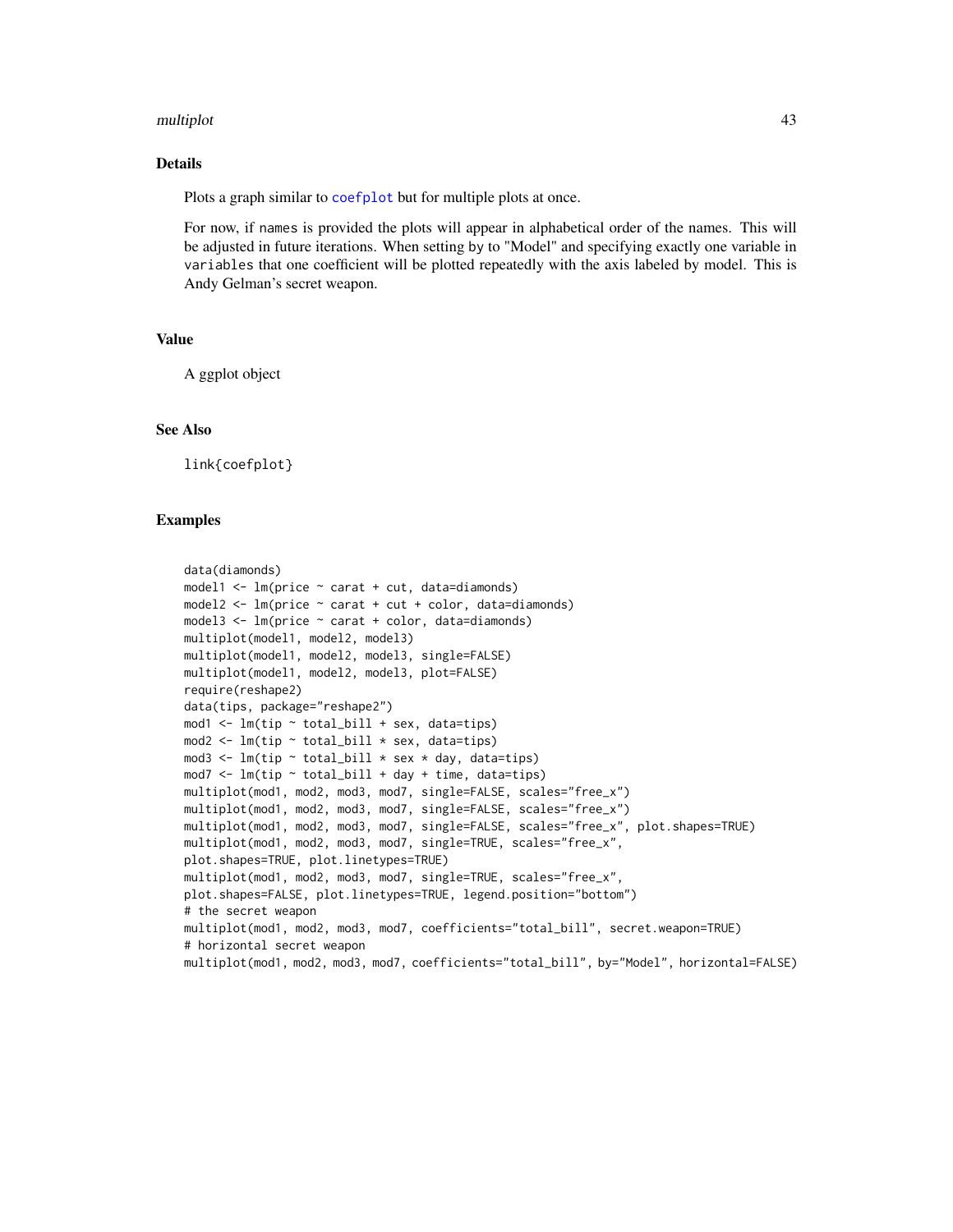<span id="page-43-0"></span>

#### Description

Adjust position by dodging overlaps to the side.

#### Usage

```
position_dodgev(height = NULL)
```
#### Arguments

height Dodging height, when different to the height of the individual elements. This is useful when you want to align narrow geoms with wider geoms. See the examples for a use case.

#### Examples

```
ggplot(mtcars, aes(factor(cyl), fill = factor(vs))) +geom_bar(position = "dodge")
ggplot(diamonds, aes(price, fill = cut)) +geom_histogram(position="dodge")
# see ?geom_boxplot and ?geom_bar for more examples
# To dodge items with different heights, you need to be explicit
df <- data.frame(x=c("a","a","b","b"), y=2:5, g = rep(1:2, 2))
p \leftarrow \text{ggplot}(df, \text{aes}(x, y, \text{group} = g)) +geom_bar(
    stat = "identity", position = "dodge",
    fill = "grey50", colour = "black"
  )
p
# A line range has no height:
p + geom\_linear</math> (aes(vmin = y-1, ymax = y+1), position = "dodge")# You need to explicitly specify the height for dodging
p + geom\_linearange(aes(ymin = y-1, ymax = y+1),position = position\_dodge(width = 0.9))
# Similarly with error bars:
p + geom_errorbar(aes(ymin = y-1, ymax = y+1), width = 0.2,position = "dodge")
p + geom\_errorbar(aes(ymin = y-1, ymax = y+1, height = 0.2),
  position = position\_dodge(width = 0.90)
```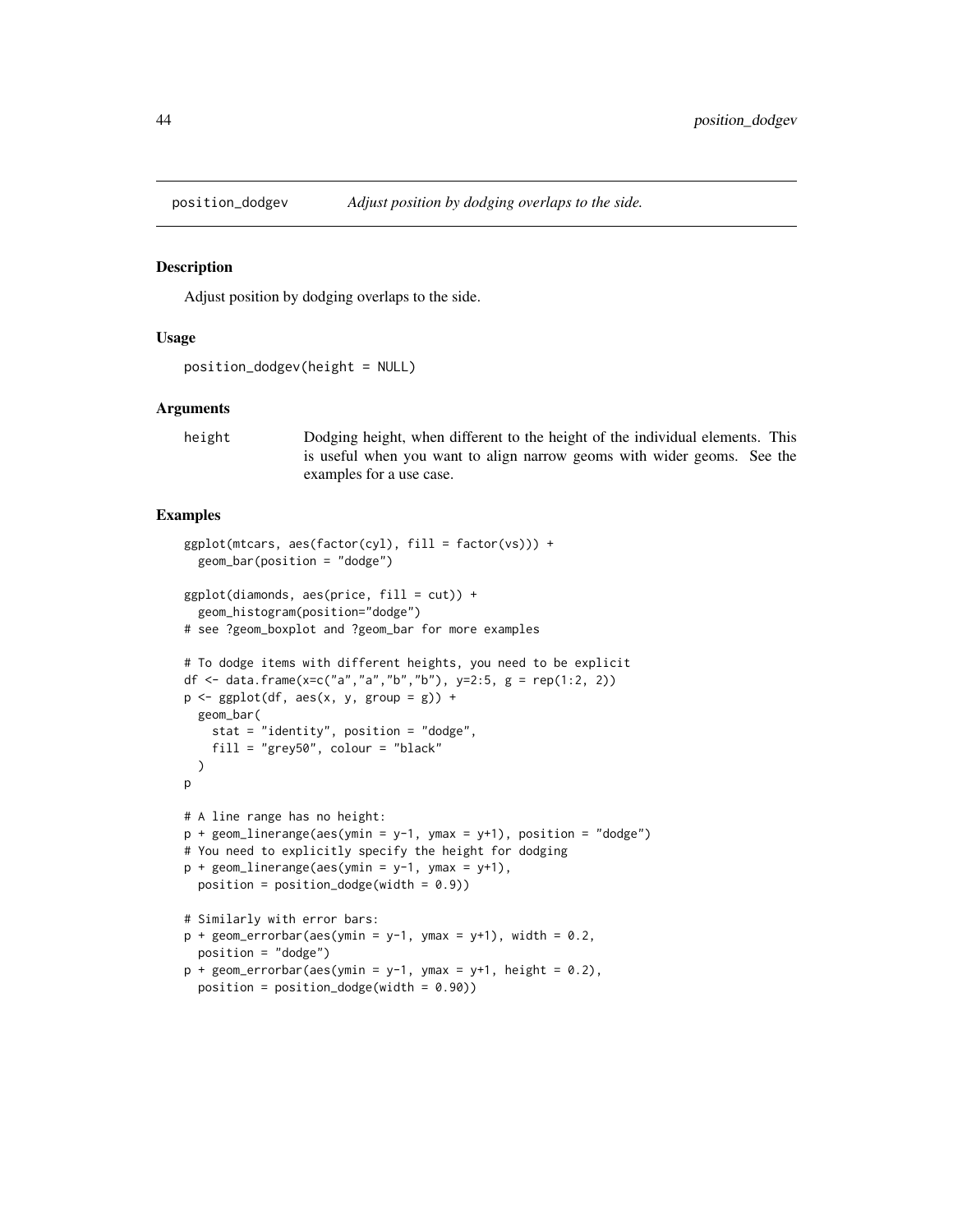# <span id="page-44-0"></span>**Index**

∗ coefficients coefplot, [12](#page-11-0) ∗ coefficient coefplot, [12](#page-11-0) ∗ coefplot coefplot, [12](#page-11-0) ∗ dotplot coefplot, [12](#page-11-0) ∗ glm coefplot, [12](#page-11-0) ∗ linear coefplot, [12](#page-11-0) ∗ lm coefplot, [12](#page-11-0) ∗ model coefplot, [12](#page-11-0) ∗ position adjustments position\_dodgev, [44](#page-43-0) ∗ rxLinMod coefplot, [12](#page-11-0) annotateSeries, [2](#page-1-0) buildModelCI, [3,](#page-2-0) *[7](#page-6-0)*, *[9](#page-8-0)* buildModelCI.default, [4](#page-3-0) buildPlotting.default, [6,](#page-5-0) *[9](#page-8-0)* buildPlottingPloty.default, [8](#page-7-0) coefpath, [10](#page-9-0) coefplot, *[4,](#page-3-0) [5](#page-4-0)*, *[8,](#page-7-0) [9](#page-8-0)*, [12,](#page-11-0) *[16](#page-15-0)*, *[19](#page-18-0)*, *[43](#page-42-0)* coefplot-package *(*coefplot*)*, [12](#page-11-0) coefplot.data.frame, *[16](#page-15-0)*, [17](#page-16-0) coefplot.default, *[8,](#page-7-0) [9](#page-8-0)*, *[15](#page-14-0)* coefplot.default *(*coefplot*)*, [12](#page-11-0) coefplot.glm *(*coefplot*)*, [12](#page-11-0) coefplot.lm, *[8](#page-7-0)*, *[13](#page-12-0)*, *[15,](#page-14-0) [16](#page-15-0)* coefplot.lm *(*coefplot*)*, [12](#page-11-0) coefplot.model\_fit *(*coefplot*)*, [12](#page-11-0) coefplot.rxGlm *(*coefplot*)*, [12](#page-11-0) coefplot.rxLinMod *(*coefplot*)*, [12](#page-11-0)

coefplot.rxLogit *(*coefplot*)*, [12](#page-11-0) coefplot.workflow *(*coefplot*)*, [12](#page-11-0) data.frame, *[4,](#page-3-0) [5](#page-4-0)*, *[15](#page-14-0)*, *[21](#page-20-0)[–29](#page-28-0)* doRegex, [20](#page-19-0) dySeries, *[3](#page-2-0)* extract.coef, [20](#page-19-0) extract.coef.cv.glmnet, [21](#page-20-0) extract.coef.default, [22](#page-21-0) extract.coef.glm, [23](#page-22-0) extract.coef.glmnet, [24](#page-23-0) extract.coef.lm, [25](#page-24-0) extract.coef.maxLik, [26](#page-25-0) extract.coef.rxGlm, [26](#page-25-0) extract.coef.rxLinMod, [27](#page-26-0) extract.coef.rxLogit, [28](#page-27-0) extract.coef.xgb.Booster, [29](#page-28-0) extractPath, *[10](#page-9-0)*, [30](#page-29-0) get.assign, [31](#page-30-0) get.assign.glm, [32](#page-31-0) get.assign.lm, [32](#page-31-0) getCoefsFromPredictors, [33](#page-32-0) getCoefsFromPredictors.default, [34](#page-33-0) getCoefsFromPredictors.rxGlm, [34](#page-33-0) getCoefsFromPredictors.rxLinMod, [35](#page-34-0) getCoefsFromPredictors.rxLogit, [36](#page-35-0) getCoefsFromPredictorsRevo, *[20](#page-19-0)*, [37](#page-36-0) ggplot, *[15,](#page-14-0) [16](#page-15-0)* glm, *[16](#page-15-0)* glmnet, *[10](#page-9-0)*, *[30](#page-29-0)* invlogit, [37](#page-36-0) lm, *[16](#page-15-0)* matchCoefs, [38](#page-37-0) matchCoefs.default, [39](#page-38-0)

multiplot, *[4,](#page-3-0) [5](#page-4-0)*, *[7,](#page-6-0) [8](#page-7-0)*, *[18](#page-17-0)*, [40](#page-39-0)